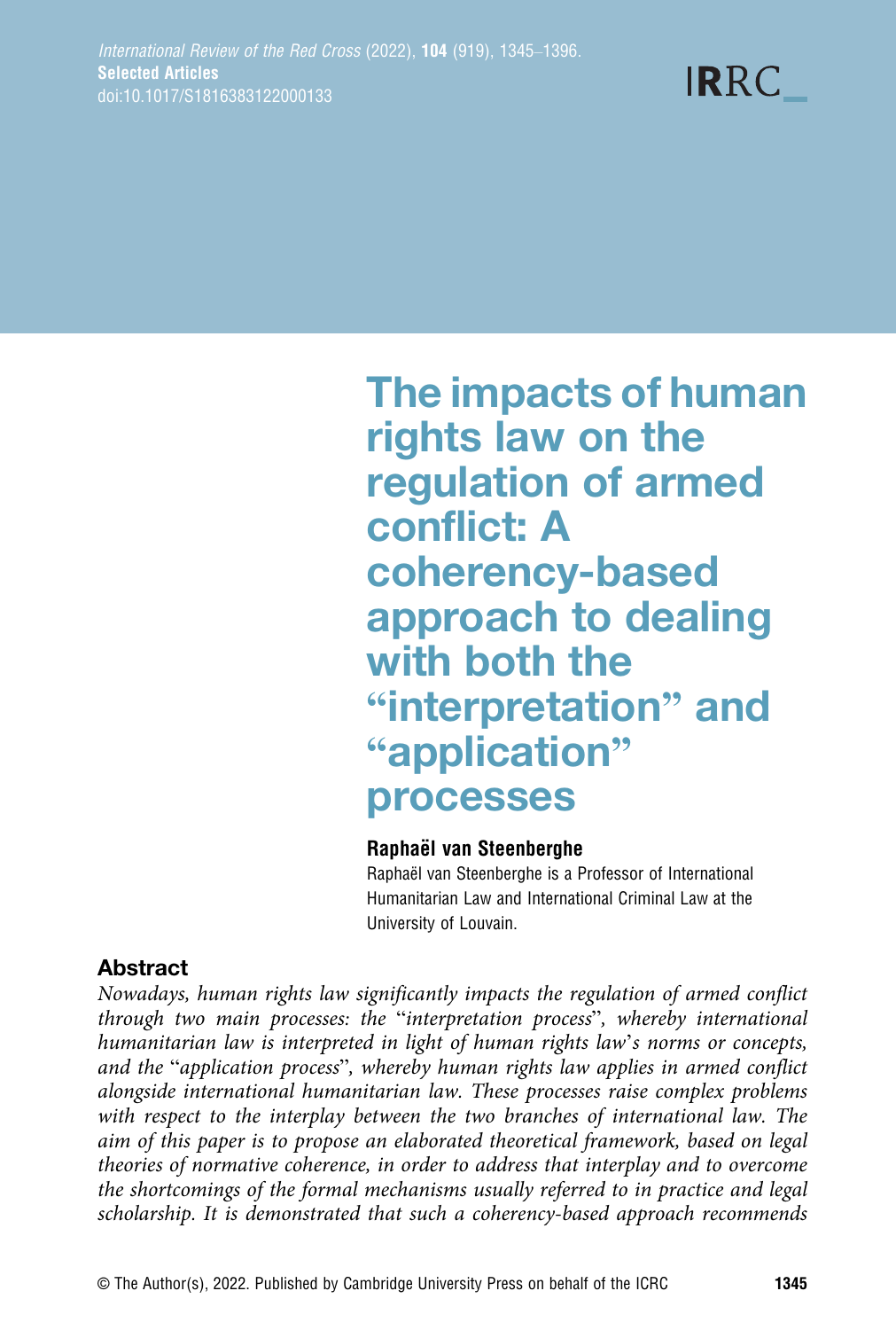adapting the outcomes of the interpretation and application processes, either by modulating or displacing the inappropriate norm or regime, in light of substantial considerations.

Keywords: international humanitarian law, international human rights law, legal theory, legal interpretation, norms.

and and and

# Introduction

It is well known that international humanitarian law (IHL) and international human rights law (IHRL) have different origins. Modern IHL was born during the second half of the nineteenth century, primarily in relation to the foundation of the Red Cross,<sup>1</sup> while IHRL mainly developed after World War  $II$ ,<sup>2</sup> under the aegis of the United Nations (UN). It is classically held that the two bodies of law evolved independently and that the two respective communities were mutually distrustful until the 1960s. On the one hand, the development of the regulation of armed conflict was neglected by the UN community, since, as emphasized by the International Law Commission (ILC) in 1947, such development could show a "lack of confidence in the efficiency of the means at the disposal of the United Nations for maintaining peace".<sup>3</sup> On the other hand, IHRL was seen by the IHL community and by the International Committee of the Red Cross (ICRC), in particular, as a utopian and politically driven ideal, diametrically opposed to the pragmatic and neutral approach that the Committee favoured in order to alleviate, in a concrete way, the suffering of people in armed conflict.<sup>4</sup>

Although this classical narrative seems exaggerated, since connections existed between the two worlds during the  $1940s$  and  $1950s<sub>5</sub>$  it is undisputable that the 1968 Tehran Conference played a crucial role in bringing them closer together. IHL was actually put under great pressure by the human rights

- 1 However, modern IHL also developed in relation to other aspects than the protection of wounded members of armed forces in the field, including neutrality in naval warfare, the codification process of the laws and customs of war and the prohibition and regulation of weapons.
- 2 However, the first attempts to limit the sovereignty of States vis-à-vis their own citizens at the international level date back to the period following World War I. This was mainly in relation to the protection of certain minorities after the dismantling of the Central Powers; see e.g. Millan R. Casanova, "'Minority Treaties' Protection in the Interwar Period: Its Contribution to Maintain the European Order after 1945", in Ioan Horga and Alina Stoica (eds), Europe a Century after the End of the First World War (1918–2018), Romanian Academy Publishing, Bucharest, 2018, pp. 351–355.
- 3 International Law Commission (ILC), Report of the International Law Commission on the Work of Its First Session, in Yearbook of the International Law Commission, 1949, p. 281, para. 18.
- 4 See e.g. Gerd Oberleitner, Human Rights in Armed Conflict: Law, Practice, Policy, Cambridge University Press, Cambridge, 2015, pp. 53–54.
- 5 Katharine Fortin, "Complementarity between the ICRC and the United Nations and International Humanitarian Law and International Human Rights Law, 1948–1968", International Review of the Red Cross, Vol. 94, No. 888, 2012, pp. 1440–1450.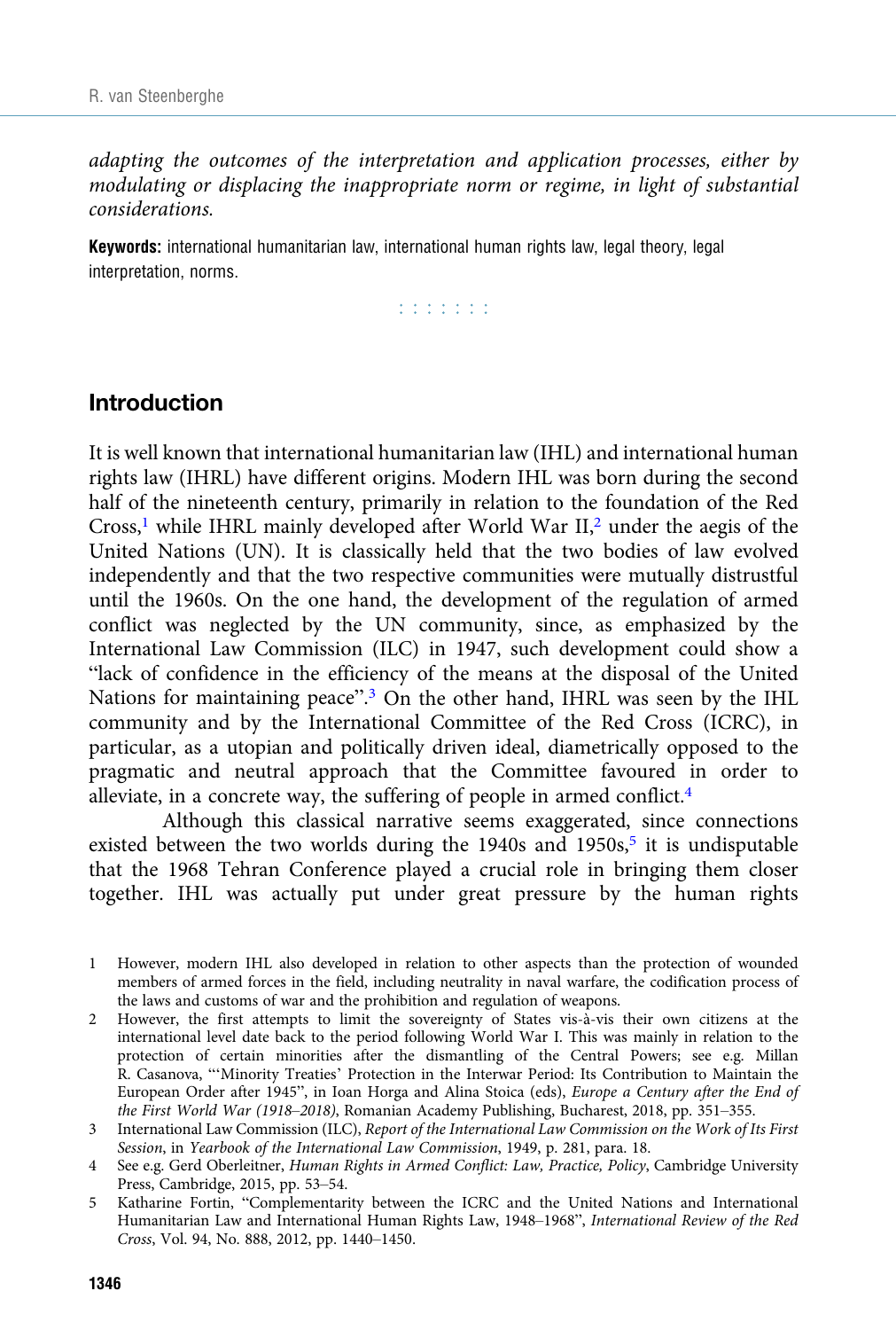community, which criticized that body of law for its inability to protect persons and human rights in armed conflicts. This was exacerbated by the protracted and extremely violent armed conflicts occurring at the time, such as the Vietnam War and the struggles for liberation in the colonies. A clear will was expressed at that time to further "humanize" the regulation of armed conflict and ensure better protection of people.6 This firstly led to the development of IHL itself. The Tehran Conference adopted several resolutions, including the famous Resolution XXIII, entitled "Human Rights in Armed Conflicts", <sup>7</sup> which was later endorsed by the UN General Assembly Resolution 2444, concerning "Respect for Human Rights in Armed Conflicts". <sup>8</sup> These titles are confusing, however, since the resolutions do not deal with human rights at all – they recommend the normative development of IHL itself.9 It is on that basis, following the initiatives undertaken by the UN Secretary-General in accordance with the recommendations of Resolution 2444, that the work for the reaffirmation and development of IHL started, which resulted in the two 1977 Additional Protocols to the Geneva Conventions. That work was finally conducted under the aegis of the ICRC, after unsuccessful attempts to place certain IHL developments under the UN umbrella.<sup>10</sup>

IHRL significantly impacted the material content of the two Additional Protocols. It pushed further the movement initiated after World War II, giving predominance to the principle of humanity in its balance against the principle of military necessity. It did this, notably, by reducing any reciprocity in IHL through the exclusion of additional belligerent reprisals in Additional Protocol I (AP I) $^{11}$ 

- 6 See e.g. Marko Milanovic, "A Norm Conflict Perspective on the Relationship between International Humanitarian Law and Human Rights Law", Journal of Conflict and Security Law, Vol. 14, No. 3, 2010, p. 460.
- 7 United Nations, Final Act of the International Conference on Human Rights, Tehran, 22 April to 13 May 1968, 1968, p. 18, available at: [https://legal.un.org/avl/pdf/ha/fatchr/Final\\_Act\\_of\\_TehranConf.pdf](https://legal.un.org/avl/pdf/ha/fatchr/Final_Act_of_TehranConf.pdf) (all internet references were accessed in February 2022).
- 8 UNGA Res. 2444 (XXIII), 19 December 1968.
- 9 In paragraph 2 of Resolution 2444, which endorses Resolution XXIII, the resolution "[i]nvites the Secretary-General, in consultation with the International Committee of the Red Cross and other appropriate international organizations, to study … [t]he need for additional humanitarian international conventions or for other appropriate legal instruments to ensure the better protection of civilians, prisoners and combatants in all armed conflicts and the prohibition and limitation of the use of certain methods and means of warfare".
- 10 See e.g. the view upheld by some States in relation to the protection of journalists in armed conflicts: Respect for Human Rights in Armed Conflicts: Protection of Journalists Engaged on Dangerous Missions: Argentina, Austria, Colombia, Finland, France, Iran, Japan, Madagascar and Senegal: Revised Draft Resolution, UN Doc. A/C.3/L.1797/Rev. 3, 30 November 1970.
- 11 Certain reprisals were already prohibited in the Geneva Conventions: see Geneva Convention (I) for the Amelioration of the Condition of the Wounded and Sick in Armed Forces in the Field of 12 August 1949, 75 UNTS 31 (entered into force 21 October 1950) (GC I), Art. 46; Geneva Convention (II) for the Amelioration of the Condition of Wounded, Sick and Shipwrecked Members of Armed Forces at Sea of 12 August 1949, 75 UNTS 85 (entered into force 21 October 1950) (GC II), Art. 47; Geneva Convention (III) relative to the Treatment of Prisoners of War of 12 August 1949, 75 UNTS 135 (entered into force 21 October 1950) (GC III), Art. 13; Geneva Convention (IV) relative to the Protection of Civilian Persons in Time of War of 12 August 1949, 75 UNTS 287 (entered into force 21 October 1950) (GC IV), Art. 33. That list has been extended under AP I: see Protocol Additional (I) to the Geneva Conventions of 12 August 1949, and relating to the Protection of Victims of International Armed Conflicts, 1125 UNTS 3, 8 June 1977 (entered into force 7 December 1978), Arts 20, 51(6), 52(1), 53(c), 54(4), 55(2), 56(4).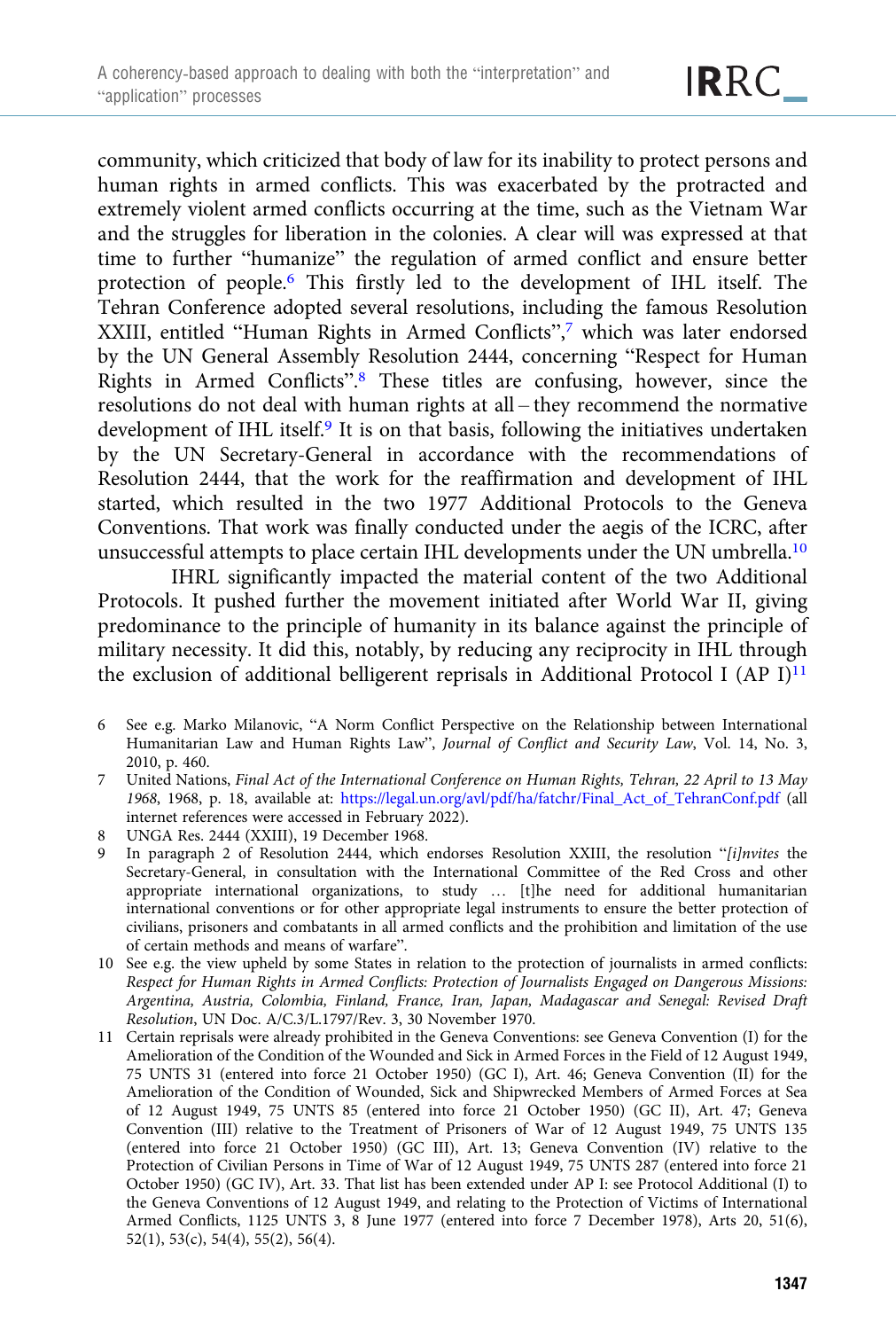and by providing the Martens Clause in the core articles of that Protocol.<sup>12</sup> More straightforwardly, its content clearly informed some provisions enshrined in the two Protocols, especially the fundamental guarantees protecting persons from any inhumane treatment. In particular, the fair trial guarantees provided for in the International Covenant on Civil and Political Rights (ICCPR), which had recently been adopted, were almost copy-pasted in Additional Protocols I and II, under Articles 6 and 75 respectively.<sup>13</sup> As a result, IHRL and the case law of its monitoring bodies could be seen as an entirely legitimate tool for interpreting the content of those provisions. As emphasized by certain scholars, $14$  by replicating such IHRL content in the Protocols, their drafters introduced a powerful driving force for the evolution of IHL within that body of law itself. As will be seen in detail below, several institutions and courts actually engaged in this "interpretation process", by which IHRL significantly impacted IHL through the interpretation of that body, in light of its norms and case law.

The 1968 Tehran Conference not only gave an impulse to the development of IHL itself. Resolution 2444 has been followed by a series of resolutions that clearly acknowledged the applicability of IHRL in any armed conflict.<sup>15</sup> For instance, in its Resolution 2675, adopted at its twenty-fifth session (1970), the UN General Assembly affirmed that "[f]undamental human rights, as accepted in international law and laid down in international instruments, continue to apply fully in situations of armed conflict".<sup>16</sup> IHL was no longer viewed as the only body of law exclusively regulating armed conflict; IHRL was considered as also being applicable to such situations, in parallel to IHL. This "application process", by which IHRL does not impact IHL itself but more generally impacts the regulation of armed conflict through its applicability to those conflicts, is now well recognized in legal scholarship and confirmed in State and judicial practice.<sup>17</sup>

However, both the interpretation and application processes raise several issues, especially with respect to the interplay between IHL and IHRL. Practice shows that, in some instances, no mechanism at all is provided to address this

- 12 The Martens Clause first appeared in the preamble of the 1899 Hague Convention. It was repeated in the Geneva Conventions in the final provisions dealing with the execution of the Conventions: see GC I, Art. 63; GC II, Art. 62; GC III, Art. 142; GC IV, Art. 158. It is only with AP I that the Martens Clause has been given a prominent place and a general scope as it has been put in Article 1, as part of the general provisions of the Protocol.
- 13 See Yves Sandoz, Christophe Swinarski and Bruno Zimmermann (eds), Commentary on the Additional Protocols of 8 June 1977 to the Geneva Conventions of 12 August 1949, ICRC, Geneva, 1987, paras 4515, 3005.
- 14 See e.g. Gloria Gaggioli, L'influence mutuelle entre les droits de l'homme et le droit international humanitaire à la lumière du droit à la vie, Pedone, Paris, 2013, p. 106.
- 15 Note that, already in 1967, the UN General Assembly "considered that essential and inalienable human rights should be respected even during the vicissitudes of war" in relation to humanitarian assistance in the Middle East (UNGA Res. 2252 (ES-V), 4 July 1967), whereas the 1968 Tehran Conference adopted a specific resolution on "Respect for and Implementation of Human Rights in Occupied Territories" (United Nations, above note 7, p. 5), later endorsed by the UN General Assembly in a resolution having the same title (UNGA Res. 2443 (XXIII), 19 December 1968).
- 16 UNGA Res. 2675 (XXV), 9 December 1970 (emphasis added). See also e.g. UNGA Res. 3318 (XXIX), 14 December 1974.

<sup>17</sup> See e.g. below notes 83–89.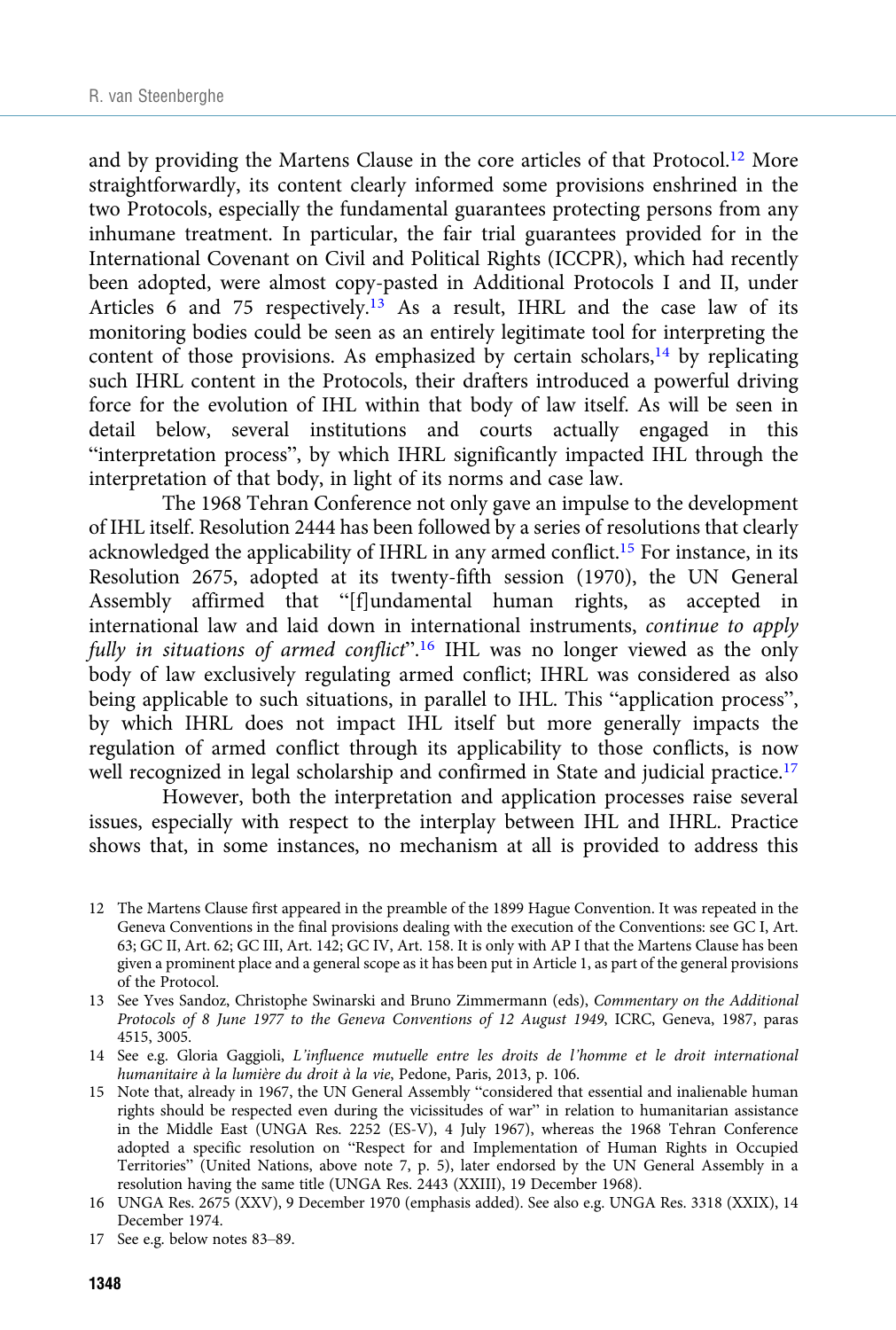interplay, or, when specific mechanisms are mentioned, like the lex specialis principle or the principle of systemic integration, they prove to be unsatisfactory, mainly because they are mere formal mechanisms, whereas dealing with the interactions between IHL and IHRL involves value judgements. This paper argues for a coherency-based approach, based upon legal theories on coherence, which gives weight to substantial considerations and serves as a suitable legal framework to both the interpretation and application processes. After describing both these processes and the difficulties that they raise regarding the interplay between IHL and IHRL, the paper delves into the legal theories on coherence and shows how these difficulties might be overcome by resorting to those theories.

# The interpretation process versus the application process

The two main ways through which IHRL currently impacts the regulation of armed conflict are the interpretation of IHL in light of IHRL norms and case law, whereby IHRL impacts IHL itself,18 and the applicability of IHRL in armed conflicts alongside IHL.

## The interpretation process

The interpretation process has been performed by several jurisdictions and institutions, mainly those charged with sanctioning IHL violations or monitoring the application of that body of law. Although this process has the potential to

18 IHRL might also impact IHL itself through a normative rather than a mere interpretative process, by inspiring secondary norms applicable to IHL or incorporating IHRL content into primary (conventional or customary) IHL norms. However, this process remains quite limited. There are a few cases of IHRL impact on the secondary norms applicable to IHL; these arguably include the nonreciprocal character of IHL treaty obligations and the current trend towards recognizing IHL as bestowing rights to individuals rather than merely imposing obligations upon States (see. e.g. Theodor Meron, "The Humanization of Humanitarian Law", American Journal of International Law, Vol. 94, No. 2, 2000, pp. 247–252). With respect to primary IHL norms, no IHL treaty incorporating IHRL norms, as the two Additional Protocols did in 1977, has since been adopted. On the other hand, while the ICRC Customary Law Study suggests that IHRL has been incorporated into customary IHL norms (Jean-Marie Henckaerts and Louise Doswald-Beck (eds), Customary International Humanitarian Law, Vol. 1: Rules, Cambridge University Press, Cambridge, 2005 (ICRC Customary Law Study), available at: <https://ihl-databases.icrc.org/customary-ihl/eng/docs/v1>), it is argued that the concerned Rules, in particular Rule 99, dealing with detention, and Rule 100, concerning the fair trial guarantees, amount to a "disguised" application and interpretation process respectively. Regarding Rule 99, this is already noticeable in the title of that Rule, which prohibits "arbitrary detention", those terms being specific to the IHRL narrative. It is even more apparent with respect to the procedural guarantees claimed by the ICRC to be applicable in non-international armed conflict (NIAC), especially the right of habeas corpus (ibid., pp. 351–352), which is entirely based upon human rights practice and case law. Such "disguised" application is contentious since, unlike in the traditional application process (discussed below), these IHRL guarantees, including the right of habeas corpus, are incorporated into IHL and bind armed groups. Regarding Rule 100, the ICRC interpreted the fair trial guarantees applicable to any armed conflict, including NIACs, notably in light of human rights treaties and case law, as incorporating certain IHRL requirements, such as the right to be tried "without undue delay" (ibid., p. 363), although those requirements are provided by IHL treaties only with respect to specific protected persons in international armed conflict (IAC).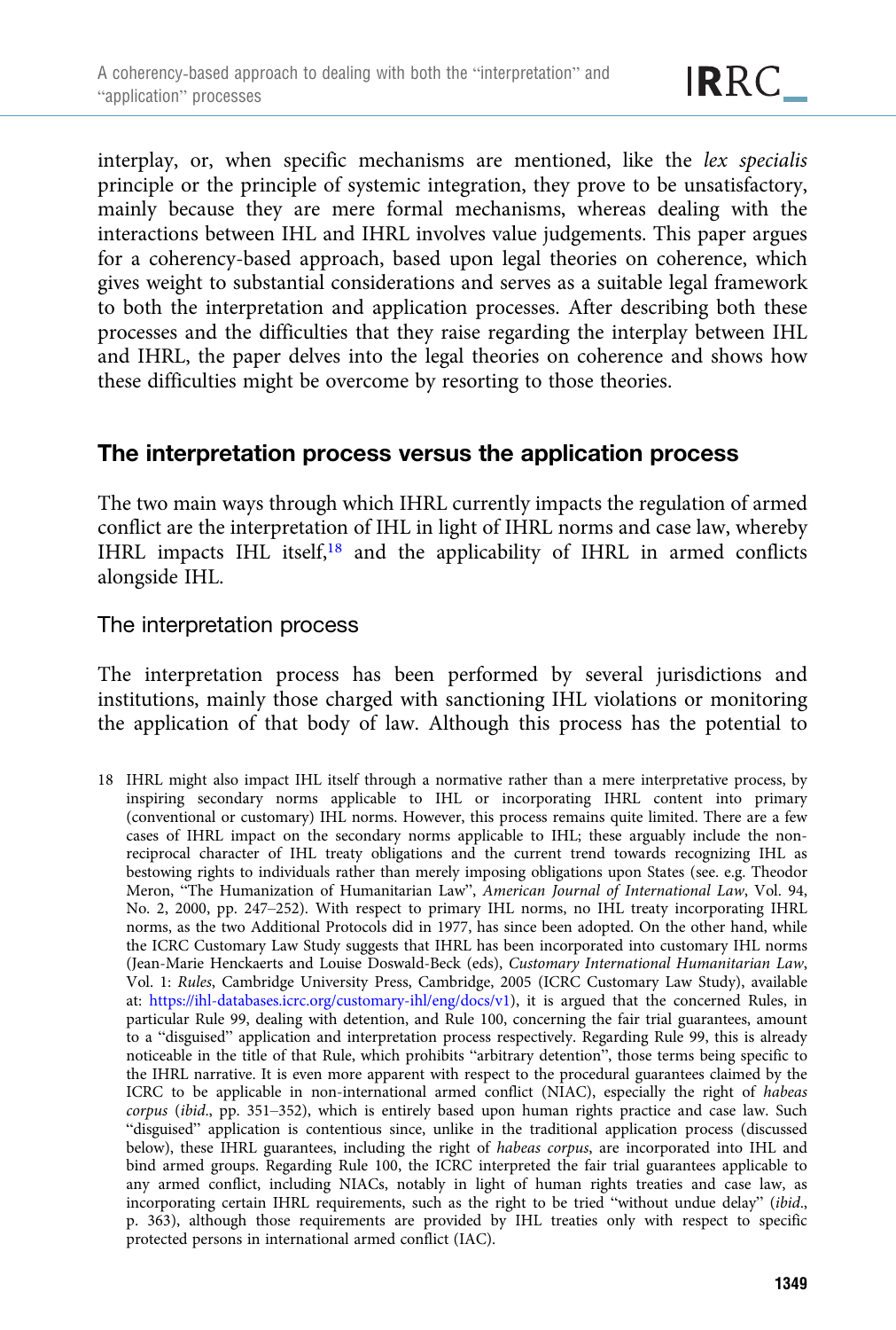greatly influence the regulation of armed conflict, as it leads to the incorporation of IHRL into IHL, few indications are given in practice on how the process must be conducted.

#### **Practice**

The first instances of elaborated interpretations of IHL through IHRL date back to the case law of the International Criminal Tribunal for the former Yugoslavia (ICTY). Those interpretations mainly concerned the IHL fundamental guarantees, notably the prohibitions against torture,<sup>19</sup> cruel/inhumane treatment<sup>20</sup> and slavery.<sup>21</sup> This interpretation process is witnessing a revival today, through the work of the ICRC and the activity of the International Criminal Court (ICC).

Firstly, the ICRC devotes general considerations to this process in its recent updated Commentaries on the Geneva Conventions,<sup>22</sup> in particular in each introductory part of those Commentaries. Each such part deals with the interpretation of the commented-upon Convention in light of any other relevant rules of international law, including IHRL.23 In addition, in the core part of the Commentaries, the ICRC has proceeded to engage in significant interpretations of conventional IHL norms in light of IHRL. Those interpretations not only echo those made by the ICTY<sup>24</sup> but also concern other fundamental guarantees, such as the fair trial guarantees<sup>25</sup> and the principle of non-refoulement.<sup>26</sup> Such interpretations have also been made in relation to many specific notions, like the qualification of "religious personnel" as protected persons under Geneva Convention I (GC I), $27$  or specific protections, like the minimum amount of living space for prisoners of war (PoWs)<sup>28</sup> and the use of weapons against those

- 19 See e.g. International Criminal Tribunal for the former Yugoslavia (ICTY), The Prosecutor v. Milorad Krnojelac, Case No. IT-97-25-T, Judgment (Trial Chamber), 15 March 2002, para. 181. See also ICTY, The Prosecutor v. Anto Furundžija, Case No. IT-95-17-1-T, Judgment (Trial Chamber), 10 December 1998, paras 143 ff.; ICTY, The Prosecutor v. Zejnil Delalić et al., Case No. IT-96-21-T, Judgment (Trial Chamber), 16 November 1998, paras 452–493, 534–542.
- 20 See e.g. ICTY, Delalić, above note 19, paras 534–540.
- 21 See e.g. ICTY, The Prosecutor v. Dragoljub Kunarac et al., Case Nos IT-96-23-T, IT-96-23/1-T, Judgment (Trial Chamber), 22 February 2001, paras 519–520; ICTY, Krnojelac, above note 19, para. 353.
- 22 For less recent ICRC practice, see e.g. ICRC Customary Law Study, above note 18, p. xxxi.
- 23 See in particular ICRC, Commentary on the First Geneva Convention: Convention (I) for the Amelioration of the Condition of the Wounded and Sick in Armed Forces in the Field, 2nd ed., Geneva, 2016 (ICRC Commentary on GC I), paras 39–41; ICRC, Commentary on the Second Geneva Convention: Convention (II) for the Amelioration of the Condition of Wounded, Sick and Shipwrecked Members of Armed Forces at Sea, 2nd ed., Geneva, 2017 (ICRC Commentary on GCII), paras 41–42; ICRC, Commentary on the Third Geneva Convention: Convention (III) relative to the Treatment of Prisoners of War, 2nd ed., Geneva, 2020 (ICRC Commentary on GC III), paras 99–105, available at: [https://](https://tinyurl.com/5yf9ta5n) [tinyurl.com/5yf9ta5n.](https://tinyurl.com/5yf9ta5n) The updated ICRC Commentary on GC III is much more developed on this issue than the two other Commentaries.
- 24 In relation to cruel/inhumane treatment, see e.g. ICRC Commentary on GC III, above note 23, paras 651– 659, particularly para. 655 fn. 417, as well as paras 665–669; in relation to torture, see e.g. ibid., paras 662– 681, particularly paras 662, 668, 673 fn. 474, 674 (with examples of torture taken from IHRL case law), 681.
- 25 See e.g. ibid., paras 710–731, particularly paras 715, 718, 723, 724, 728.
- 26 See ibid., paras 744–751, particularly paras 746, 749.
- 27 See ICRC Commentary on GC I, above note 23, para. 1968 fn. 20.
- 28 See ICRC Commentary on GC III, above note 23, para. 2090 fn. 32.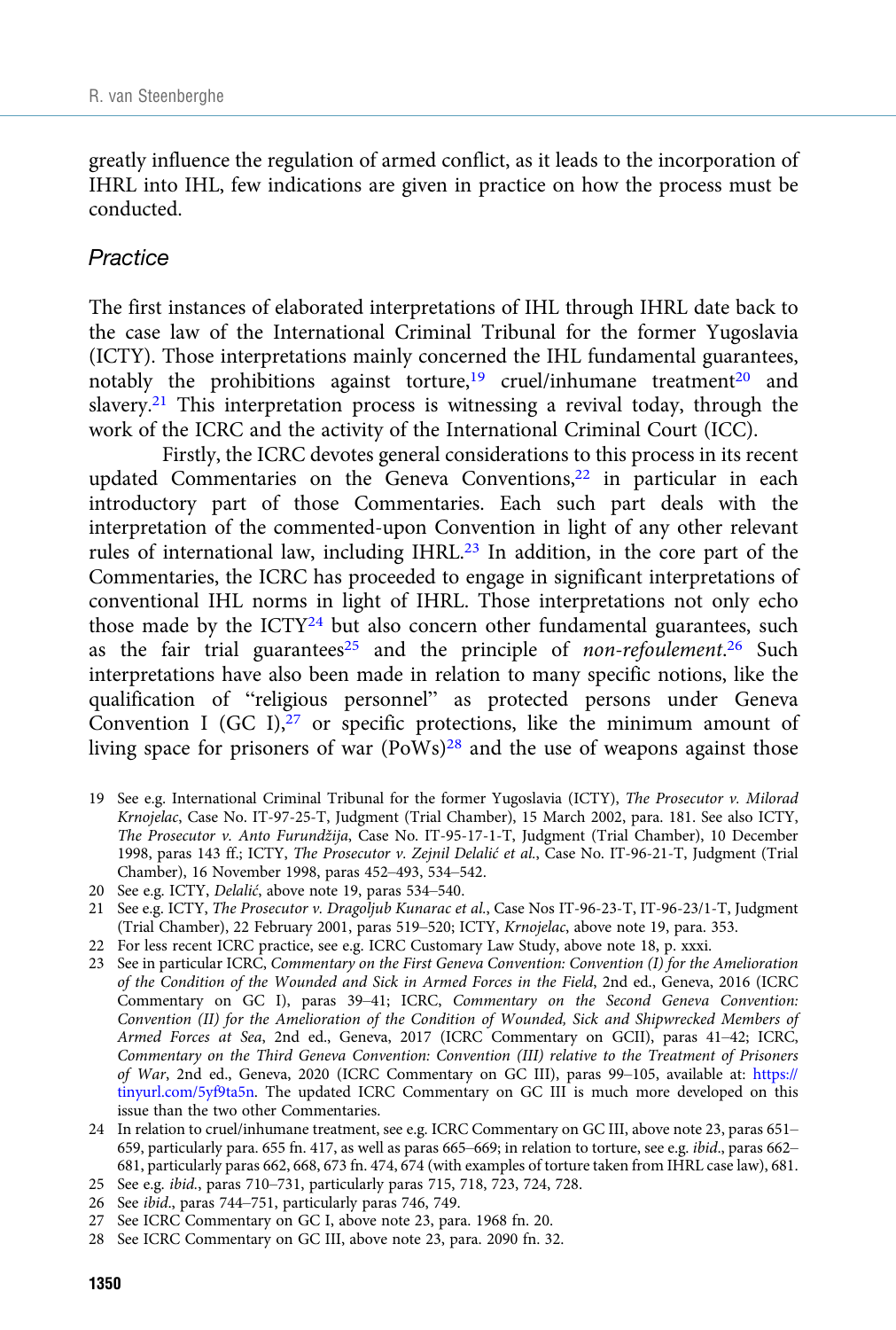prisoners, as provided by Geneva Convention III (GC III) under Articles 25 and 42 respectively.<sup>29</sup>

Secondly, the ICC recently engaged in the interpretation process in the Al Hassan case. In its 2019 decision on the confirmation of charges,<sup>30</sup> the ICC Pre-Trial Chamber substantially relied on IHRL to interpret the fair trial guarantees that any tribunal must afford in non-international armed conflicts (NIACs) in relation to criminal prosecutions. The Al Hassan case notably concerns tribunals established by armed groups, in particular the coalition between AQMI and Ansar Dine, two terrorist organizations that took control over certain localities of northern Mali in April 2012, including the city of Timbuktu and its region. The accused was an alleged member of the Islamic police created by that coalition and was allegedly involved in the work of the Islamic Tribunal set up by the terrorist organizations for prosecuting conduct contravening their strict religious laws. The Islamic Tribunal rendered numerous judgments and sentenced many persons to corporal punishments, including flogging, lashes and amputations. The Tribunal operated until January 2013, when the terrorist coalition was pushed back by the Malian authorities, supported by the French army. The accused was charged with the war crime of passing sentences without due process. The ICC Pre-Trial Chamber referred to IHRL in order to interpret the guarantees that the Islamic Tribunal had to respect, including the statutory guarantees, namely the independence and impartiality of the Tribunal,<sup>31</sup> and the procedural guarantees, which include a series of requirements, such as those stemming from the rights of the accused.<sup>32</sup>

The interpretation process has also been conducted by several other bodies, but only in an unelaborated or implicit way.33 This is the case with regard to the US

- 31 Ibid., paras 378–380.
- 32 Ibid., paras 383–384; see also paras 483, 492.
- 33 However, it is worth observing that no interpretation of IHL in light of IHRL has been made at all by most other bodies, which are nonetheless competent to rule on IHL violations together with violations of other branches of international law or domestic law. For instance, the International Court of Justice (ICJ) has never undertaken such an interpretation, although it has pronounced on IHL violations in several cases and those violations concerned fundamental guarantees, such as the prohibition against torture, or other rules, like those dealing with the requisition or destruction of properties, whose content could have potentially been clarified in light of IHRL, notably in order to harmonize the norms belonging to the two different regimes: see ICJ, Armed Activities on the Territory of the Congo (Democratic Republic of the Congo v. Uganda), Judgment, ICJ Reports 2005, paras 206–207; ICJ, Legal Consequences of the Construction of a Wall in the Occupied Palestinian Territory, Advisory Opinion, ICJ Reports 2004, para. 132. This is also the case with regard to the Eritrea–Ethiopia Claims Commission. Although competent to address violations of both IHL and IHRL, the Commission decided not to consider IHRL given that no party to the case relied on it (regarding the International Covenant on Civil and Political Rights, 16 December 1966 (ICCPR), see Eritrea–Ethiopia Claims Commission, Partial Award: Central Front, Eritrea's Claims 2, 4, 6, 7, 8 and 22, 28 April 2004, para. 25). This is quite unfortunate since the issues put before the Commission concerned matters with respect to which IHRL could have played a clarifying role, such as the conditions of detention of PoWs and civilians, as well as the administration of occupied territories. Finally, numerous fact-finding, inquiry and independent commissions and panels of experts have been given the mandate by UN institutions – either the UN Security Council, the UN Secretary-General, the Commission on Human Rights or the Human Rights Council – to

<sup>29</sup> See ibid., paras 2536 ff.

<sup>30</sup> ICC, The Prosecutor v. Al Hassan Ag Abdoul Aziz Ag Mohamed Ag Mahmoud, Case No. ICC-01/12-01/18- 461-Corr-Red, Corrigendum to the Decision on the Confirmation of Charges (Pre-Trial Chamber), 13 November 2019.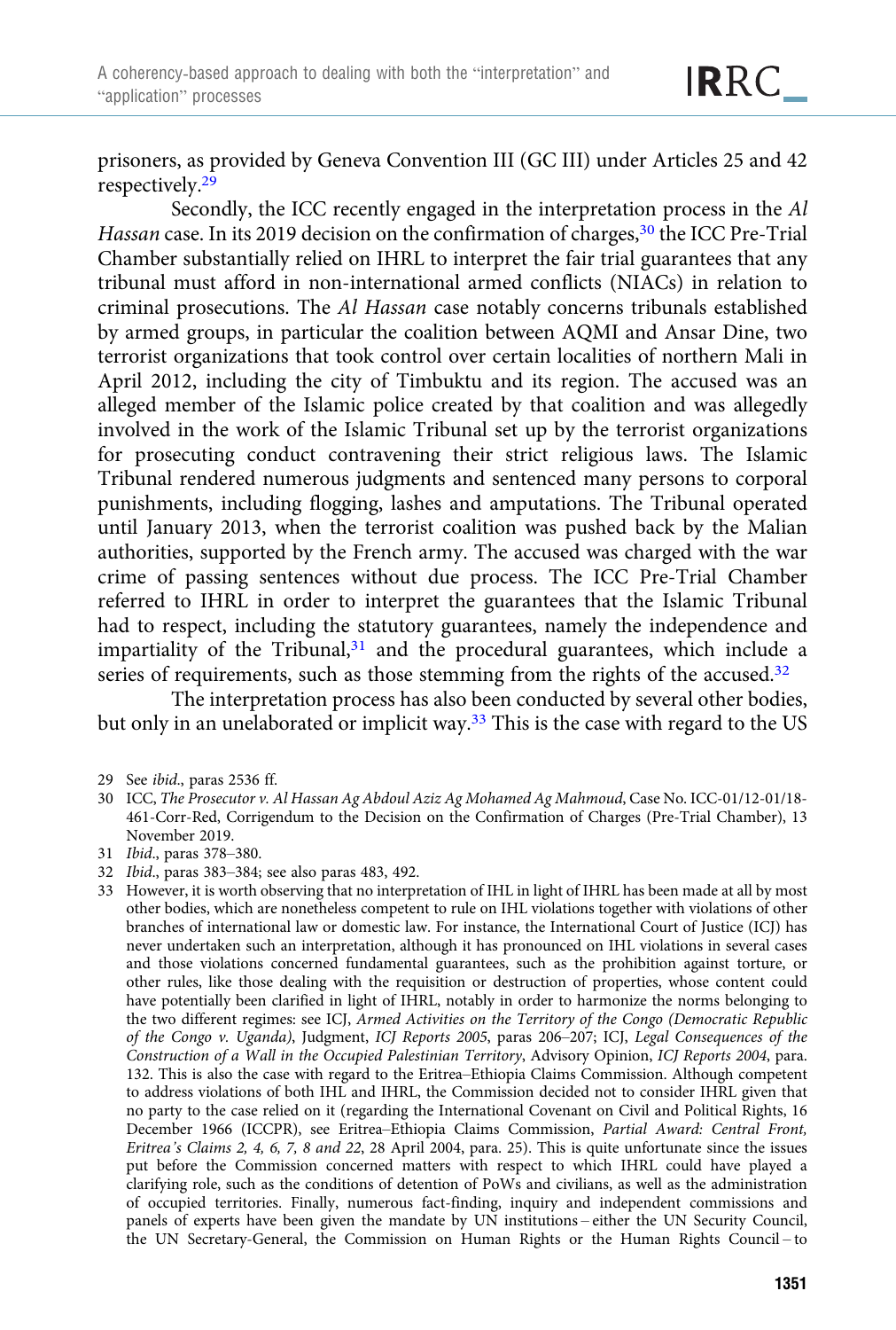Supreme Court, which merely referred to Article 14 of the ICCPR in a footnote of its judgment in the Hamdan case, when it dealt with the fair trial guarantees afforded under Article 3 common to the four Geneva Conventions.<sup>34</sup> This is also the case with regard to the Israeli Supreme Court and the Commission of Inquiry on the Protests in the Occupied Palestinian Territory: both briefly referred to the law enforcement paradigm regarding the use of lethal force against civilians who do not take a direct part in hostilities in international armed conflicts  $(IACs)^{35}$  or against PoWs under Article 42 of GC III, as well as in relation to any use of lethal force in occupied territories under Article 43 of the 1907 Hague Regulations.<sup>36</sup> Finally, this is also the case with regard to some human rights bodies, in particular when those bodies have interpreted Article 43 of the Geneva Convention IV (GC IV). That article, which provides that a mere administrative board may review the legality of the detention of civilians, was considered as being required to fulfil a certain IHRL requirement – namely, that of affording "sufficient guarantees of impartiality and fair procedure to protect against arbitrariness".<sup>37</sup> Such interpretations have actually been made in the course of the application process, when, as we will see in detail later, $38$  those bodies resorted to IHL to interpret the IHRL norm that they applied in relation to the detention of civilians in IACs. IHL was itself interpreted while being used by human rights bodies as an interpretive standard for the applied IHRL norm.

#### Unavoidable interplay: The issue of the incorporation of IHRL into IHL

When an IHRL norm is used to interpret an IHL one, the former is incorporated into the latter. Through this process of interpretation, the incorporated IHRL

investigate violations of both IHRL and IHL. However, most of them did not proceed to any interpretation of the applicable IHL rules in light of IHRL (see, nonetheless, below note 36), even when they specifically addressed the issue of the relationships between IHL and IHRL.

- 35 See below note 36; see also The Public Commission to Examine the Maritime Incident of 31 May 2010: The Turkel Commission: Report, Part 1, January 2011 (Report of the Turkel Commission), para. 234, available at: [www.gov.il/BlobFolder/generalpage/downloads\\_eng1/en/ENG\\_turkel\\_eng\\_a.pdf.](https://www.gov.il/BlobFolder/generalpage/downloads_eng1/en/ENG_turkel_eng_a.pdf) It has also been argued that the Israel Supreme Court interpreted (customary) IHL in light of IHRL with respect to the use of lethal force against legitimate targets under IHL, in particular civilians directly taking part in hostilities in IACs: see Israel Supreme Court, Public Committee Against Torture v. Government, Case No. HCJ 769/02, 14 December 2006, para. 40. According to the Turkel Commission, the Court "incorporate[d] human rights law into international humanitarian law": Report of the Turkel Commission, above, p. 232 fn. 809.
- 36 Regarding the Israel Supreme Court, see Yesh Din Volunteers for Human Rights and Others v. Israel Defense Forces Chief of General Staff and Others, Case No. HCJ 3003/18, 24 May 2018, paras 39–40; regarding the Commission of Inquiry, see Report of the Detailed Findings of the Independent International Commission of Inquiry on the Protests in the Occupied Palestinian Territory, UN Doc. A/ HRC/40/CRP.2, 18 March 2019 (2019 Protests Report), paras 84–93, particularly para. 86, and fn. 100.
- 37 European Court of Human Rights (ECtHR), Hassan v. The United Kingdom, Appl. No. 29750/09, Judgment (Grand Chamber), 16 September 2014, para. 106. See also Inter-American Commission on Human Rights (IACHR), Report on Terrorism and Human Rights, OEA/Ser.L/V/II.116, Doc. 5 rev. 1 corr., 22 October 2002, para. 143; IACHR, Coard and Others v. United States, Report No. 109/99, Case 10.951, 29 September 1999, para. 58.
- 38 See the below section on "Elaborated but Confusing Frameworks".

<sup>34</sup> US Supreme Court, Hamdan v. Rumsfeld, Secretary of Defense, et al., 558 US 557, No. 05.184, 29 June 2006, pp. 70-71, available at: [www.supremecourt.gov/opinions/05pdf/05-184.pdf.](https://www.supremecourt.gov/opinions/05pdf/05-184.pdf)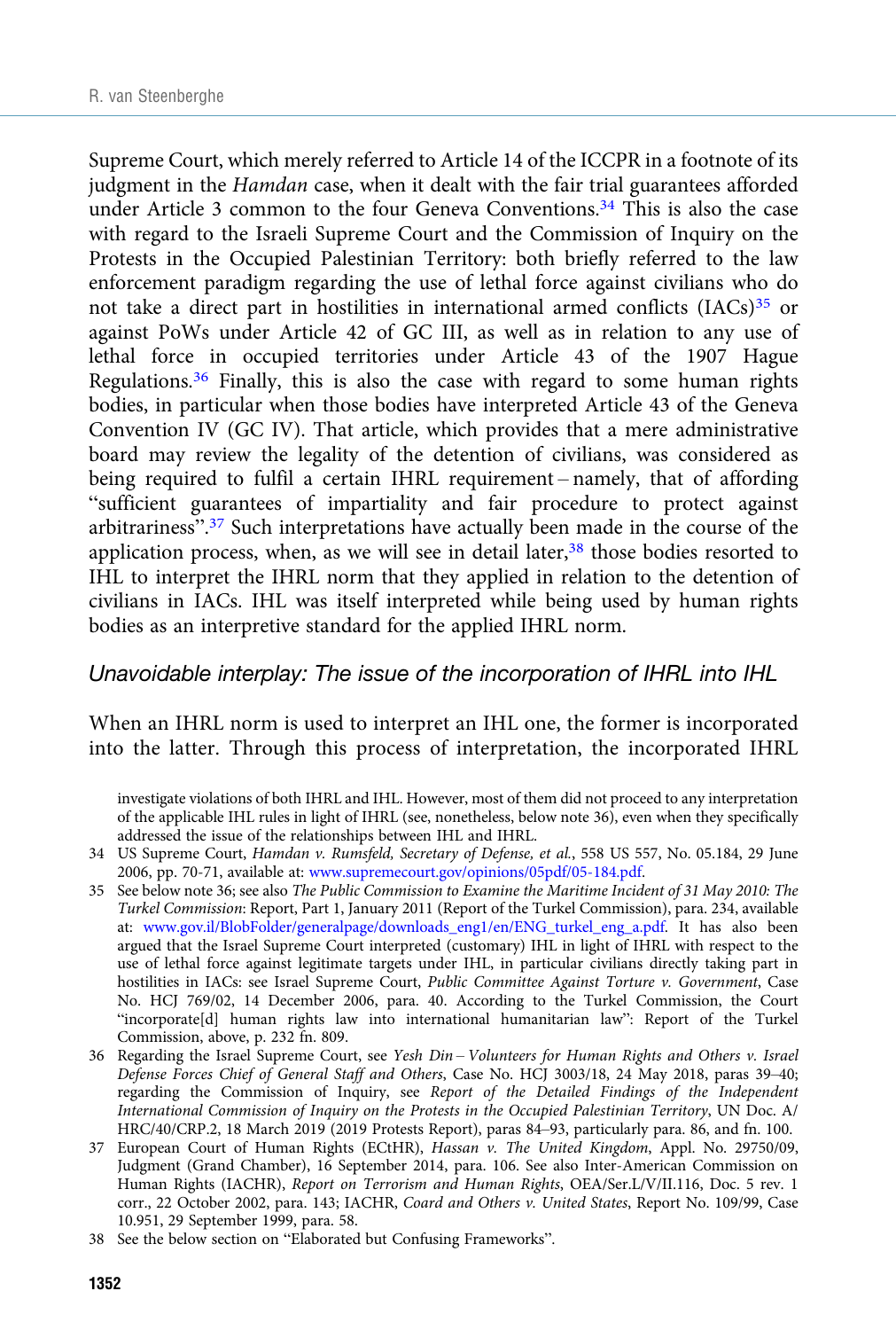norm then "indirectly" regulates situations to which the IHL interpreted norm applies, according to the specific conditions for the applicability of IHL. However, the scope of application of IHL is broader than that of IHRL in certain respects; in other words, IHL applies to situations to which IHRL is not applicable.

Firstly, no derogation is allowed from IHL norms, while such derogation is possible with respect to certain human rights.<sup>39</sup> Secondly, IHL is indisputably applicable to both States and any armed groups in NIACs once they are party to such conflicts, whereas the issue of the applicability of IHRL to non-State actors and in particular to armed groups is controversial. Under the traditional view, IHRL does not apply to armed groups, but there is a current trend in practice to admit such an application with respect to armed groups having territorial control and/or exercising government-like functions.40 Thirdly, IHL applies to persons or properties that are not necessarily under the (physical or territorial) control of a party to the conflict, $41$  while such control is a traditional prerequisite for the applicability of IHRL.<sup>42</sup>

The crucial issue, then, is whether IHRL can be used to interpret an IHL norm when that norm is designed to apply to situations to which IHRL is not or could not be applicable according to the conditions for its applicability. Practice shows that IHRL is used as an interpretative standard even in such cases. Indeed, IHRL obligations have been incorporated into IHL, although States are formally authorized to derogate to those obligations. This is the case for certain IHRL obligations that have been used in practice as interpretive standards for IHL fair trial guarantees. For instance, in the Al Hassan case, the ICC incorporated the IHRL rights to be tried "without undue delay"<sup>43</sup> (or "within a reasonable time"44), "to present and examine witnesses", and to public proceedings within the IHL fair trial guarantees applicable to NIACs,<sup>45</sup> although those rights may be

<sup>39</sup> See e.g. ICCPR, Art. 4; European Convention on Human Rights (ECHR), 4 November 1950, Art. 15; American Convention on Human Rights (ACHR), 22 November 1969, Art. 27.

<sup>40</sup> See e.g. Geneva Academy of International Humanitarian Law and Human Rights (Geneva Academy), Human Rights Obligations of Armed Non-State Actors: An Exploration of the Practice of the UN Human Rights Council, December 2016, available at: [www.geneva-academy.ch/joomlatools-files/](https://www.geneva-academy.ch/joomlatools-files/docman-files/InBrief7_web.pdf) [docman-files/InBrief7\\_web.pdf.](https://www.geneva-academy.ch/joomlatools-files/docman-files/InBrief7_web.pdf)

<sup>41</sup> See e.g. the law regulating the conduct of hostilities, in particular the rules on targeting. On that control requirement regarding the IHL fundamental guarantees, see e.g. Raphaël van Steenberghe, "Who Are Protected by the Fundamental Guarantees under International Humanitarian Law? Part II: Breaking with the Control Requirement in light of the ICC Case Law", International Criminal Law Review, Vol. 22, 2022, available at: <https://tinyurl.com/yckrrwc3>.

<sup>42</sup> At the international level, see e.g. Human Rights Committee (HRC), General Comment No. 31, "The Nature of the General Legal Obligation Imposed on States Parties to the Covenant", UN Doc. CCPR/  $C/21/Rev.1/Add.13$ , 26 May 2004, para. 10; at the European level, see e.g. ECtHR, Georgia v. Russia (II), Appl. No. 38263/08, Judgment (Grand Chamber), 21 January 2021, para. 81; at the US level, see e.g. IACHR, Coard, above note 37, para. 37.

<sup>43</sup> ICCPR, Art. 14(3).

<sup>44</sup> ECHR, Art. 6(1); ACHR, Art. 8(1); African Charter on Human and Peoples' Rights, 27 June 1981, Art. 7  $(1)(d)$ .

<sup>45</sup> ICC, Al Hassan, above note 30, para. 384.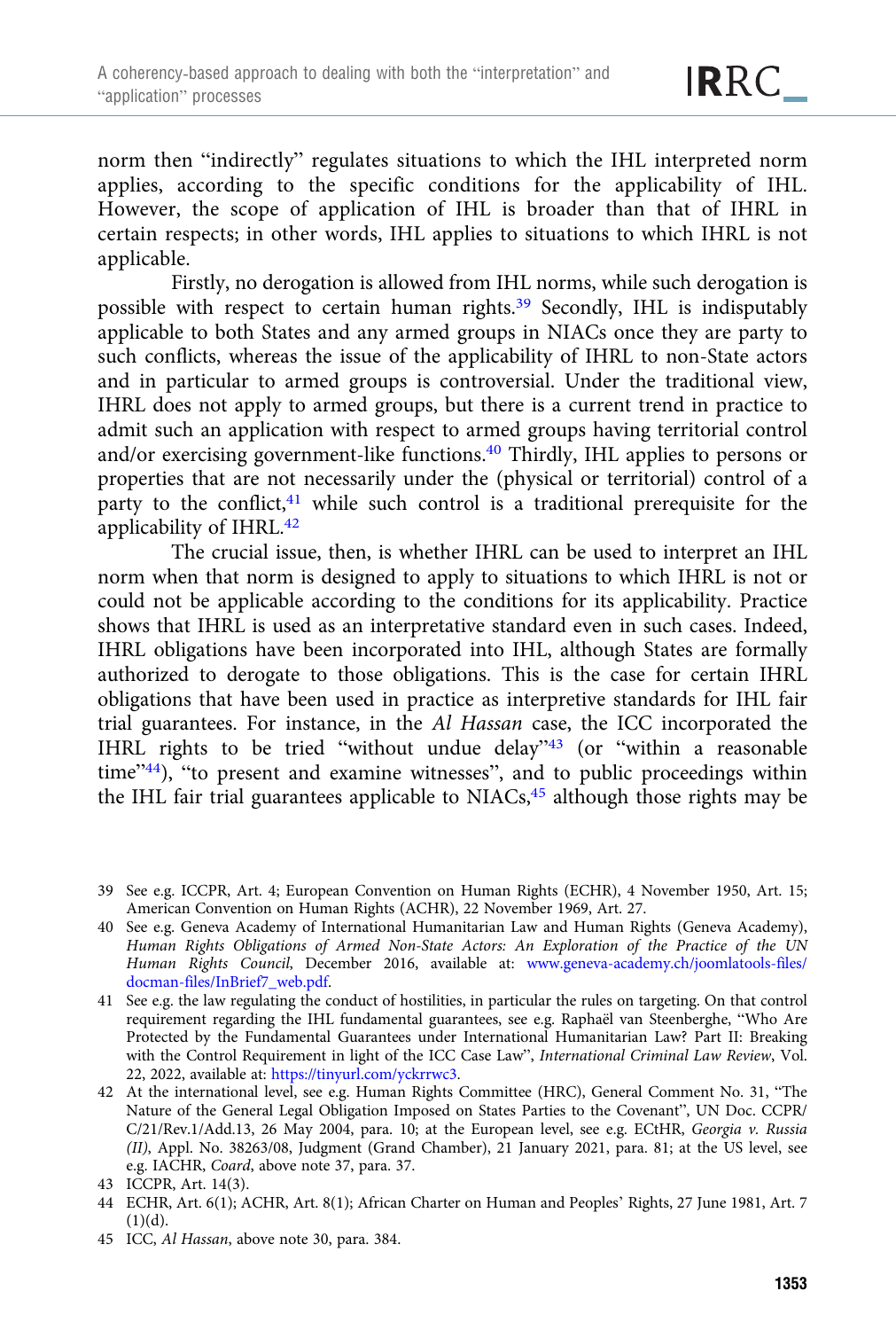subject to derogations under IHRL.<sup>46</sup> The ICRC did the same with respect to the first two foregoing rights.47 This means that, as incorporated into IHL, such guarantees can no longer be subject to any derogation in times of armed conflict. Moreover, both the ICRC and the ICC, as well as other international criminal jurisdictions, have interpreted several IHL fundamental guarantees applicable in NIACs, and therefore binding upon armed groups, in light of IHRL norms.<sup>48</sup> These norms then became "indirectly" applicable to those groups, although their scope of application does not traditionally extend to such groups. More specifically, practice even shows that certain norms of international law, such as those provided in the International Convention against the Taking of Hostages, have been mobilized by international tribunals to interpret IHL, although the treaty containing them expressly provides that it is not applicable in armed conflict.<sup>49</sup>

The ICRC position on this issue is, however, ambiguous. In each introductory part of its updated Commentaries, when developing its general considerations on the interpretation of the commented-upon Convention in light of any other relevant treaties of international law, the ICRC refers to "human rights law where applicable".<sup>50</sup> In its updated Commentary on GC III, it even adds that "[i]t is important to note that treaties other than the Conventions themselves are referred to in the Commentaries on the understanding that they apply only if all the conditions relating to their geographic, temporal and personal scope of application are fulfilled".<sup>51</sup> This might suggest that IHRL can only be used as an interpretive tool for an IHL norm when it is or could be applicable to the situation regulated by that norm. However, by emphasizing that these other relevant treaties "are referred on the understanding that they apply", the ICRC appears to confuse the interpretation and application processes. This is reinforced by the fact that the ICRC also considers in its Commentaries that referring to human rights treaties is relevant to complement – and not just to interpret – the IHL ones,<sup>52</sup> such as the IHRL treaties prohibiting the death penalty in relation to the transfers of PoWs to third States.<sup>53</sup> In any case, when making interpretations in the core part of the Commentaries, the ICRC does not enquire whether the IHRL norm used as an interpretive tool is or could be applicable to the situation

- 47 See e.g. ICRC Commentary on GC III, above note 23, paras 722–723.
- 48 See above notes 19–21, 24–26 and 31–32.

- 51 ICRC Commentary on GC III, above note 23, para. 95 (emphasis added).
- 52 See ibid., para. 105.

<sup>46</sup> No human rights treaty expressly excludes derogations to those guarantees. In addition, even if the practice of human rights bodies has extended the list of guarantees of due process that may not be subject to any derogation, the aforementioned guarantees have not been included on that list: see e.g. IACHR, Report on Terrorism and Human Rights, above note 37, paras 261–262.

<sup>49</sup> See e.g. ICTY, The Prosecutor v. Tihomir Blaškić, Case No. IT-95-14-A, Judgment (Appeals Chamber), 29 July 2004, para. 639 fn. 1332; Special Court for Sierra Leone (SCSL), The Prosecutor v. Issa Hassan Sesay et al., Case No. SCSL-04-15-A, Judgment (Appeals Chamber), 26 October 2009, paras 577–579. See also the ICC Elements of Crimes regarding the taking of hostages as a war crime (ICC, Elements of Crimes, The Hague, 2011, pp. 17, 33, available at: [https://tinyurl.com/y3d6tebm\)](https://tinyurl.com/y3d6tebm), which "are 'largely taken from' the definition contained in the Hostages Convention" (SCSL, Sesay, above, para. 579).

<sup>50</sup> See ICRC Commentary on GC I, above note 23, para. 35; ICRC Commentary on GC II, above note 23, para. 35; ICRC Commentary on GC III, above note 23, para. 94 (emphasis added).

<sup>53</sup> See ibid., para. 1543.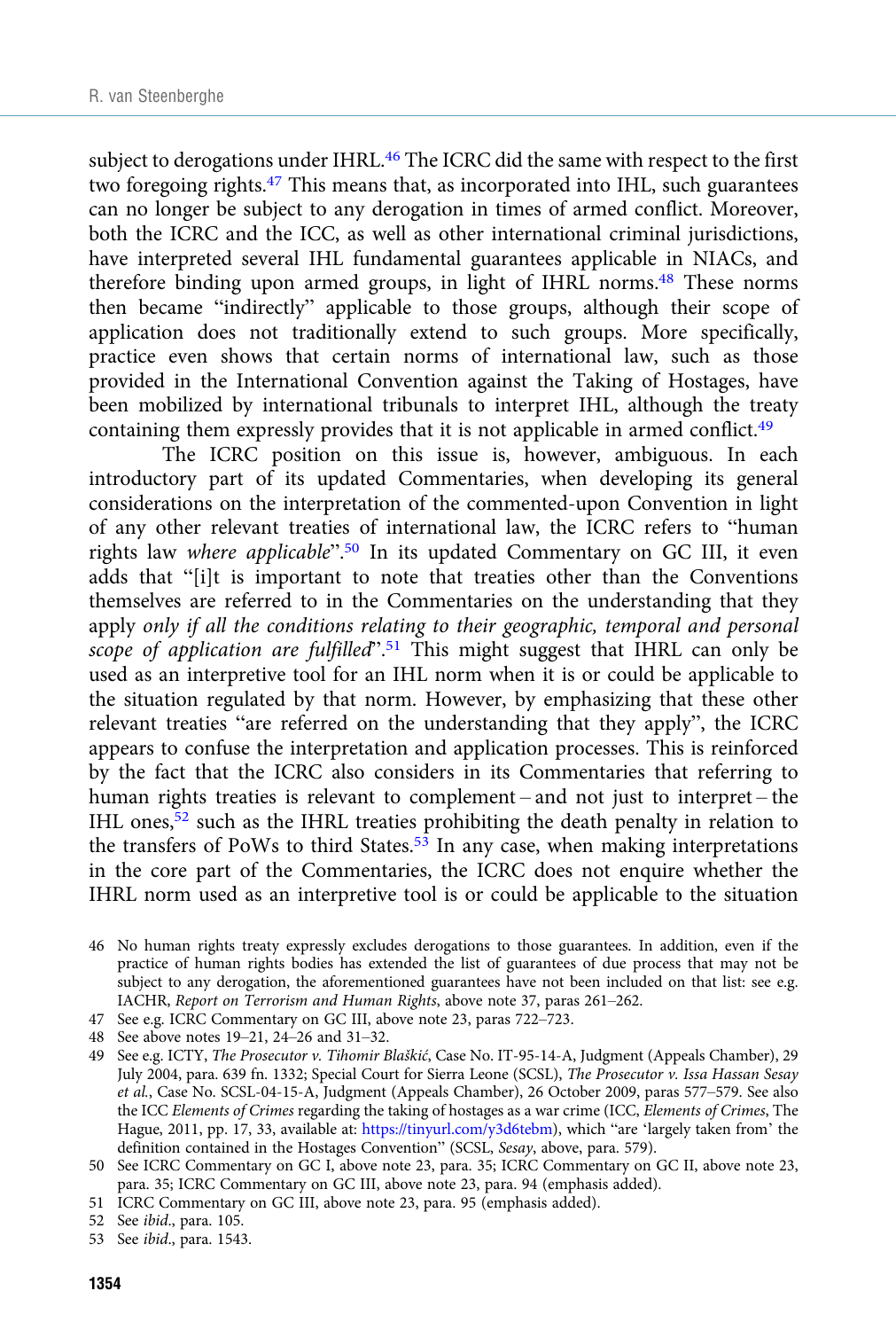regulated by the IHL interpreted rule.<sup>54</sup> More specifically, the ICRC did not bar itself from resorting to IHRL to interpret the fundamental guarantees provided under common Article 3, although those guarantees are applicable to any armed group party to a NIAC and the IHRL scope of application does not traditionally extend to such groups. The Committee even refers to IHRL to interpret common Article 3 as including the principle of non-refoulement, while expressly asserting that this principle is binding upon both States and armed groups.<sup>55</sup>

Some developments on the interpretation of common Article 3 nonetheless remain intriguing in the updated ICRC Commentaries, in particular with respect to the statutory fair trial guarantees, namely the independence and impartiality of tribunals. While indicating that "[h]uman rights bodies have stated that [such guarantees] can never be dispensed", the Commentaries indeed emphasize that the "interpretation given to [them] by these bodies is also relevant in the context of common Article 3, at least for courts operated by State authorities".<sup>56</sup> Those last terms suggest that the interpretation based on IHRL would only be valid for States, not armed groups, in accordance with the limited personal scope of application of IHRL. Such a position is, however, untenable as it directly contradicts an important principle of IHL – namely, the principle of equality between belligerents. It would indeed lead to an asymmetry of the application of the interpreted IHL norm, since IHRL used as an interpretive standard would have been incorporated into that norm.<sup>57</sup>

#### No elaborated legal framework

The interpretation process has great potential to impact the regulation of armed conflict by incorporating IHRL standards into IHL, even when those standards are not applicable to the situation regulated by IHL. However, that process has not been the object of any elaborated legal framework in practice.

Firstly, few indications are given of the reasons justifying a resort to IHRL in order to interpret IHL. The only indications are those briefly mentioned by the ICTY in the Kunarac case and the ICRC in its updated Commentaries. Both the ICTY and the ICRC suggest that referring to IHRL to interpret IHL is relevant because the two regimes share certain common features. In the Kunarac case, the only case in which the ICTY expanded on the interplay between IHL and IHRL, the ICTY indicated that it "had recourse to instruments and practices developed in the field of human rights law" to interpret undefined IHL concepts, such as the notion of torture, "[b]ecause of [the] resemblance [between these two bodies of law], in terms of goals, values and terminology".<sup>58</sup> On the other hand, the

<sup>54</sup> See above notes 24–29.

<sup>55</sup> See e.g. ICRC Commentary on GCIII, above note 23, para. 750.

<sup>56</sup> Ibid., para. 715 (emphasis added).

<sup>57</sup> That issue must be distinguished from the potential asymmetry that could result, as we will see in detail below, from the application of IHRL, when IHRL may arguably be said to apply only to one party to the armed conflict, namely the State: see the below section on "Modulating Applicable IHRL Obligations".

<sup>58</sup> ICTY, Kunarac, above note 21, para. 467 (emphasis added).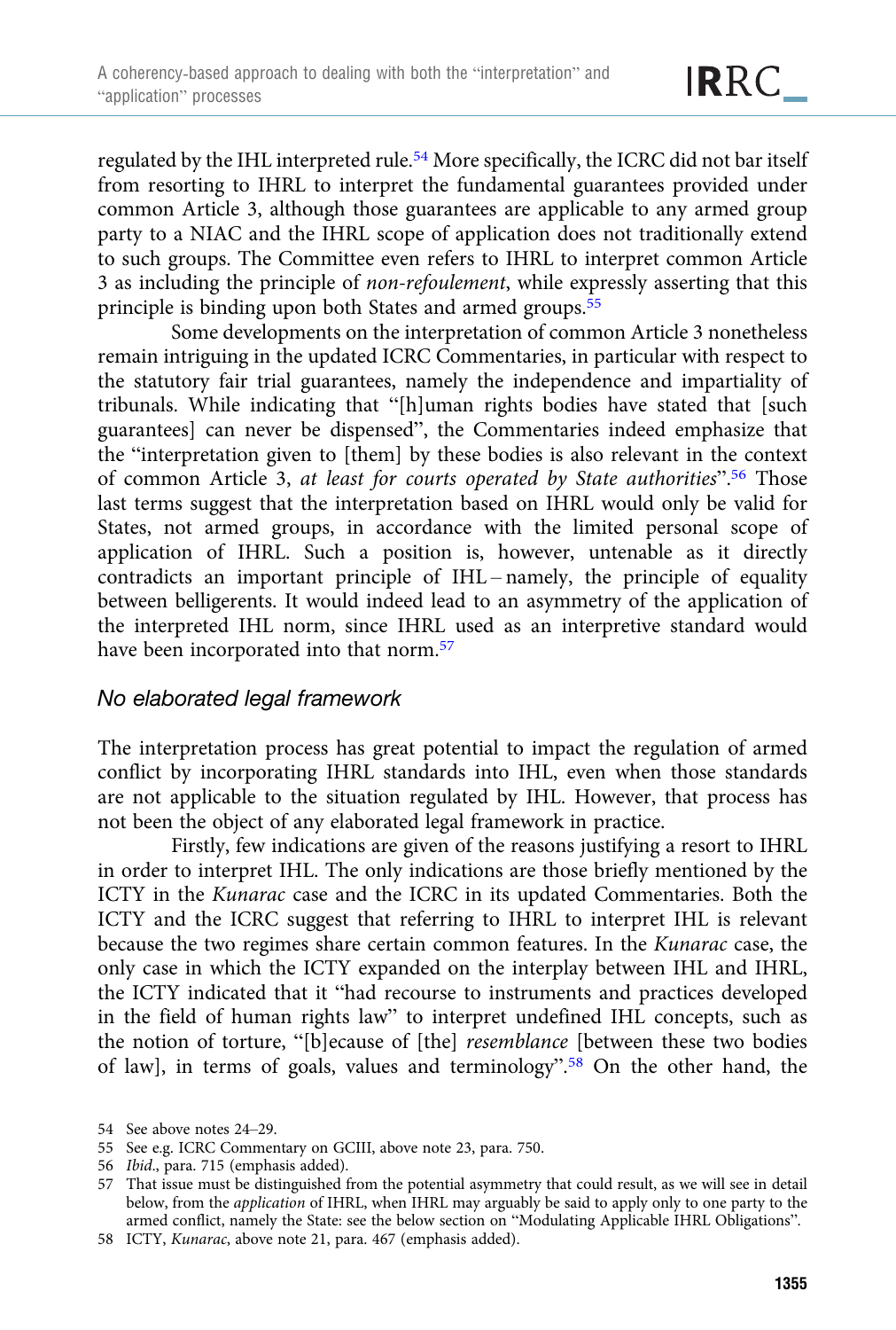ICRC indicated that "[r]eference has been made to human rights law where relevant to interpret shared concepts (e.g. cruel, inhumane and degrading treatment)".<sup>59</sup>

Secondly, few indications are given about the standards that must guide the interpretation of IHL through IHRL. Although the ICTY made general observations on those standards, these observations were quite limited and vague and were expressed only in relation to the determination of the notion of torture under IHL. In the Kunarac case, where the observations were the most elaborated, $60$  the Tribunal merely warned against "embrac[ing] too quickly and too easily concepts and notions developed in a different legal context" and indicated that "notions developed in the field of human rights [could] be transposed in international humanitarian law only if they [took] into consideration the specificities of the latter body of law".<sup>61</sup> In other words, although the ICTY emphasized that IHL was somewhat similar to IHRL, it suggested that adaptations of the IHRL interpretive norm might be needed when incorporated into IHL, given the specificities of the latter.<sup>62</sup> One such adaptation made by the Tribunal mainly concerned the specific IHRL requirement that a State agent must be involved in the act of torture.63 While the Tribunal extended such involvement to both State and non-State parties to armed conflicts in early cases,<sup>64</sup> it completely excluded that requirement from the notion of torture later in the Kunarac case<sup>65</sup> and repeated the aforementioned solution in subsequent case law.66 Moreover, the only IHL specificity to which the Tribunal briefly referred in its reasoning was that IHL, unlike IHRL, was binding upon both States and armed groups.<sup>67</sup> The

- 59 ICRC Commentary on GC I, above note 23, para. 40; ICRC Commentary on GC II, above note 23, para. 41; ICRC Commentary on GC III, above note 23, para. 101 (emphasis added).
- 60 Regarding less elaborated observations, see also ICTY, Delalić, above note 19, para. 473; ICTY, Furundžija, above note 19, para. 162; ICTY, Krnojelac, above note 19, para. 181.
- 61 ICTY, Kunarac, above note 21, para. 471.
- 62 Such emphasis by the Tribunal on the specificity of IHL, justifying the adaptation of the interpretive IHRL norm, has also been expressed in other cases dealing with the definition of torture under IHL: see e.g. ICTY, Krnojelac, above note 19, para. 181.
- 63 Another adaptation was related to the specific purpose for which the act of violence must be committed in order to amount to an act of torture. In the Furundžija case, the ICTY added the purpose of humiliating the victim to the purposes expressly mentioned in the 1984 Convention Against Torture: ICTY, Furundžija, above note 19, para. 162. While that interpretation has been followed by the Tribunal in the Kvočka case (ICTY, The Prosecutor v. Miroslav Kvočka et al., Case No. IT-98-30/1-T, Judgment (Trial Chamber), 2 November 2001, para. 140), it was rejected later by the ICTY, which argued that this purpose was not yet part of the customary definition of torture under international law (see e.g. ICTY, Krnojelac, above note 19, para. 186).
- 64 See e.g. ICTY, Delalić, above note 19, para. 473; ICTY, Furundžija, above note 19, para. 162.
- 65 See ICTY, Kunarac, above note 21, para. 496.
- 66 See e.g. ICTY, Kvočka, above note 63, para. 138; ICTY, Krnojelac, above note 19, para. 162; ICTY, The Prosecutor v. Anto Furundžija, Case No. IT-95-17/1-A, Judgment (Appeals Chamber), 21 July 2000, para. 148; ICTY, The Prosecutor v. Blagoje Simić et al., Case No. IT-95-9-T, Judgment (Trial Chamber), 17 October 2003, para. 82; ICTY, The Prosecutor v. Radoslav Brđanin, Case No. IT-99-36-T, Judgment (Trial Chamber), 1 September 2004, paras 488–489; ICTY, The Prosecutor v. Fatmir Limaj et al., Case No. IT-03-66-T, Judgment (Trial Chamber), 30 November 2005, para. 240; ICTY, The Prosecutor v. Mile Mrkšić et al., Case No. IT-95-13/1-T, Judgment (Trial Chamber), 27 September 2007, para. 514; ICTY, The Prosecutor v. Ramush Haradinaj et al., Case No. IT-04-84-T, Judgment (Trial Chamber), 3 April 2008, para. 519.
- 67 See ICTY, Kunarac, above note 21, para. 470; see also ICTY, Delalić, above note 19, para. 473.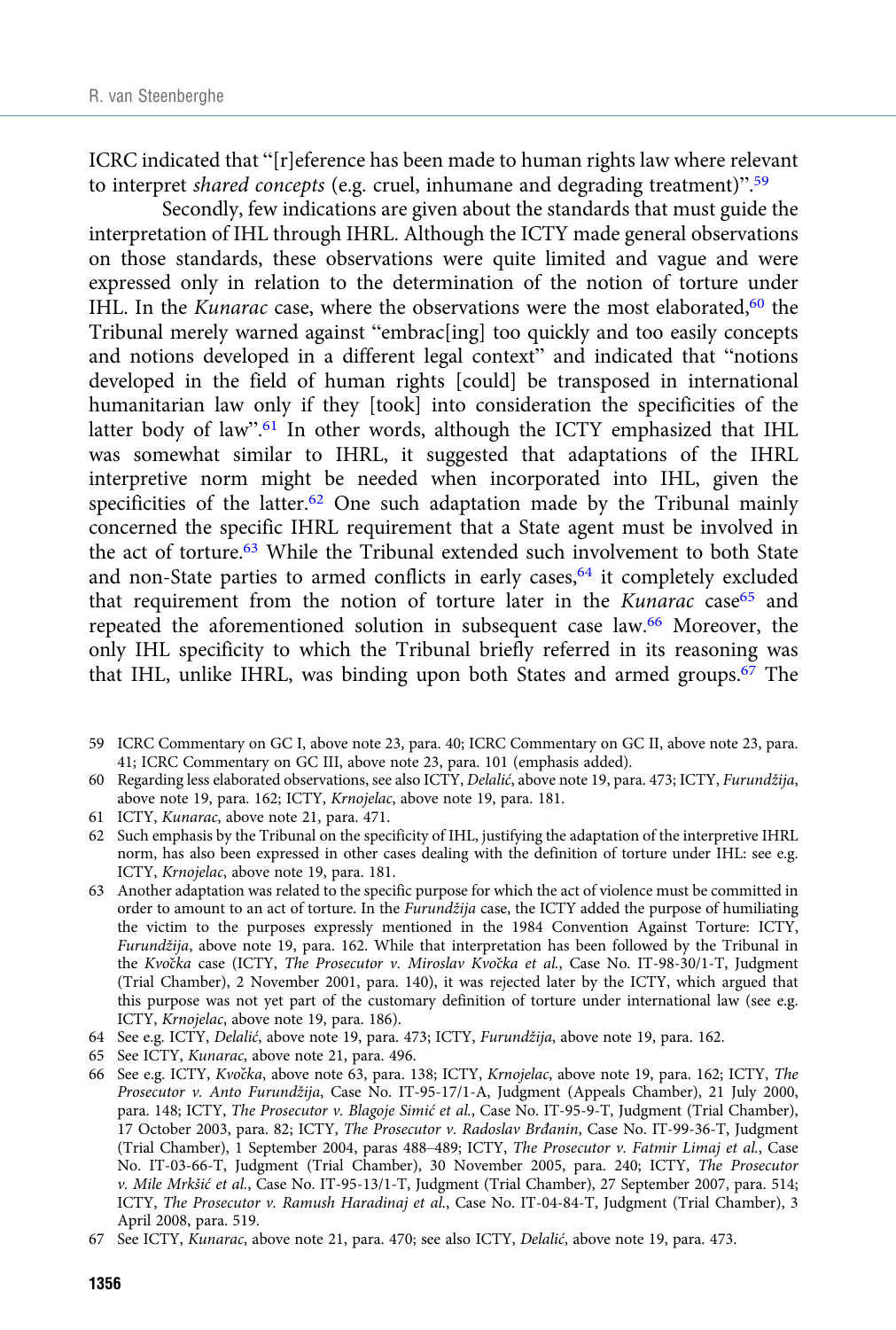specificities on which the Tribunal rather focused were actually specific to the relationships between IHRL and international criminal law. The Tribunal emphasized that the former was mainly binding upon States and was designed to engage State responsibility in case of violations, whereas the latter focused on the criminal responsibility of individuals, which therefore made the requirement of the involvement of a State agent irrelevant with respect to the crime of torture.<sup>68</sup> Finally, the ICTY never identified in its case law any specific legal mechanism upon which it could legally ground such interpretations of IHL by reference to IHRL.

By contrast, in its updated Commentaries, the ICRC referred to a specific legal mechanism. According to the Committee, IHRL may be used to interpret the Geneva Conventions on the basis of the principle of systemic integration, as enshrined in Article 31(3)(c) of the 1969 Vienna Convention on the Law of Treaties.69 That article provides that a treaty shall be interpreted in light of "any relevant rules of international law applicable in the relations between the parties". However, the ICRC does not seem to adopt a rigorous and cautious approach with respect to the application of Article  $31(3)(c)$ . As already emphasized,<sup>70</sup> its reasoning suggests that the rule of a treaty can only be considered for the interpretation of the Geneva Conventions "if all the conditions relating to [the] geographic, temporal and personal scope of application [of that treaty] are fulfilled". Yet, according to Article  $31(3)(c)$ , a rule must be "applicable in the relations between the parties" in the mere sense that those parties must be bound by it because they ratified the treaty providing it, not in the sense that the rule must be applicable to the concrete situation at stake. In addition, the ICRC does not pronounce on the meaning of the controversial notion of "parties" to which the relevant rule of international law must be applicable in order to serve as an interpretative standard for a treaty. The issue is indeed whether that notion must include all the States Parties to the interpreted treaty or only those parties to the specific dispute concerning the interpretation of the treaty.<sup>71</sup> This seems important, since the updated Commentaries intend to interpret the Geneva Conventions, which are universally ratified, notably by resorting to IHRL instruments, to which less States are parties. Similarly, the ICRC does not question whether mere soft-law instruments may act as a relevant rule for the interpretation of the Geneva Conventions, although it relies on such instruments

- 68 See ICTY, Kunarac, above note 21, paras 470, 493–495. Regarding such reference to the specificity of international criminal law rather than of IHL to justify adaptations of the notion of torture under IHRL, see ICTY, Furundžija, above note 19, para. 162; ICTY, Furundžija, above note 66, para. 148; ICTY, Brđanin, above note 66, paras 488-489; ICTY, The Prosecutor v. Miroslav Kvočka et al., Case No. IT-98-30/1-A, Judgment (Appeals Chamber), 28 February 2005, para. 283.
- 69 ICRC Commentary on GC I, above note 23, para. 33; ICRC Commentary on GC II, above note 23, para. 33; ICRC Commentary on GC III, above note 23, para. 92.
- 70 See above notes 50–51 and corresponding main text.
- 71 See e.g. Ulf Linderfalk, "Who are 'the Parties'? Article 31, Paragraph 3(c) of the 1969 Vienna Convention and the 'Principle of Systemic Integration' Revisited", Netherlands International Law Review, Vol. 55, No. 3, 2008; see also ILC, Fragmentation of International Law: Difficulties Arising from the Diversification and Expansion of International Law: Report of the Study Group of the International Law Commission, UN Doc. A/CN.4/L.682, 13 April 2006, paras 470–472.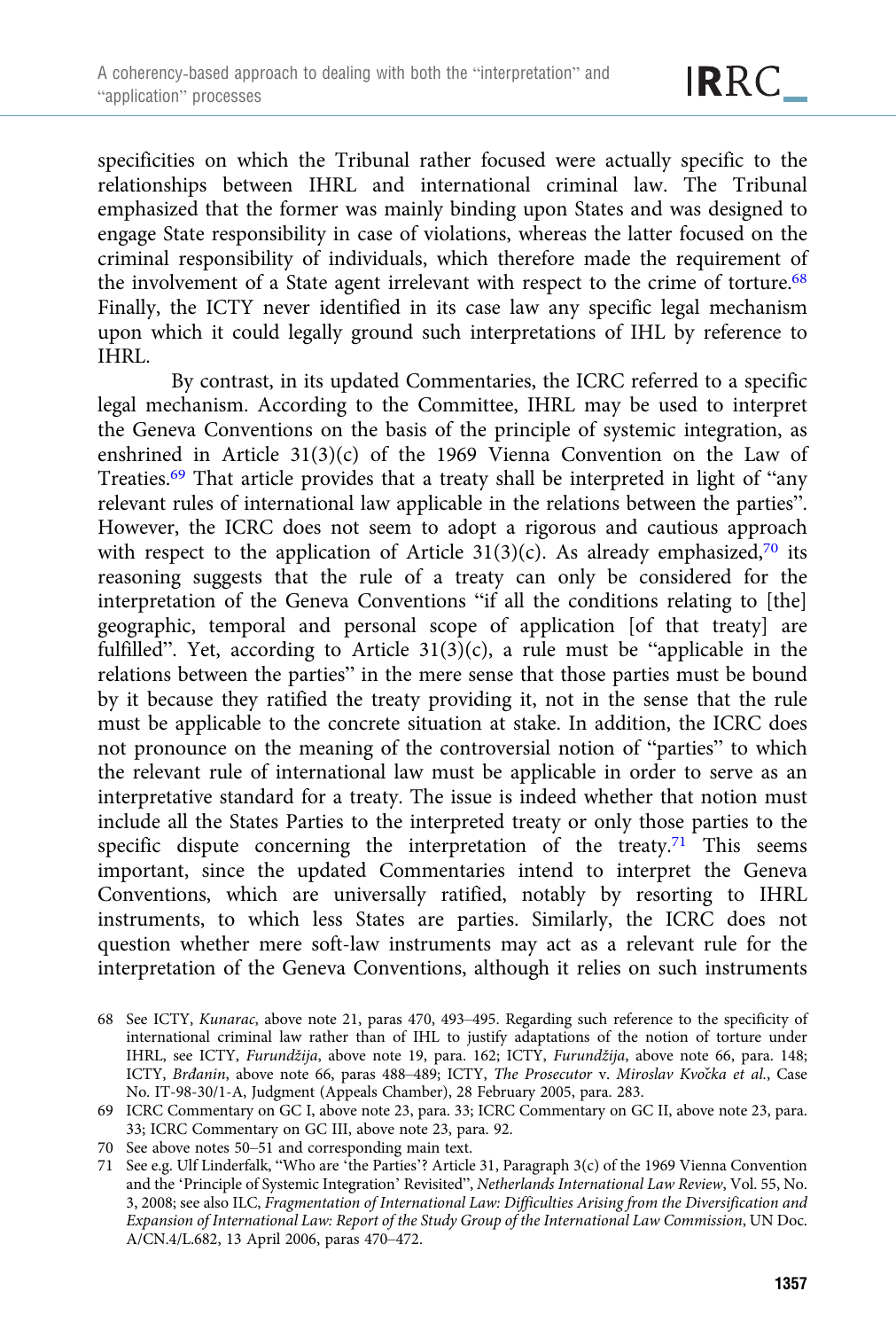in the core text.<sup>72</sup> More generally, the ICRC does not elaborate on how such systemic integration concretely operates in general or in relation to the interpretation of IHL through IHRL in particular. It merely makes a few general observations that echo those already made by the ICTY on that issue in the Kunarac case-notably, that "human rights law and interpretations can[not] be transposed mechanically to humanitarian law provisions, and differences [must] be pointed out where relevant".<sup>73</sup> Regarding the specific issue of detention regulated by GC III, the ICRC states in general terms that "[r]eferences to human rights law and standards must … be read with due regard to the particular context and to the specificities of detention in armed conflict".<sup>74</sup> Moreover, in all of its interpretations made in the core part of its Commentaries, few adaptations of the interpretive IHRL standard are expressly indicated and articulated.75

Finally, in its confirmation decision in the Al Hassan case, the ICC also relied on a legal mechanism to justify resorting to IHRL in order to interpret IHL. That mechanism is however specific to the ICC's Rome Statute, as it is derived from Article 21(3) of the Statute. Article 21 indeed deals with the law applicable before the ICC, with that law including IHL, and its third paragraph contains a general test of consistency of this applicable law with IHRL. In the Al Hassan case, the ICC used that test to perform an interpretive function with respect to the fair trial guarantees, $76$  as it usually does with respect to various procedural issues regulated by the Rome Statute.<sup>77</sup> However, the ICC remained completely silent on the concrete operation of that test in relation to the interpretation of IHL through IHRL and, more particularly, regarding the issue of the fair trial guarantees that any tribunal must afford in NIACs.

Legal scholarship is unfortunately no more helpful than the foregoing practice. Few scholars actually focus on the interpretation process; legal literature is more attracted, as we will see, $78$  to the application process. It is nonetheless worth observing that some scholars point to another legal mechanism upon which the interpretation of IHL through IHRL could be based: namely, the wellknown lex specialis principle.<sup>79</sup> However, there are disagreements on whether

- 74 ICRC Commentary on GC III, above note 23, para. 102.
- 75 See e.g. the adaptation of the IHRL definition of torture; however, the ICRC merely refers to the ICTY case law on that issue (ICRC Commentary on GC III, above note 23, para. 681). With respect to implicit adaptations, however, regarding the minimum amount of living space that dormitories of PoWs should afford, the ICRC refers to the standard established by the European Committee for the Prevention of Torture and Inhuman or Degrading Treatment or Punishment, but requires Detaining Powers to comply with that standard only "wherever circumstances permit" (ibid., para. 2090 fn. 32).
- 76 ICC, Al Hassan, above note 30, paras 378 (statutory guarantees), 383 (procedural guarantees).

77 See e.g. the case law described in William Schabas, The International Criminal Court: A Commentary on the Rome Statute, 2nd ed., Oxford University Press, Oxford, 2016, pp. 530–534.

- 78 See e.g. below notes 110 and 119.
- 79 See e.g. Marco Sassòli, International Humanitarian Law: Rules, Controversies, and Solutions to Problems Arising in Warfare, Edward Elgar, Cheltenham and Northampton, MA, 2019, p. 216; Laura M. Oleson, "Practical Challenges of Implementing the Complementarity between International Humanitarian and Human Rights Law – Demonstrated by the Procedural Regulation of Internment in Non-International

<sup>72</sup> See e.g. ICRC Commentary on GC III, above note 23, para. 2541.

<sup>73</sup> ICRC Commentary on GC I, above note 23, para. 40; ICRC Commentary on GC II, above note 23, para. 41; ICRC Commentary on GC III, above note 23, para. 101.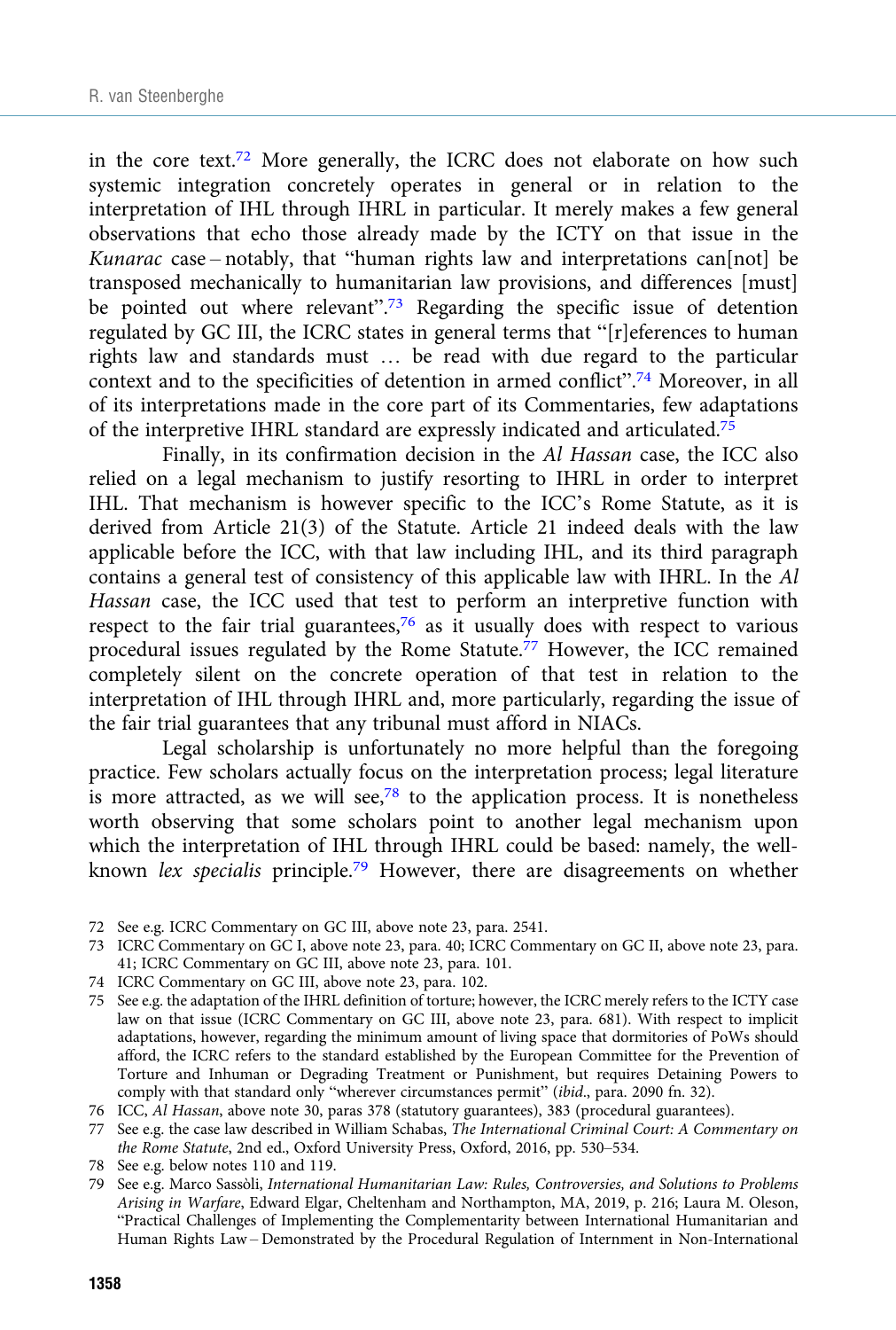IHRL should be seen as the lex generalis, in light of which IHL, as the lex specialis, may be interpreted, $80$  or rather as the *lex specialis*, acting as an interpretive tool for IHL, which is considered the lex generalis with respect to certain issues.<sup>81</sup> This already evidences the shortcomings of such a mechanism, which does not provide any guidance on the determination of which rule must be seen as the lex specialis or lex generalis. These limits will be examined in detail later, when dealing with the main legal mechanisms used in practice to deal with the problems raised by the interplay between IHL and IHRL.<sup>82</sup>

## The application process

The application process, which stems from the applicability of IHRL in armed conflict, has been much more addressed in practice. Difficulties may arise only in the case of the interplay between IHRL and IHL, when the two bodies of law simultaneously apply to the same situation and enter into conflict. Several mechanisms have been used in practice to overcome these difficulties.

## **Practice**

The application process has been conducted by all the bodies devoted to monitoring the application of IHRL, including the Human Rights Committee  $(HRC),<sup>83</sup>$  the European Court of Human Rights (ECtHR),<sup>84</sup> the Inter-American Commission on Human Rights (IACHR),<sup>85</sup> the Inter-American Court of Human Rights (IACtHR)<sup>86</sup> and the African Commission on Human and People's Rights.<sup>87</sup> Given the number of such bodies, which contrasts with the few bodies monitoring the application of IHL, and their intense activity, notably in relation to situations of armed conflict, it is not surprising that a significant part of their case law is devoted to the application process.

In addition, that process has also been abundantly addressed before other bodies competent to pronounce on IHRL violations together with violations of other branches of international law or domestic law, like the International Court

Armed Conflict", Case Western Reserve Journal of International Law, Vol. 40, No. 3, 2009, p. 451; Heike Krieger, "A Conflict of Norms: The Relationship Between Humanitarian Law and Human Rights Law in the ICRC Customary Law Study", Journal of Conflict and Security Law, Vol. 11, 2006, p. 275.

- 80 See e.g. H. Krieger, above note 79, p. 275.
- 81 See e.g. M. Sassòli, above note 79, p. 216.
- 82 See the below section on "The Unsatisfactory Traditional Frameworks".
- 83 See e.g. HRC, above note 42, para. 11; HRC, "General Comment No. 36 on Article 6 of the International Covenant on Civil and Political Rights, on the Right to Life", UN Doc. CCPR/C/GC/36, 30 October 2018, para. 64.
- 84 See e.g. ECtHR, Hassan, above note 37, para. 104.
- 85 See e.g. IACHR, Report on Terrorism and Human Rights, above note 37, para. 61.
- 86 See e.g. IACtHR, The Ituango Massacres v. Colombia, Preliminary Objections, Merits, Reparations and Costs, Judgment, Series C, No. 148, 1 July 2006, para. 179.
- 87 See e.g. ACHPR, Communication 227/99, "Democratic Republic of Congo/Burundi, Rwanda, Uganda", 29 May 2003, available at: [www.achpr.org/sessions/descions?id=138.](https://www.achpr.org/sessions/descions?id=138)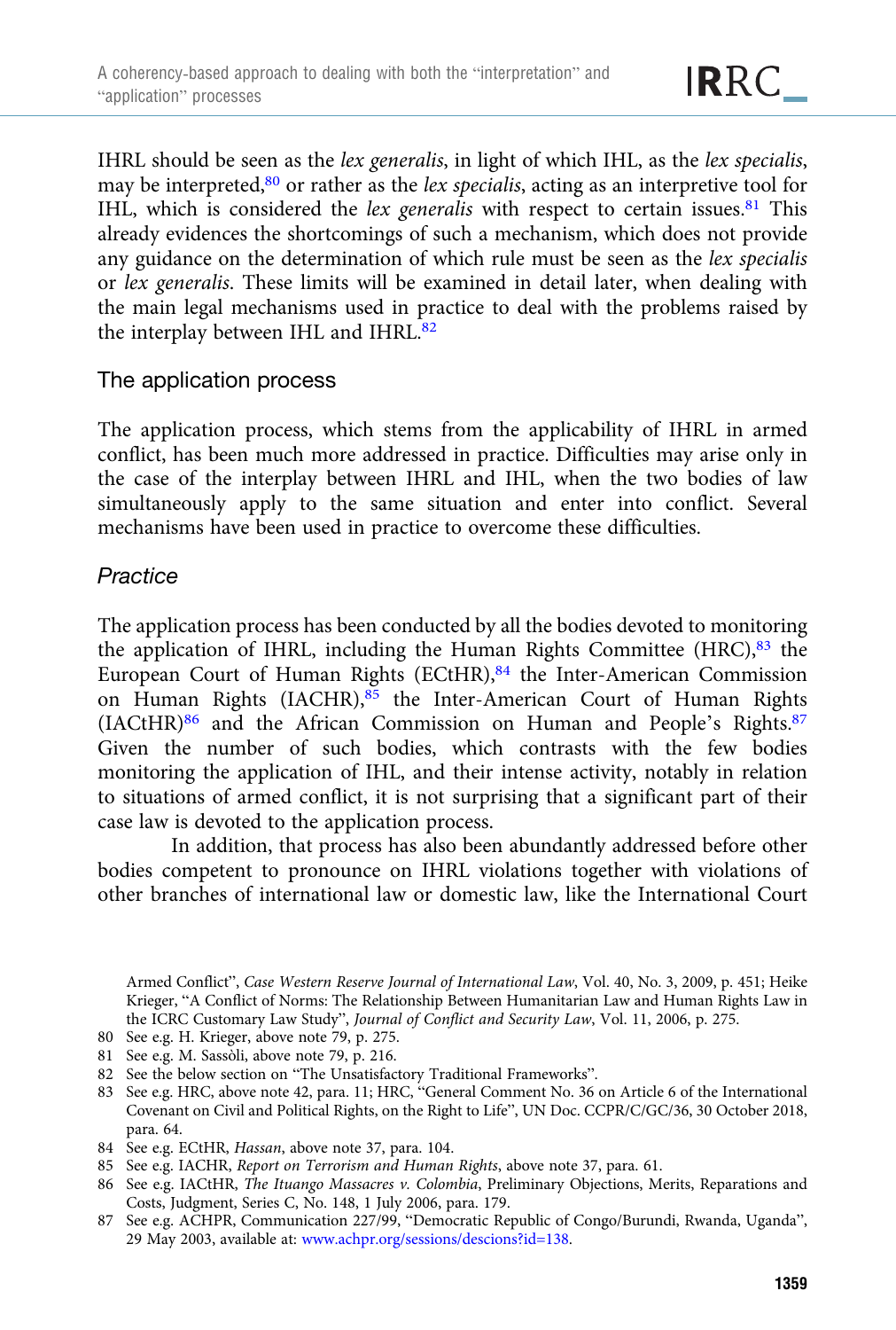of Justice  $(ICI)^{88}$  and the numerous fact-finding missions or commissions of inquiry established by the Human Rights Council or the UN Security Council.<sup>89</sup>

## No automatic interplay: The issue of the conflicting application of IHL and IHRL to the same conduct

The applicability of IHRL in armed conflict does not necessarily mean that this body of law will interplay with IHL. Contrary to what occurs in the interpretation process, the concerned IHRL norm is not incorporated into IHL and remains subject to its own scope of application. This means that any interplay between IHRL and IHL with respect to a given conduct may arise only when that conduct simultaneously falls into the scope of application of both bodies of law. As a result, at least five cumulative conditions must be met.

Three conditions result from the scope of application of IHRL: as already seen, $90$  (1) the IHRL norm applicable to the conduct must not have been subject to any valid derogation; (2) that conduct must be that of a State (or an international organization) and not of an armed group (at least not of an armed group that does not exercise government-like functions and/or have any territorial control); and (3) the conduct must have occurred with respect to a person who is under the jurisdiction of the State bound by the concerned IHRL norm (through its personal or spatial control). The two other conditions result from the scope of application of IHL: (4) the conduct must have a nexus with an armed conflict, $91$  which means that conduct, like the killing of a person, may well occur in the context of an armed conflict and be regulated by IHRL while failing to have any nexus with the conflict and therefore being outside of the scope of application of IHL; and (5) the conduct must occur with respect to persons fulfilling a particular status under IHL, traditionally that of belonging to the enemy, $92$  which means that acts of violence committed by a party to an armed

- 88 See e.g. ICJ, Legality of the Threat or Use of Nuclear Weapons, Advisory Opinion, ICJ Reports 1996, para. 106; ICJ, Armed Activities, above note 33, para. 216.
- 89 See e.g. Report of the International Commission of Inquiry to Investigate All Alleged Violations of International Human Rights Law in the Libyan Arab Jamahiriya, UN Doc. A/HRC/17/44, 12 January 2012 (2012 Libya Report), paras 61, 146; Investigation by the Office of the United Nations High Commissioner for Human Rights on Libya: Detailed Findings, UN Doc. A/HRC/31/CRP.3, 15 February 2016 (2016 Libya Report), para. 20.
- 90 See the above section on "Unavoidable Interplay: The Issue of the Incorporation of IHRL into IHL".
- 91 For practice referring to the nexus requirement, see e.g. Report of the Commission on Human Rights in South Sudan, UN Doc. A/HRC/40/69, 12 March 2019 (2019 South Sudan Report), para. 101; Situation of Human Rights in Yemen, including Violations and Abuses since September 2014: Report of the Group of Eminent International and Regional Experts on Yemen, UN Doc. A/HRC/45/6, 28 September 2020 (2020 Yemen Report 1), para. 67. It is argued that the scope of that test may be determined in light of the nexus requirement for the purpose of establishing criminal responsibility for war crimes; see e.g. M. Sassòli, above note 79, pp. 200–203; on that scope, see e.g. ICTY, Kunarac, above note 21, paras 58–59; ICC, The Prosecutor v. Dominic Ongwen, Case No. ICC-02/04-01/15-422-Red, Decision on the Confirmation of Charges (Pre-Trial Chamber), 23 March 2016, para. 2689.
- 92 See e.g. Antonio Cassese et al. (eds), Cassese's International Criminal Law, 3rd ed., Oxford University Press, Oxford, 2013, p. 67; M. Sassòli, above note 79, p. 199. See also SCSL, The Prosecutor v. Issa Hassan Sesay et al., Case No. SCSL-04-15-T, Judgment (Trial Chamber), 2 March 2009, paras 1451, 1453. See, in particular, Article 4 of GC III and GC IV, Article 41 of AP I, and the condition of not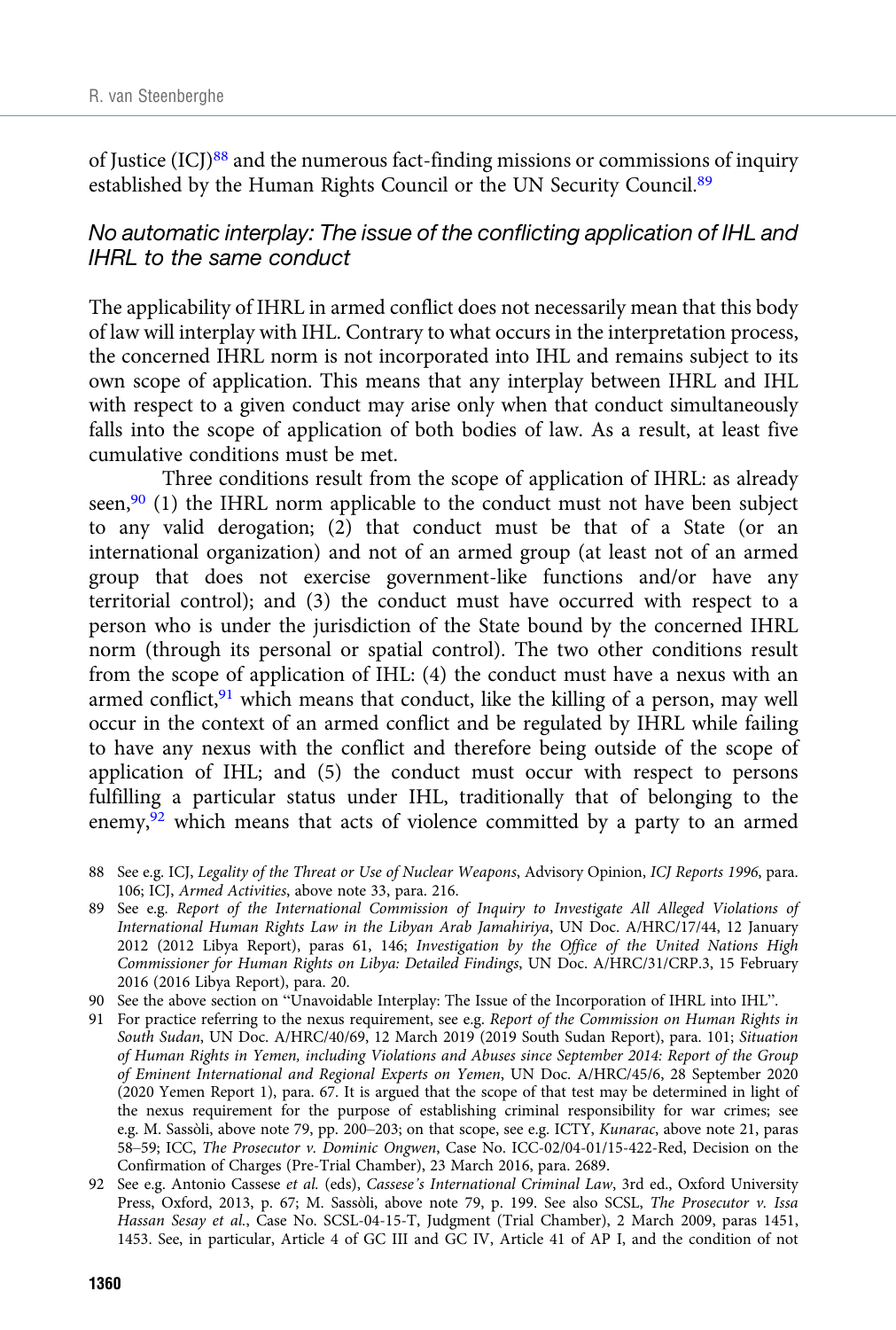conflict against persons affiliated to that party are normally regulated exclusively by IHRL.93

Admittedly, practice shows many situations in which similar conduct is likely to be simultaneously regulated by both IHRL and IHL and therefore to give rise to interplay between the two bodies of law. The conducts concerned include those abundantly discussed in legal scholarship, namely the use of lethal force as well as the detention of persons for security reasons, especially in NIACs. However, other practice, especially the detailed reports of the human rights factfinding missions and commissions of inquiry,  $94$  evidences a much wider range of conduct that may trigger the application of both IHL and IHRL norms. Such conduct may encompass enforced disappearance,<sup>95</sup> internal displacement of persons,<sup>96</sup> pillaging,<sup>97</sup> the use of human shields,<sup>98</sup> closures<sup>99</sup> and curfews,<sup>100</sup> obstacles to humanitarian assistance,<sup>101</sup> attacks or restriction of movements on journalists,<sup>102</sup> unfair administration of justice, $103$  and destruction of civilian objects, $104$  including

directly participating in hostilities set out in common Article 3 and Article 4 of Additional Protocol II (APII) regarding the enjoyment of the fundamental guarantees (on the interpretation of these conditions as meaning that those guarantees only protect against inter-party violence, see e.g. Raphaël van Steenberghe, "Who Are Protected by the Fundamental Guarantees under International Humanitarian Law? Part I: Breaking with the Status Requirement in light of the ICC Case Law", International Criminal Law Review, Vol. 22, No. 3, 2021, pp. 367–369).

- 93 See nonetheless the ICC view that the protections against rape and sexual slavery apply even to intra-party violence: ICC, The Prosecutor v. Bosco Ntaganda, Case No. ICC-01/04-02/06-1707, Second Decision on the Defence's Challenge to the Jurisdiction of the Court in respect of Counts 6 and 9 (Trial Chamber), 4 January 2017; ICC, The Prosecutor v. Bosco Ntaganda, Case No. ICC-01/04-02/06-1962, Judgment on the Appeal of Mr Ntaganda against the "Second Decision on the Defence's Challenge to the Jurisdiction of the Court in respect of Counts 6 and 9" (Appeals Chamber), 15 June 2017.
- 94 See e.g. also ECtHR, Georgia v. Russia (II), above note 42, paras 176–199 (pillaging and destruction of properties), 290–291 (internal displacement of persons), 310–311 (pillaging and destruction of schools), 323–325 (failure to investigate).
- 95 See e.g. 2016 Libya Report, above note 89, paras 149–152; 2020 Yemen Report 1, above note 91, para. 67.
- 96 See e.g. Report of the Independent International Commission of Inquiry on the Syrian Arab Republic, UN Doc. A/HRC/22/59, 5 February 2013 (2013 Syria Report), Annex XIII, para. 21; Report of the Independent International Commission of Inquiry on the Syrian Arab Republic, UN Doc. A/HRC/27/60, 13 August 2014, para. 132.
- 97 See e.g. Assessment Mission by the Office of the United Nations High Commissioner for Human Rights to Improve Human Rights, Accountability, Reconciliation and Capacity in South Sudan: Report of the United Nations High Commissioner for Human Rights, UN Doc. A/HRC/31/49, 22 April 2016 (2016 South Sudan Report), para. 46.
- 98 See e.g. Report of the United Nations Fact-Finding Mission on the Gaza Conflict, UN Doc. A/HRC/12/48, 25 September 2009 (2009 Gaza Report), paras 1096–1106.
- 99 See e.g. ibid., paras 1300–1322.
- 100 See e.g. Report of the Human Rights Inquiry Commission Established Pursuant to Commission Resolution S-5/1 of 19 October 2000, UN Doc. E/CN.4/2001/121, 16 March 2001 (2001 Occupied Territories Report), paras 93–94.
- 101 See e.g. Situation of Human Rights in Yemen, including Violations and Abuses since September 2014: Report of the Group of Eminent International and Regional Experts on Yemen, UN Doc. A/HRC/45/CRP.7, 29 September 2020 (2020 Yemen Report 2), paras 110–147.
- 102 See e.g. 2001 Occupied Territories Report, above note 100, para. 94; 2012 Libya Report, above note 89, para. 131.
- 103 See e.g. 2020 Yemen Report 2, above note 101, paras 334–335.
- 104 See e.g. 2013 Syria Report, above note 96, para. 13; 2016 South Sudan Report, above note 97, para. 46; Report of the International Commission of Inquiry on Darfur to the United Nations Secretary-General,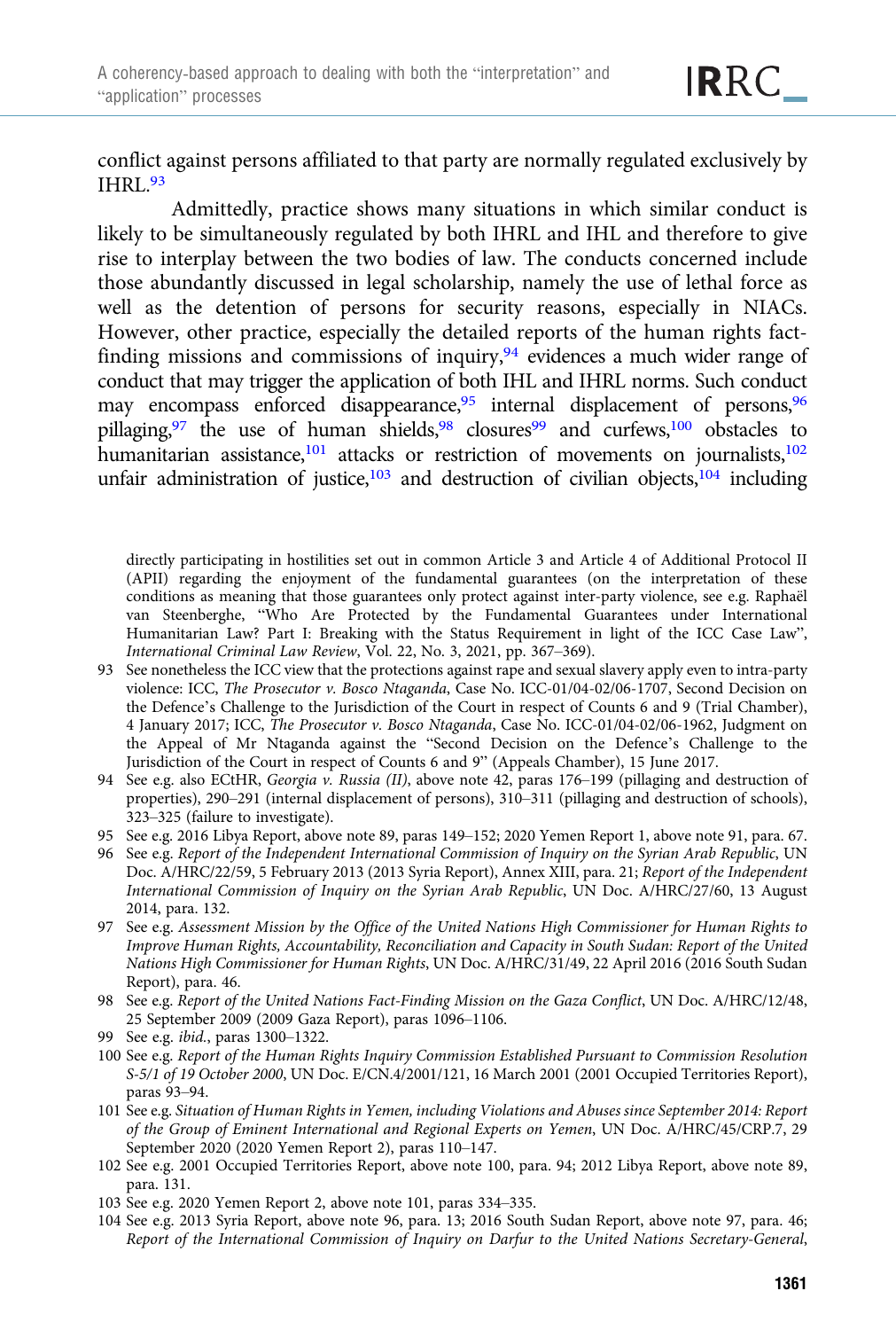places of worship, historic or cultural monuments, $105$  hospitals $106$  and objects essential to the survival of the civilian population,<sup>107</sup> such as flour mills or chicken farms.<sup>108</sup> That being said, difficulties may arise from the interplay between the IHL and IHRL norms applicable to the same conduct only when there is a normative conflict between those norms, with that notion of conflict being understood in a broad sense: the two norms provide for different – but not necessarily contradictory – results.109

#### Elaborated but confusing frameworks

Such conflicts of norms, arising from the applicability of IHRL in armed conflict, have been abundantly addressed in practice and legal scholarship. The core approach followed in practice to solve such conflicts is the harmonization of the two bodies of law through the interpretation of the applicable IHRL norm in light of IHL. This particular process has been designated by certain scholars as leading to the "humanitarization" of IHRL.110 It operates in an opposite way to the interpretation process examined above, but the logic underlying the two processes is similar. While it is admitted that IHRL may impact the regulation of armed conflict, either through IHL itself by its interpretation in light of IHRL or by applying in armed conflict simultaneously with IHL, this might only be possible if IHRL is somewhat adapted when needed.

This "humanitarization" of IHRL is based upon several mechanisms in practice. The most familiar is the lex specialis principle, and the 1996 ICJ Advisory Opinion in the Nuclear Weapons case is an emblematic precedent in this respect. It is indeed well known that the Court ruled that the right to life under Article 6 of the ICCPR, understood as the right of not being arbitrarily deprived of one's life, had to be interpreted in light of the relevant IHL provisions when applied in armed conflict.<sup>111</sup> Since then, the lex specialis principle has been abundantly used in practice.<sup>112</sup> To a lesser extent, courts have

25 January 2005 (2005 Darfur Report), para. 318, available at: [www.un.org/ruleoflaw/files/com\\_inq\\_](https://www.un.org/ruleoflaw/files/com_inq_darfur.pdf) [darfur.pdf;](https://www.un.org/ruleoflaw/files/com_inq_darfur.pdf) 2009 Gaza Report, above note 98, paras 323–324.

- 105 See e.g. 2012 Libya Report, above note 89, paras 148 (IHL), 150 (IHRL).
- 106 See e.g. 2020 Yemen Report 2, above note 101, para. 84.
- 107 See e.g. 2016 South Sudan Report, above note 97, para. 52; 2009 Gaza Report, above note 98, paras 926– 941.
- 108 For a series of conducts regulated by both IHL and IHRL, see e.g. 2019 South Sudan Report, above note 91, paras 96–98; Report of the Commission on Human Rights in South Sudan, UN Doc. A/HRC/43/56, 31 January 2020, paras 26, 66–68.
- 109 For a similar approach to the notion of normative conflict, see e.g. ILC, above note 71, para. 25. See also M. Sassòli, above note 79, p. 438.
- 110 One of the first scholars to use this term was Vera Gowlland-Debbas, "The Right to Life and the Relationship between Human Rights and Humanitarian Law", in Christian Tomuschat, Evelyne Lagrange and Stefan Oeter (eds), The Right to Life, Martinus Nijhoff, Leiden and Boston, MA, 2010, p. 128; see also Hélène Tigroudja, "Les conflits armés", in Michel Levinet (ed.), Le droit au respect de la vie au sens de la Convention européenne des droits de l'homme, Anthémis, Limal, 2010, p. 215; Jean d'Aspremont and Jérôme de Hemptinne, Droit international humanitaire: Thèmes choisis, Pedone, Paris, 2012, p. 86.
- 111 ICJ, Nuclear Weapons, above note 88, para. 25.
- 112 The ICJ again referred to the lex specialis principle with respect to the relationships between IHL and IHRL in the Wall case (above note 33, para. 106), but not in the Armed Activities case (above note 33, para. 216).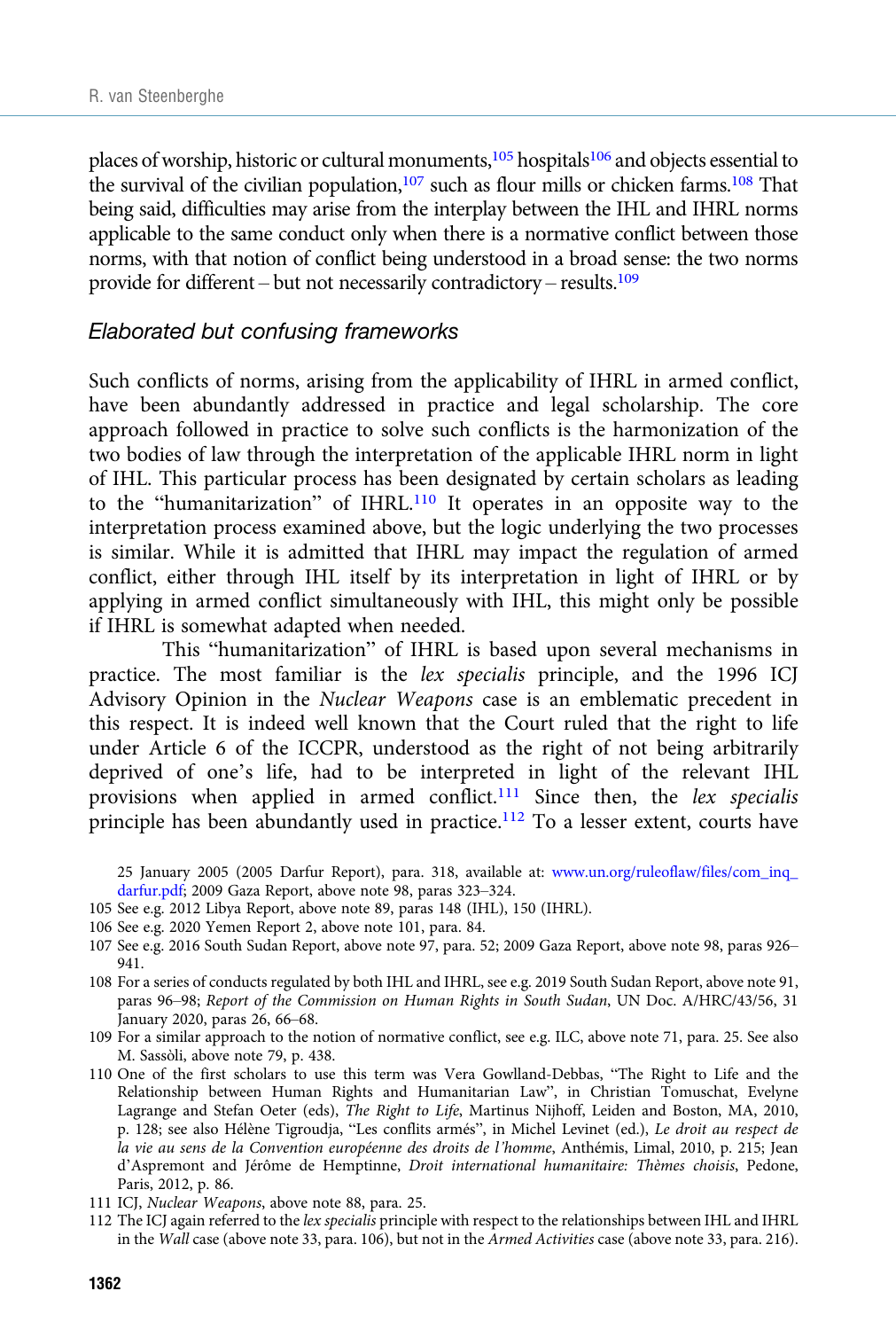also resorted to another mechanism: the principle of systemic integration. This is actually the only mechanism to which the ECtHR has referred in its case law dealing with alleged violations of the European Convention on Human Rights (ECHR) in armed conflicts,113 while the IACHR has combined it with other mechanisms, including the *lex specialis* principle,  $114$  in similar cases.  $115$ 

However, this claimed "harmonization" of the two bodies of law through the interpretation of IHRL in light of IHL, often expressed in practice by the paradigmatic formula that IHL and IHRL "are complementary, not mutually exclusive",<sup>116</sup> is flawed, or at least confusing. There are indeed instances in which the norms of the two bodies of law cannot be conciliated by merely interpreting one norm in light of the other. Conflicts can then only be solved through the displacement of one norm to the detriment of the other. This can hardly be said to amount to a harmonization of the two norms. A well-known example is the application of the IHRL requirements to provide detainees with the right of habeas corpus and periodic review to the internment of PoWs in IACs. The relevant IHL regulation does not contain such requirements – as is traditionally sustained,<sup>117</sup> they would be inappropriate since PoWs are detained merely for the purpose of preventing them from returning to combat, and they can therefore be interned until the end of active hostilities without their detention being reviewed. In such cases, the applicable IHRL requirements are not formulated in a way that would allow interpretation of those requirements in order to apply them in

Regarding the human rights monitoring bodies, see e.g. above notes 83 and 85; regarding the commissions of inquiry and fact-finding missions, see e.g. 2012 Libya Report, above note 89, para. 146; 2005 Darfur Report, above note 104, para. 143; 2001 Occupied Territories Report, above note 100, para. 62; 2019 Protests Report, above note 36, paras 81–83; 2020 Yemen Report 1, above note 91, para. 11; Report of the OHCHR Investigation on Sri Lanka (OISL), UN Doc. A/HRC/30/CRP.2, 16 September 2015 (2015 Sri Lanka Report), para. 178.

- 113 See ECtHR, Hassan, above note 37, para. 102; ECtHR, Georgia v. Russia (II), above note 42, para. 95.
- 114 See e.g. IACHR, Franklin Guillermo Aisalla Molina (Ecuador–Colombia), Admissibility Report No. 112/ 10, Inter-State Petition IP-02, OEA/Ser.L/V/II.140, Doc. 10, 21 October 2010, para. 121.
- 115 See e.g. ibid., para. 122. Although the Commission relied on the IHL regulation not only to interpret the relevant IHRL norm but also to pronounce on violations of that regulation itself, it ceased such practice after the IACtHR ruled in the Las Palmeras case (Preliminary Objections, Judgment, Series C No. 67, 4 February 2000, para. 33) that the Commission, like itself, was only competent to pronounce on IHRL violations.
- 116 That formula has been used by the HRC in its General Comment No. 31 (above note 42, para. 11) and repeated by the commissions of inquiry or fact-finding missions established by the Human Rights Council (see e.g. 2016 Libya Report, above note 89, para. 20; Report of The International Fact-Finding Mission to Investigate Violations of International Law, including International Humanitarian and Human Rights Law, Resulting from the Israeli Attacks on the Flotilla of Ships Carrying Humanitarian Assistance, UN Doc. A/HRC/15/21, 27 September 2010, paras 68, 71; 2020 Yemen Report 2, above note 101, paras 178–179).
- 117 See e.g. M. Sassòli, above note 79, p. 440. However, a less traditional view envisages a qualified habeas corpus to which PoWs should be entitled, in particular "where the detainee (a) challenges his or her status as a prisoner of war; (b) claims to be entitled to repatriation or transfer to a neutral State if seriously injured or ill; or (c) claims not to have been released or repatriated without delay following the cessation of active hostilities" (Report of the Working Group on Arbitrary Detention: United Nations Basic Principles and Guidelines on Remedies and Procedures on the Right of Anyone Deprived of Their Liberty to Bring Proceedings Before a Court, UN Doc. A/HRC/30/37, 6 July 2015, para. 30).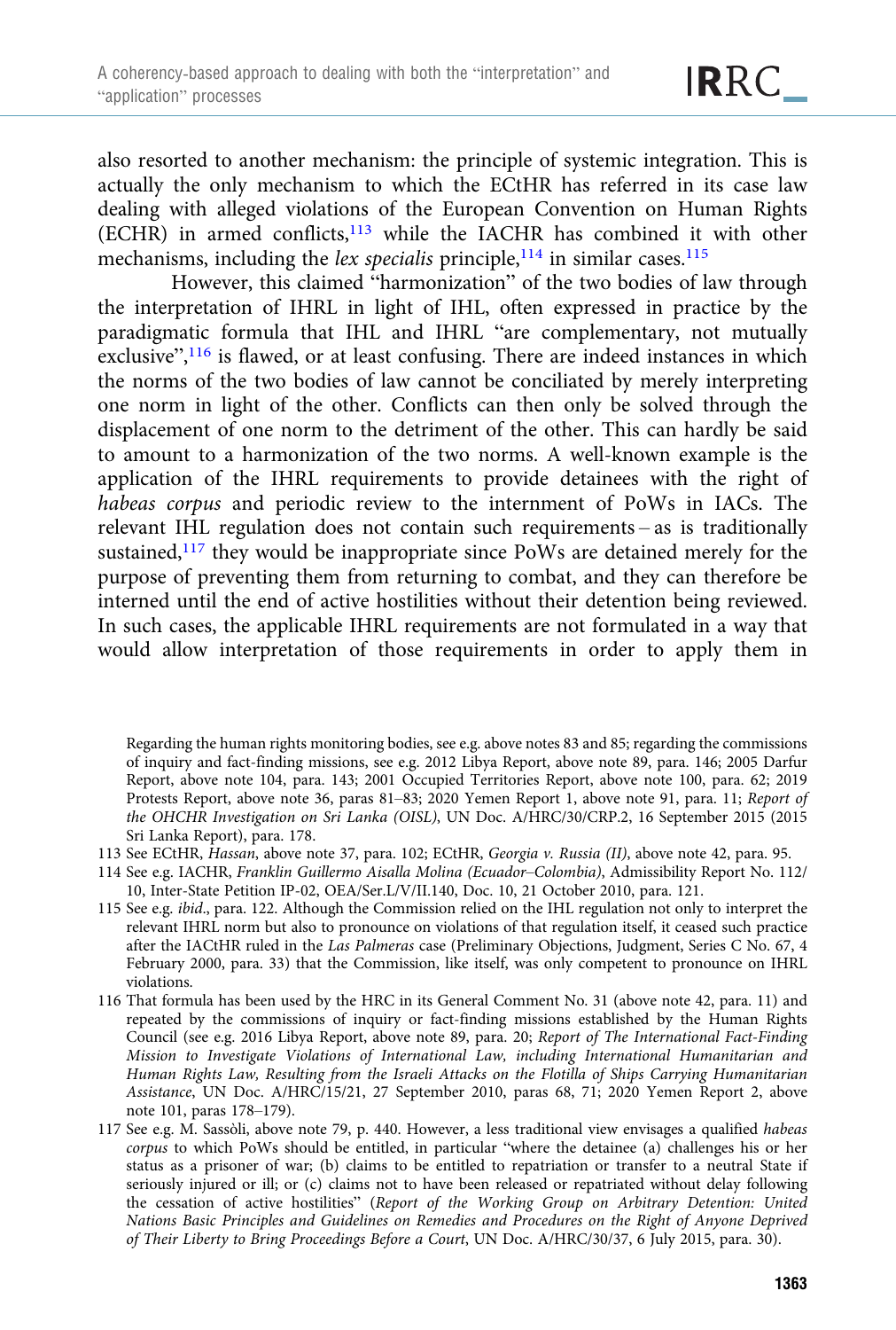parallel with IHL. They must simply be displaced by the relevant IHL regulation when applicable.

Practice nonetheless shows that human rights bodies are strongly willing to consider that IHL and IHRL may be harmonized even when they are clearly contradictory. An illustrative example is the Hassan case. The ECtHR presented its ruling on the interplay between Article 5 of the ECHR and the IHL regulation on detention in IACs as a true instance of harmonization of the two bodies of law, which the Court allegedly reached through the interpretation of Article 5 in light of the relevant IHL regulation on the basis of the principle of systemic integration.<sup>118</sup> Yet, it is well known that the two norms concerned are clearly contradictory, since Article 5, unlike IHL, does not provide for any ground of detention based on security reasons among its exhaustive list of grounds and requires that the detention be reviewed by a court rather than by a mere administrative body. This conflict could therefore only be avoided by displacing Article 5 in favour of the relevant IHL regulation, since Article 5 was applicable to the case due to the absence of any derogation to it. By incorporating that IHL regulation into Article 5 under the guise of interpretation, the Court actually engaged in rewriting the ECHR, an approach that has been qualified as an act of "judicial vandalism" in legal scholarship.<sup>119</sup> At any rate, the principle of systemic integration is unsuitable in any case of conflicts of norms that cannot be overcome through an interpretation process but only through the displacement of one norm in favour of the other, such as in the Hassan case. The lex specialis principle would be more appropriate, provided that it is admitted that this principle can act not only as an interpretive tool (as a rule of norm conflict avoidance<sup>120</sup>), in which case it would be unhelpful too, but also as a displacement tool (as a rule of norm conflict resolution<sup>121</sup>), justifying the setting aside of the "inappropriate" regulation.<sup>122</sup>

However, even when the interpretation of IHRL through IHL is possible, it is hard to consider such interpretation as a harmonious process that would conciliate the two competing norms by respecting their own specificities. Actually, it may also entail a displacement process, but at the level of the interpretive standards rather than the norms themselves. When the issue of the interpretation of the applicable IHRL norm arises, such as the interpretation of the right to life under Article 6 of the ICCPR, different interpretive standards may actually be available – either the IHL one, authorizing the deprivation of life merely on the basis of the status of the persons involved, or the IHRL one,

- 118 ECtHR, Hassan, above note 37, para. 102.
- 119 M. Milanovic, above note 6, p. 475. It is arguable that the ECtHR would remain competent to adjudicate the case even if it would have to assess the concerned conduct in light of the relevant applicable IHL norm that would have displaced Article 5 of the ECHR; similarly, in relation to Article 2 of the ECHR, see ECtHR, Georgia v. Russia (II), above note 42, Concurring Opinion of Judge Keller, p. 153, para. 25 (and the case law quoted by the judge).
- 120 On this terminology, see e.g. M. Milanovic, above note 6, p. 465.
- 121 On this terminology, see ibid.
- 122 See e.g. ILC, above note 71, para. 56; see also G. Gaggioli, above note 14, p. 59, in which the author distinguishes between the "interpretative" lex specialis and the "derogatory" lex specialis.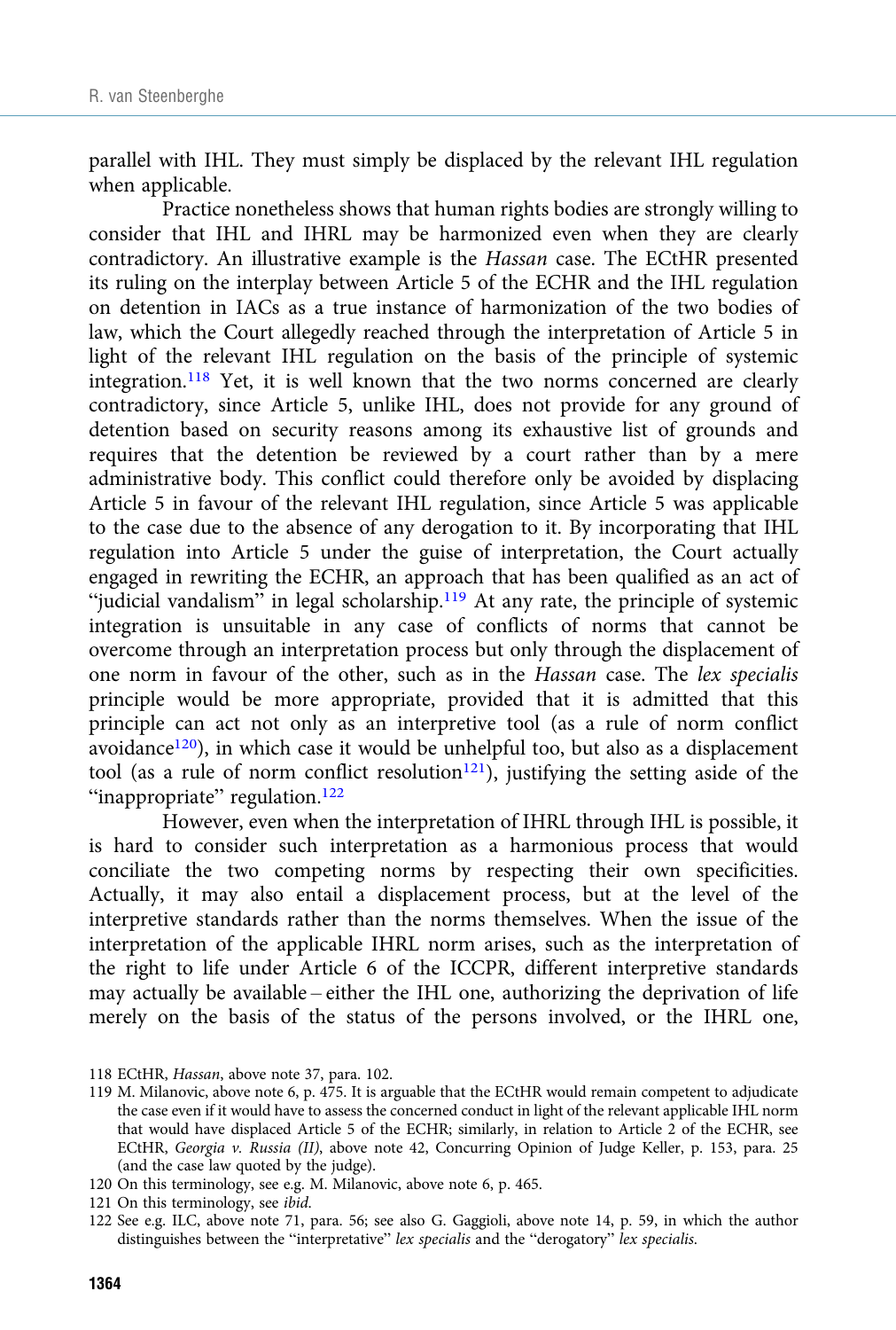making the use of lethal force dependent upon circumstances.<sup>123</sup> That particular interpretation process therefore implies that a choice must be made between two competing legal frameworks and that one will have to give priority to the other. In practice, the IHL framework is usually favoured to the detriment of the IHRL one. This is definitely not seen as a harmonious process by human rights proponents, who argue that the conflict between the two legal frameworks should rather be solved in favour of the human rights framework, at least in certain particular circumstances.<sup>124</sup> The only difference with the classical displacement process, which operates at the level of the norms themselves, is that the applicable IHRL norm is formulated in such an open way, using terms like "arbitrariness", that its interpretation is made possible. Had the IHRL norm been formulated in another way, like the absolute formulation of Article 2 of the ECHR, the IHL framework would also be given precedence, not under the guise of interpretation but through the displacement of the IHRL norm in favour of the IHL one.

## Traditional legal framework versus a coherency-based approach

Practice and legal scholarship show that there is a lack of any satisfactory legal framework to guide both the interpretation and application processes and to overcome the difficulties arising from those processes. It is submitted that such guidance may be found through a coherency-based approach, mainly drawn from legal theories on the normative coherence of legal systems.

#### The unsatisfactory traditional frameworks

It has already been emphasized that practice sometimes does not identify any legal framework or only makes general and vague considerations on the matter, especially in relation to the interpretation process, and that the principle of systemic integration is incapable of dealing with true conflicts of norms when IHL and IHRL apply simultaneously. That being said, this principle and any similar mechanisms, such as the lex specialis principle, are intrinsically unsatisfactory, with respect to both the interpretation and application processes. The main reason for this is that such mechanisms are only formal tools, and providing solutions to the interplay between IHRL and IHL cannot merely result from a formal process. Rather, it involves substantial considerations, qualified by certain scholars as entailing "a highly value-based decision [which results from] political

<sup>123</sup> On those two different paradigms, see e.g. Gloria Gaggioli (ed.), Expert Meeting: The Use of Force in Armed Conflicts: Interplay between the Conduct of Hostilities and Law Enforcement Paradigms, ICRC, Geneva, 2013, pp. 4 –12. See also the below section on "Setting Aside the Applicable IHRL Regime".

<sup>124</sup> See e.g. Vera Gowlland-Debbas and Gloria Gaggioli, "The Relationships between International Human Rights and International Humanitarian Law: An Overview", in Robert Kolb and Gloria Gaggioli (eds), Research Handbook on Human Rights and International Humanitarian Law, Edward Elgar, Cheltenham and Northampton, MA, 2013, p. 85.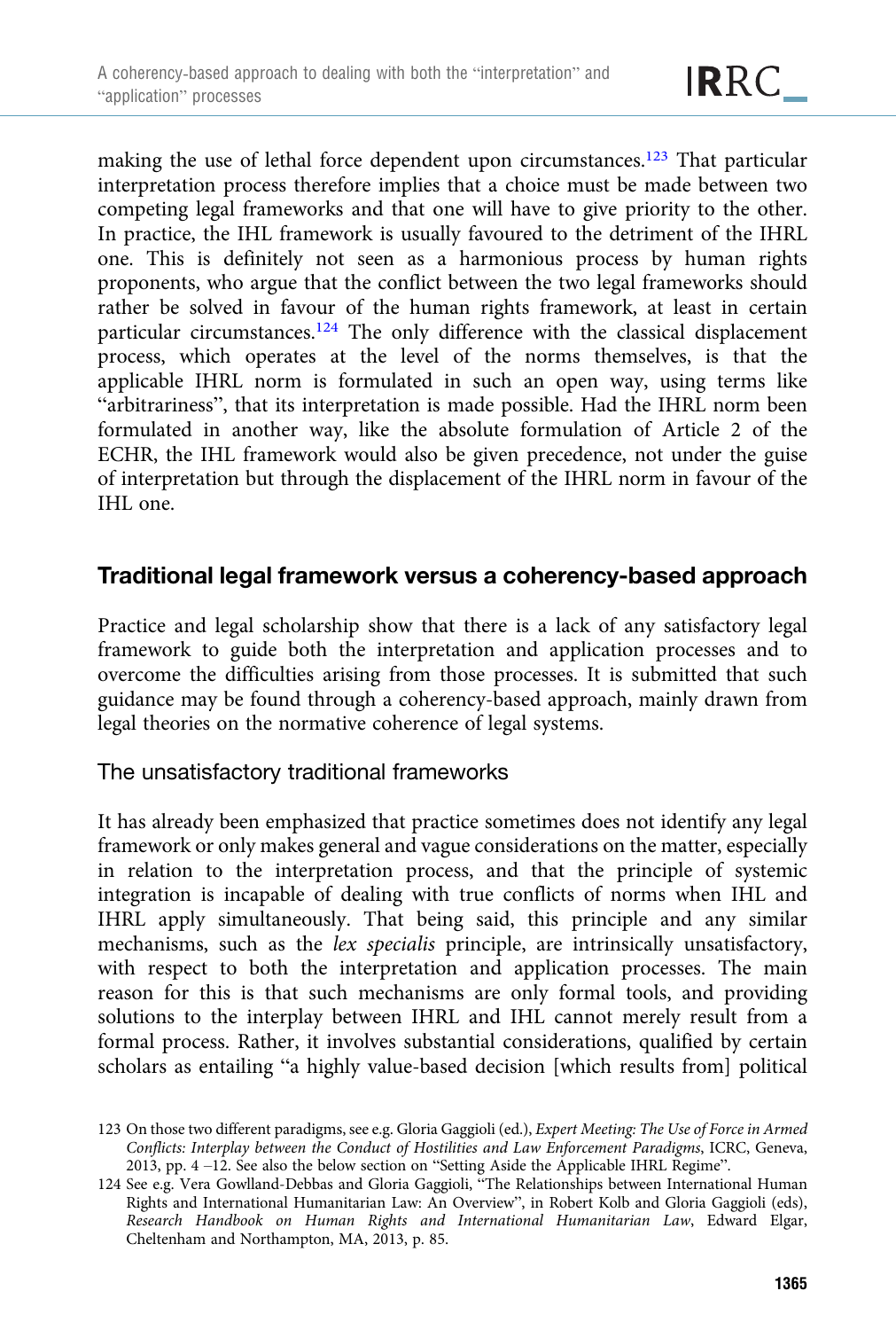choices". <sup>125</sup> Such substantial considerations must be taken into account when determining in which case and how those mechanisms operate.

In particular, the principle of systemic integration does not determine which norms must be considered as "relevant" for the interpretation of another norm applicable in relation to the same parties. Similarly, the lex specialis principle does not contain in itself any indication of which norm must be qualified as general or special in relation to a particular subject matter. It does not therefore come as a surprise that diverging views are upheld in that respect, with an increasing number of scholars as well as human right bodies arguing nowadays that an IHRL standard may sometimes constitute the lex specialis and prevail over the competing IHL framework. This approach is particularly noticeable with regard to the use of lethal force against persons who may lawfully be targeted under IHL, especially when there are no ongoing hostilities and those persons are located in an area under the firm control of the targeting party. By contrast to the ruling of the ICJ in the Nuclear Weapons case, it has been argued that, in such circumstances, the restrictive human right standard had to prevail over the more permissive IHL framework, as the lex specialis.<sup>126</sup> This clearly evidences that the traditional mechanisms used to deal with the interplay between IHL and IHRL are not able to provide by themselves any automatic solution, as any solution to that interplay actually involves "policy and value judgement[s]".<sup>127</sup>

It has been argued in legal scholarship that such judgements should ultimately be made by the legislator<sup>128</sup> – namely, by the States, which should draft new treaties to determine the applicable law. It has therefore been suggested that it would be appropriate to "write a treaty of IHL enlightened by IHRL [which would incorporate the outcomes of the interpretation process] and a treaty of IHRL applicable in wartime enlightened by IHL [which would incorporate the outcomes of the application process], and hope that the two reach the same conclusions". <sup>129</sup> However, although this might be the best option, it is hard to imagine that States would agree to engage in new treaties in the near future, especially about such a controversial matter.

Another option is to elaborate clear guidelines to practitioners on the subject. This has actually been done by a group of experts in a work that provides a comprehensive and detailed overview of the law applicable to State military

128 See e.g. *ibid.*, p. 482. The author supports this argument only with respect to conflicts of norms that cannot be solved through a mere interpretation process, but which involve displacing one rule in favour of another. However, as already argued, it seems artificial to distinguish between the interpretation and displacement processes, since both lead to the same result – namely, prioritizing the solution provided by one legal system over the solution provided by the other.

129 L. M. Oleson, above note 79, p. 457.

<sup>125</sup> Anja Lindroos, "Addressing Norm Conflicts in a Fragmented Legal System: The Doctrine of Lex Specialis", Nordic Journal of International Law, Vol. 74, No. 27, 2005, p. 42.

<sup>126</sup> See e.g. Laura M. Olson and Marco Sassòli, "The Relationship between International Humanitarian and Human Rights Law Where It Matters: Admissible Killing and Internment of Fighters in Non-International Armed Conflicts", International Review of the Red Cross, Vol. 90, No. 871, 2008, pp. 613–614; David Ktretzmer, Avias Ben-Yehuda and Meirav Furth, "Thou Shall Not Kill: The Use of Lethal Force in Non-International Armed Conflicts", Israel Law Review, Vol. 47, No. 2, 2014, pp. 191 ff.

<sup>127</sup> M. Milanovic, above note 6, pp. 479, 481.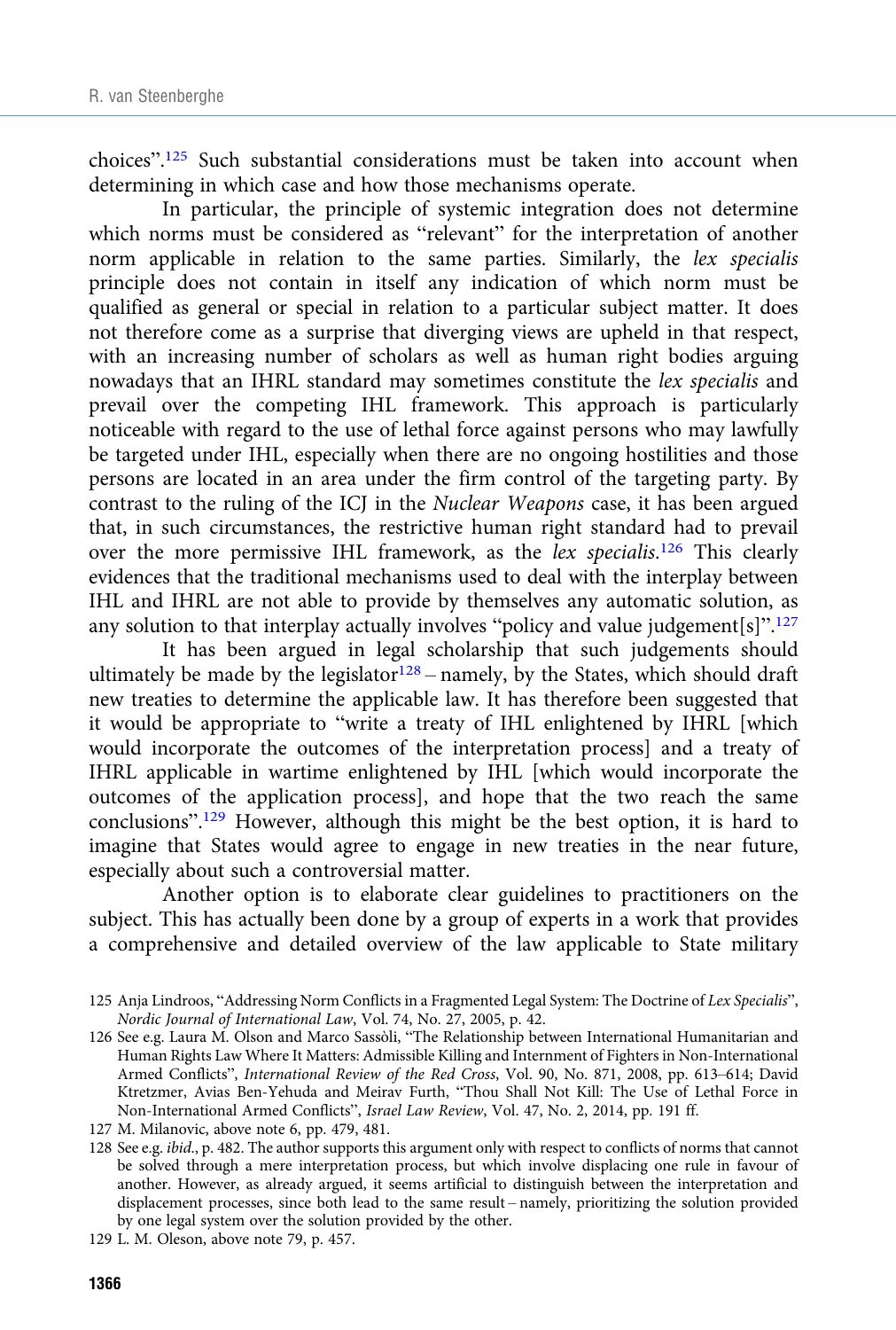operations, drawn from the interplay between the relevant IHL and IHRL norms.130 This impressive overview, addressing a wide range of issues, is preceded by a description of the theoretical model that the experts adopted to determine the applicable law. Two frameworks in which both IHL and IHRL are applicable are distinguished: (1) the "active hostilities" framework, in which IHL is the primary applicable body of law, while IHRL, as the secondary body of law, may be adapted in light of IHL; <sup>131</sup> and (2) the "security operations" framework, in which IHRL is the primary applicable body of law, while IHL, as the secondary body of law, may be interpreted in light of IHRL.<sup>132</sup> The determination of the primary applicable law is made according to a range of factors,<sup>133</sup> but as it is designed to be a guide for practitioners, the document does not propose any elaborated legal theory upon which the determination of those factors can be legally based. It also does not provide any satisfactory indication of the criteria for the articulation of the secondary applicable law to the primary one, although this lies at the heart of the interplay between IHL and IHRL; it merely refers in that respect to the unsatisfactory principle of systemic integration.134 Finally, the document does not distinguish between the interpretation and application processes, although such distinctions matter, notably for jurisdictional purposes. It does not address a key issue raised by the interpretation process – namely, that the interpretation of IHL in light of IHRL may impact not only States but also armed groups – although it does engage in such a process on several topics.135

Any legal theory designed to provide a successful framework for conceptualizing the interplay between IHL and IHRL must take into account the substantial considerations involved by such interplay. Marco Sassòli is one of the few scholars to have incorporated non-formal considerations in his proposal for a theoretical framework. Admittedly, he argues for the application of the lex specialis principle as requiring priority to be given to the rule having the 'larger 'common contact surface area' with the situation" at stake.136 However, he adds that another factor might be taken into account – namely, a "less formal (and less objective) factor, [which] is the extent to which the solution conforms to the systemic objectives of the law".<sup>137</sup> He specifies that "[t]he systemic order of international law is a normative postulate founded upon value judgments".<sup>138</sup> Yet he does not elaborate on those substantial considerations, referring in that respect to the ILC work on the fragmentation of international law.139

- 135 See e.g. ibid., p. 194.
- 136 M. Sassòli, above note 79, p. 439.
- 137 Ibid.
- 138 Ibid.
- 139 ILC, above note 71, para. 104.

<sup>130</sup> Daragh Murray, Practitioner's Guide to Human Rights Law in Armed Conflict, Oxford University Press, Oxford, 2016.

<sup>131</sup> Ibid., p. 90.

<sup>132</sup> Ibid., p. 91.

<sup>133</sup> Ibid. These factors include not only the existence of explicit rules on a given conduct but also the fact that those rules are designed for regulating that conduct, the nature of the armed conflict, the existence of active fighting, the status or activity of the individual, and the degree of control exercised by the State. 134 Ibid., p. 90.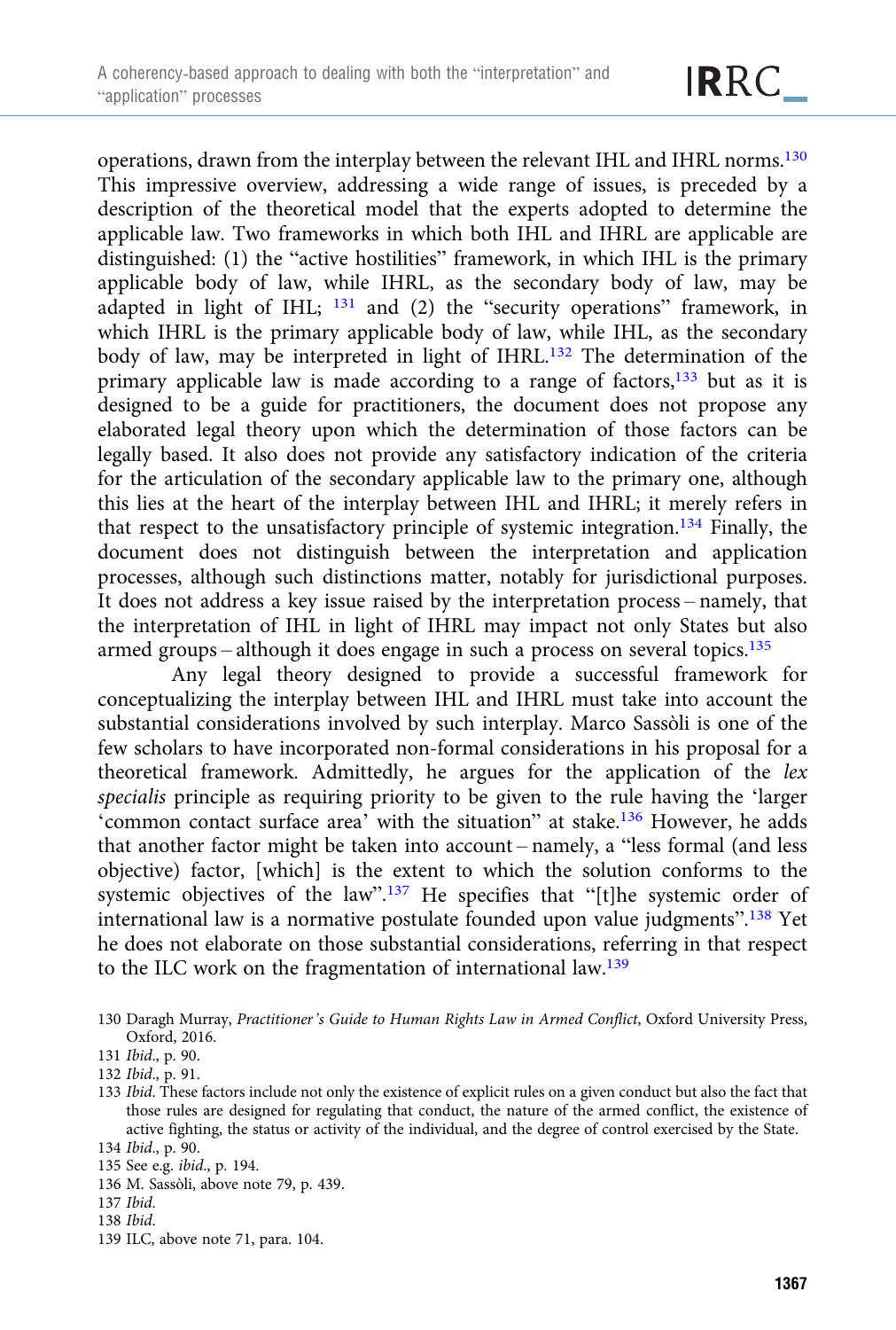#### Towards a coherency-based approach

The notion of "normative coherence" as developed in legal theory about legal systems, enriched by certain theoretical reflections on legal pluralism and antinomies in law, is a promising candidate for providing a suitable legal framework for the interplay between IHL and IHRL in relation to both the interpretation and application processes.

#### Normative coherence as developed in legal theory

According to the legal theory on coherence, $140$  a legal system is characterized by both consistency (or formal coherence) and coherency (or material coherence). Consistency is the result of a logical process. It means that no apparent or genuine contradiction exists within the concerned system or, at least, that the system contains within itself the necessary tools, such as the lex specialis principle, to solve any apparent or real conflict of norms. This process is in line with the theory of legal pluralism that aims at building a common legal system from different normative orders.<sup>141</sup> According to that theory, the first step consists of avoiding conflicts of norms through a horizontal exchange between these normative orders, on the basis of either cross-internormativity, which means apparent or express renvoi from the legal source of one order to the legal source of another order, or cross-interpretation, which entails the interpretation of one norm or concept of one order in light of a norm or concept of another order.142

However, proponents of the legal theory on coherence emphasize that such a consistency process (or formal coherence) is not sufficient. The mechanisms for resolving real or potential conflicts of norms are unable to provide any automatic solutions to such conflicts since the identification of these conflicts and the application of those mechanisms are not merely logical operations. They involve non-formal choices – that is, choices of a substantial nature. This requires seeking a hermeneutical constraint that is capable of guiding these choices. Such a constraint is actually what enables a legal system to be coherent (or materially coherent) and to become a genuine legal system. It acts as a compatibility test

<sup>140</sup> See e.g. Norberto Bobbio, Teoria dell'ordinamento giuridico, G. Giappichelli Ed., Torino, 1960, particularly pp. 69 ff.; Ronald Dworkin, Law's Empire, Fontana Press, London, 1986, particularly pp. 176 ff.; Neil MacCormick, "Coherence in Legal Justification", in Aleksander Peczenik, Lars Lindahl and Bert Van Roermund (eds), Theory of Legal Science: Proceedings of the Conference on Legal Theory and Philosophy of Science, Lund, Sweden, December 11–14, 1983, D. Reidel, Dordrecht, Boston, MA and Lancaster, 1984, pp. 235 ff.; Vittorio Villa, "Normative Coherence and Epistemological Presuppositions of Justification", in Patrick Nerhot (ed.), Law, Interpretation and Reality, Kluwer, Dordrecht, Boston MA and London, 1990, pp. 430 ff.; Aldo Schiavello, "On 'Coherence' and 'Law': An Analysis of Different Models", Ratio Juris, Vol. 14, No. 2, 2001, pp. 233 ff.; Amalia Amaya, "Ten Theses on Coherence in Law", in Michael Araszkiewicz and Jaromir Savelka (eds), Coherence: Insights, from Philosophy, Jurisprudence and Artificial Intelligence, Springer, Dordrecht, 2013, pp. 257–260.

<sup>141</sup> See e.g. Mireille Delmas-Marty, Ordering Pluralism: A Conceptual Framework for Understanding the Transnational Legal World, Hart, Oxford and Portland, OR, 2009.

<sup>142</sup> Ibid., pp. 19 ff.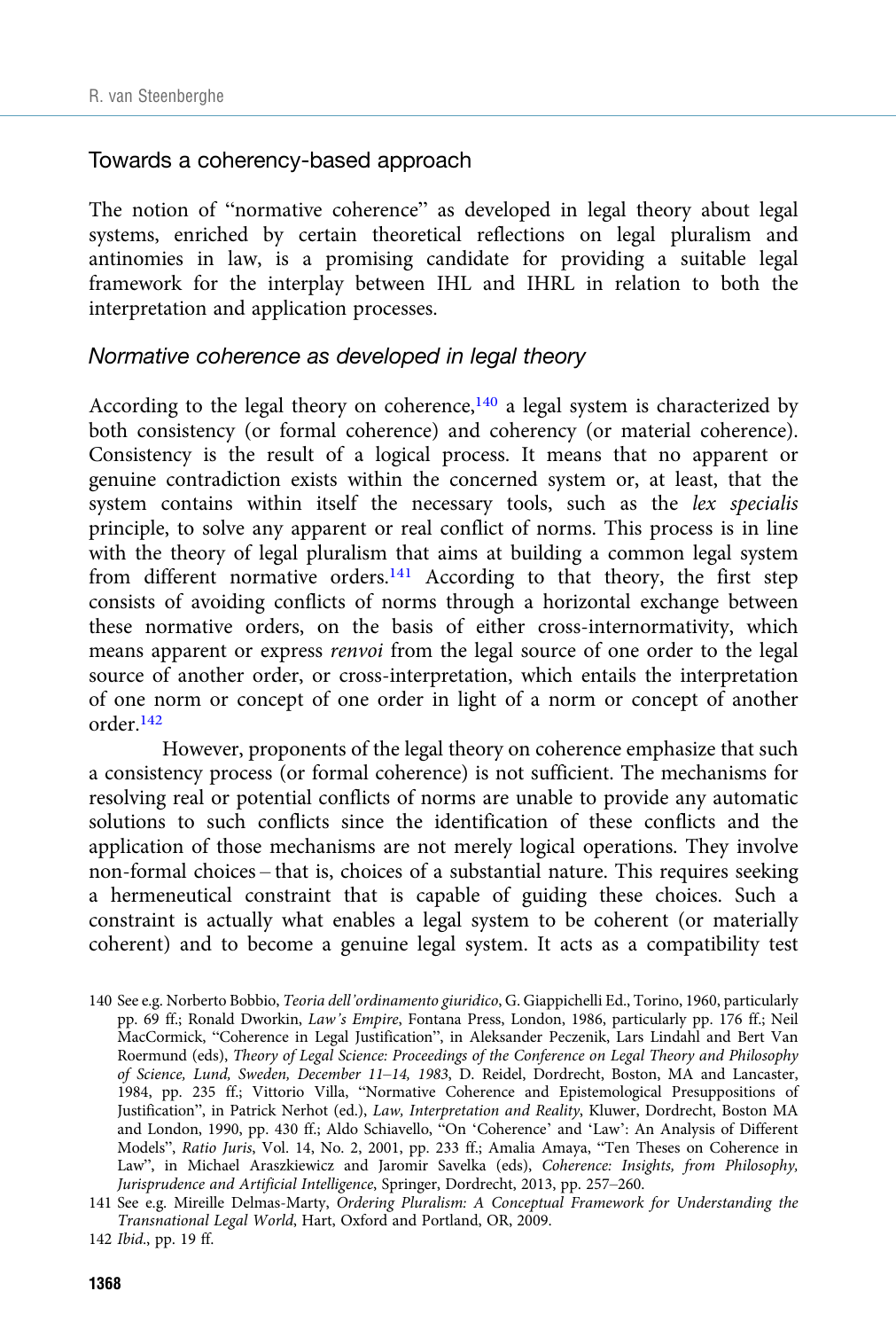with respect to the legal solutions available from the operation of the formal mechanisms for resolving conflicts of norms and, more generally, with respect to any legal solution of the concerned legal system. It allows "the multitudinous rules of [the] developed legal system [to] 'make sense' when taken together".<sup>143</sup>

General principles of law are seen as the best candidates to serve as such a hermeneutical constraint, as they express the fundamental values of a system. As a result, the solutions obtained for establishing the formal coherence of a legal system must be tested against those principles. This is not a test of conformity, since general principles are not clear-cut rules but ponderable elements.<sup>144</sup> Rather, it is a test of compatibility, which may vary in degree. This process has the advantage of providing a constraint while giving at the same time a sufficient margin of flexibility to adapt the solutions to the specificity of each case. Such a process is actually also in line with the second step proposed by the theory on legal pluralism that aims at building a common legal system from different normative orders. That second step consists of harmonizing these orders through the establishment of a vertical relationship of compatibility – and not of conformity – with an international norm.<sup>145</sup>

It is worth observing that such a harmonization process, involving a hierarchical relationship of compatibility with general principles of law, has also been developed in theoretical reflections on antinomies in law.146 It has been asserted in that framework that

any legal system must be coherent in the sense that no contradiction may exist between its norms but also that these norms must be characterized by a relationship of harmony, [which is evidenced by the matching of the legal solutions that have been chosen and] which is informed by the overall spirit of that system.147

That spirit itself is derived from the general principles which ground the system.

## Using normative coherence to build an "integrated common regulation on armed conflict"

All the foregoing theoretical constructions prove to be particularly interesting for providing a suitable legal framework for the issue of the interplay between IHL and IHRL. This issue is indeed a matter of coherence between the two bodies of law. In particular, as shown above,<sup>148</sup> there is no doubt that a consistency (or formal coherence) process currently operates in practice between IHL and IHRL:

<sup>143</sup> N. MacCormick, above note 140, p. 238.

<sup>144</sup> See e.g. Robert Alexy, A Theory of Constitutional Rights, Oxford University Press, Oxford, 2002, pp. 57 ff.; Emmanuelle Jouannet, "L'influence des principes généraux face aux phénomènes de fragmentation du droit international contemporain", in Rosario Huesa Vinaixa and Karel Wellens (eds), L'influence des sources sur l'unité et la fragmentation du droit international, Bruylant, Brussels, 2006, pp. 115 ff.

<sup>145</sup> M. Delmas-Marty, above note 141, pp. 39 ff.

<sup>146</sup> See e.g. Charles Perelman (ed.), Les antinomies en droit, Bruylant, Brussels, 1965.

<sup>147</sup> Charles Huberlant, "Antinomies et le recours aux principes généraux", in C. Perelman (ed.), above note 146, p. 212 (author's translation).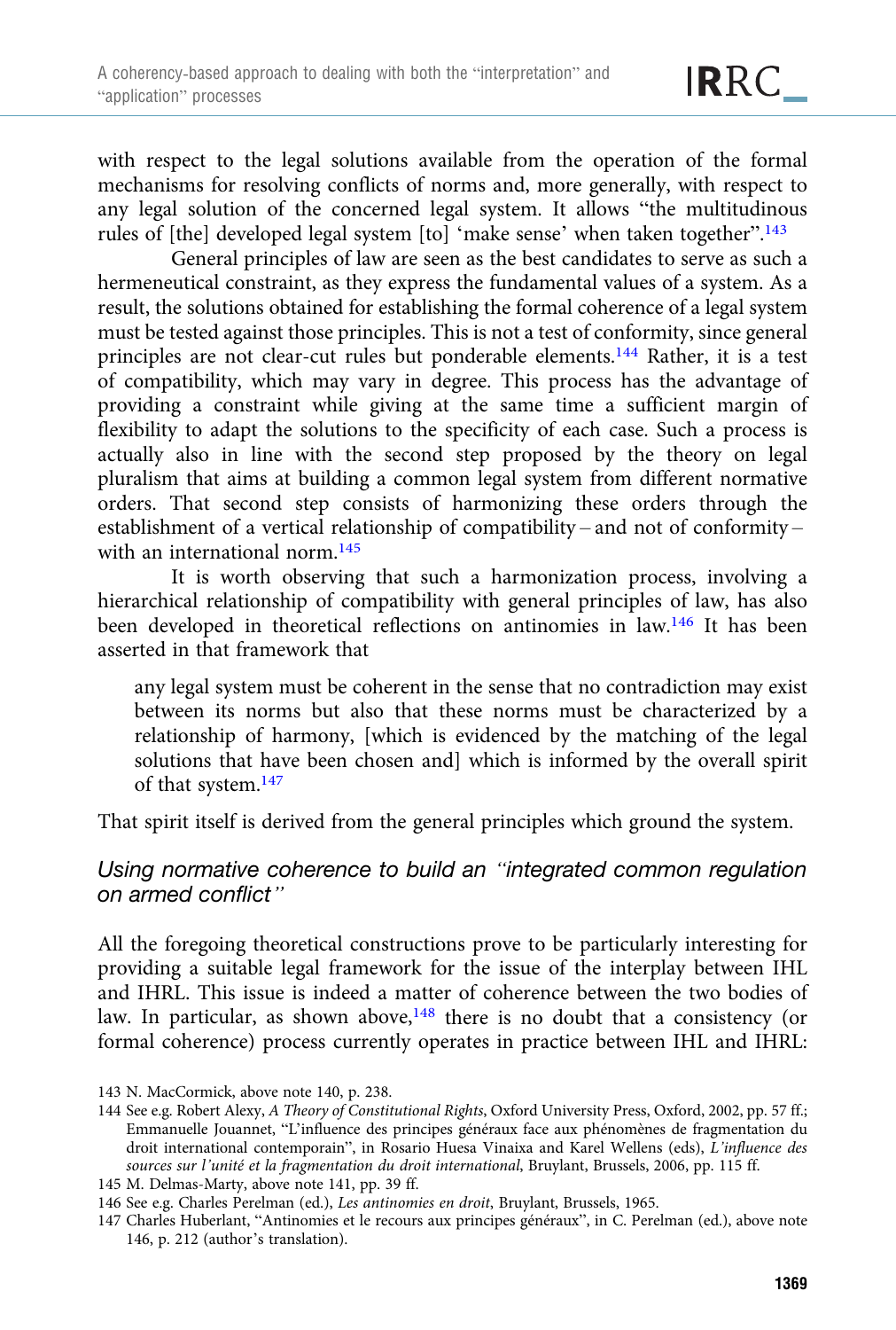<span id="page-25-0"></span>the relevant courts and monitoring bodies explicitly or implicitly resort to mechanisms for resolving or avoiding conflicts of norms. This means, according to the terminology used in the aforementioned theory on legal pluralism, $149$  that horizontal exchanges, through cross-internormativity and cross-interpretation, clearly take place between the two bodies of law in situations of armed conflict.

Moreover, as also previously emphasized, those mechanisms for resolving or avoiding conflicts of norms between IHL and IHRL have been criticized as not being satisfactory, precisely because the identification of such conflicts and the operation of those formal mechanisms involve choices which cannot be made on the basis of formal tools, but only by resorting to substantial considerations. In other words, consistency between the two bodies of law is not sufficient; it must be complemented by the establishment of a coherence (or material coherence) process, which entails testing the compatibility of all the potential legal solutions drawn from the interpretation and application processes with a hermeneutical constraint. Again, according to the terminology used in certain theories on legal pluralism,150 this would allow moving from a horizontal process of coordination between IHL and IHRL to a vertical process of harmonization and therefore to progressively building an international common legal system that is specifically devoted to the regulation of armed conflict. Such a system, which may be deemed as amounting to an "integrated common regulation on armed conflict", with IHL as its core, would be drawn from the approximations of the latter body of law not only with IHRL but also, more generally, with any other branch of international law applicable in armed conflict, such as international environmental law.<sup>151</sup> Contrary to similar projects in legal scholarship, $152$  this amounts to an integrated $153$ and comprehensive<sup>154</sup> common legal system, specific to armed conflicts.<sup>155</sup> In any

- 148 See the introduction to this paper and the above section on "The Interpretation Process Versus the Application Process".
- 149 M. Delmas-Marty, above note 141, pp. 39 ff.

- 151 On the approximation of that branch of international law with IHL, see Raphaël van Steenberghe, "Interactions between International Environmental Law and International Humanitarian Law regarding the Protection of the Environment during Warfare", Journal of International Criminal Justice, forthcoming.
- 152 See below notes 153–155.
- 153 See by contrast the project submitted by Jean Pictet in the 1960s to bring IHL and IHRL together within a common legal system that he named "international humanitarian law": Jean Pictet, "The Principles of International Humanitarian Law", International Review of the Red Cross, Vol. 48, No. 573, 1966; Jean Pictet, "The Principles of International Humanitarian Law - II", International Review of the Red Cross, Vol. 48, No. 574, 1966; Jean Pictet, "The Principles of International Humanitarian Law – III", International Review of the Red Cross, Vol. 48, No. 575, 1966. The project merely involves the juxtaposition of the two bodies of law under a similar heading – except certain principles that Pictet developed and qualified as common to both the Geneva Law and IHRL, like the principles of inviolability, non-discrimination and security.
- 154 See by contrast the project of "complete and full jus in bello" only briefly advocated by Gerd Oberleitner in his book Human Rights in Armed Conflict (above note 4, p. 124); this project consists of an integrated common regulation on armed conflict built upon the approximations of various regulations applicable in armed conflict, including IHL and IHRL but also other fields of international law, and driven by shared concerns and a quest for coherency.
- 155 See, by contrast, similar projects that do not however prove specific to armed conflict, such as the project for an "international law common to the protection of individuals", as advocated by scholars such as

<sup>150</sup> Ibid.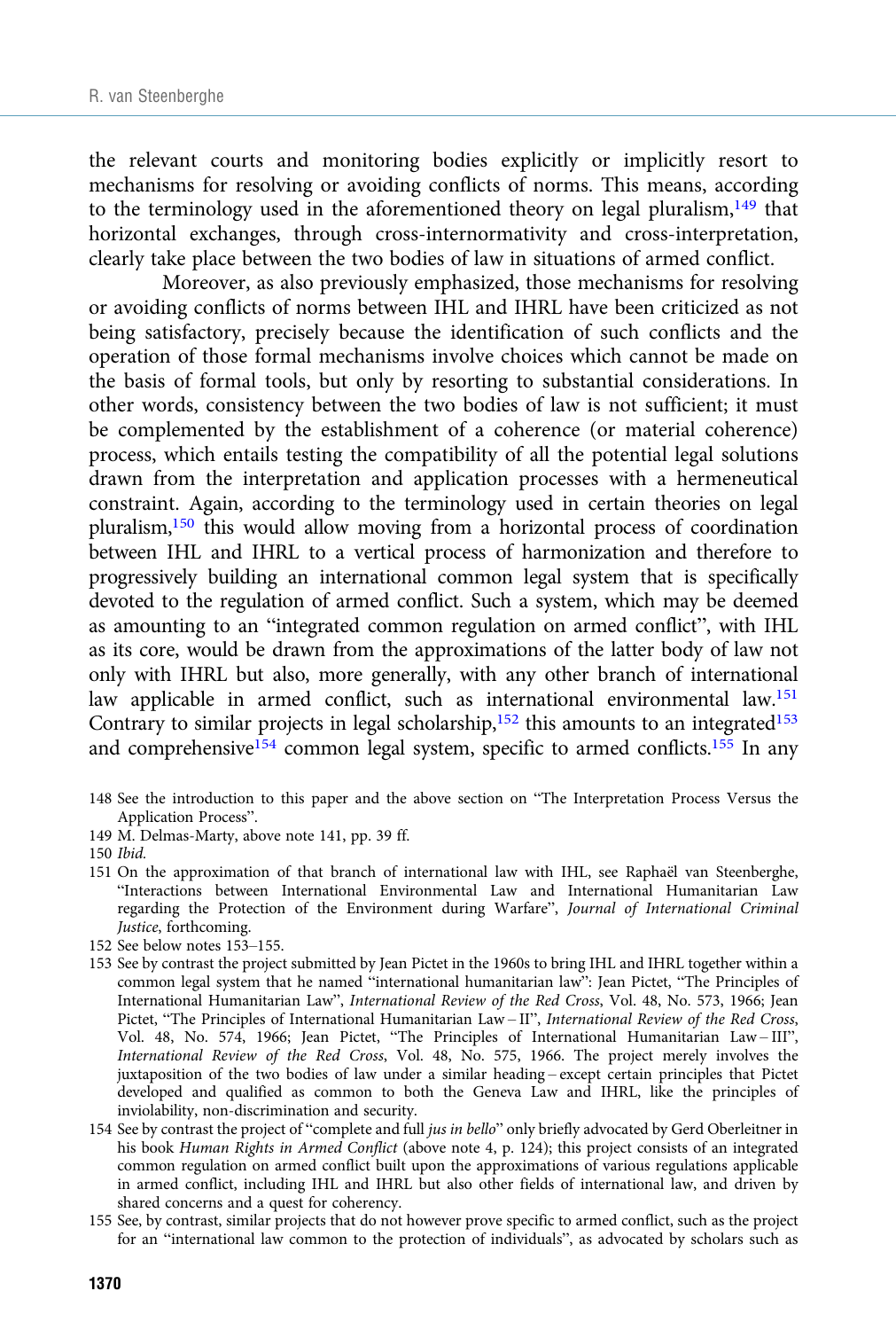case, its legal solutions would have to be compatible with its overall spirit, expressed by a foundational principle.

Admittedly, identifying such a principle is not an easy task, but it must start from the rationale of the historical crux of the interplay between IHL and IHRL: the 1968 Tehran Conference and the mandate given by States to work for an immediate expansion of IHRL into armed conflicts, a sphere exclusively regulated by IHL until that time. The project was clearly – and is still – intended to further humanize the regulation of armed conflicts,<sup>156</sup> mainly by incorporating IHRL into IHL through normative and interpretative processes, and by applying IHRL in armed conflicts, which makes the human rights bodies competent to enforce that regulation. This objective of strengthening the protection of persons in armed conflicts must determine the first prong of the foundational principle, acting as a "coherency test" for the interplay between IHL and IHRL. Both the application and interpretation processes must operate in such a way that the ensuing legal solutions afford the best protection to individuals. This is in line with the pro homine principle according to which IHRL "norms must always be interpreted and applied in way that most fully and adequately protects human beings" and, if more than one norm applies, "the one that gives most protection or freedom to the individual should prevail".<sup>157</sup> This must not be confused with the lex favorabilis principle, although it involves similar substantial considerations. Lex favorabilis is mainly used in the human rights sphere to harmonize two or several IHRL norms through interpretation. By contrast, under the foundational principle, the considerations based on the most favourable protection command favouring one general approach to the interplay between IHL and IHRL with respect to both the interpretation and application processes. Whenever possible, IHRL must be fully incorporated into IHL through interpretation and both IHRL and IHL must apply cumulatively to the conduct concerned.

On the other hand, the full incorporation of IHRL into IHL and the cumulative application of IHRL and IHL, which results in providing individuals with the best protection, must be counterbalanced by other considerations, because of the specific context in which that regulation, common to IHL and IHRL, is designed to apply – namely, armed conflicts. The second prong of the foundational principle of such common regulation, acting as a "coherency test", must therefore involve considerations specific to armed conflicts. Those considerations must be inspired by what fundamentally distinguishes the regulation of war from the regulation applicable in peacetime. It is argued that such specificity is clearly linked to the principle of military necessity. As

Antonio Cançado Trindade (International Law for Humankind: Towards a New Jus Gentium, Martinus Nijhoff, Leiden and Boston, MA, 2010, pp. 511 ff.), or the project that resulted in the 1990 Declaration of Turku (Declaration of Minimum Humanitarian Standards, UN Doc. E/CN.4/Sub.2/1991/55, 2 December 1990), which provides for a series of "minimum humanitarian standards" applicable in any situation.

<sup>156</sup> See e.g. M. Milanovic, above note 6, p. 460.

<sup>157</sup> H. Victor Condé, A Handbook of International Human Rights Terminology, 2nd ed., University of Nebraska Press, Lincoln, NE, 2004, p. 207, quoted in L. M. Oleson, above note 79, p. 456.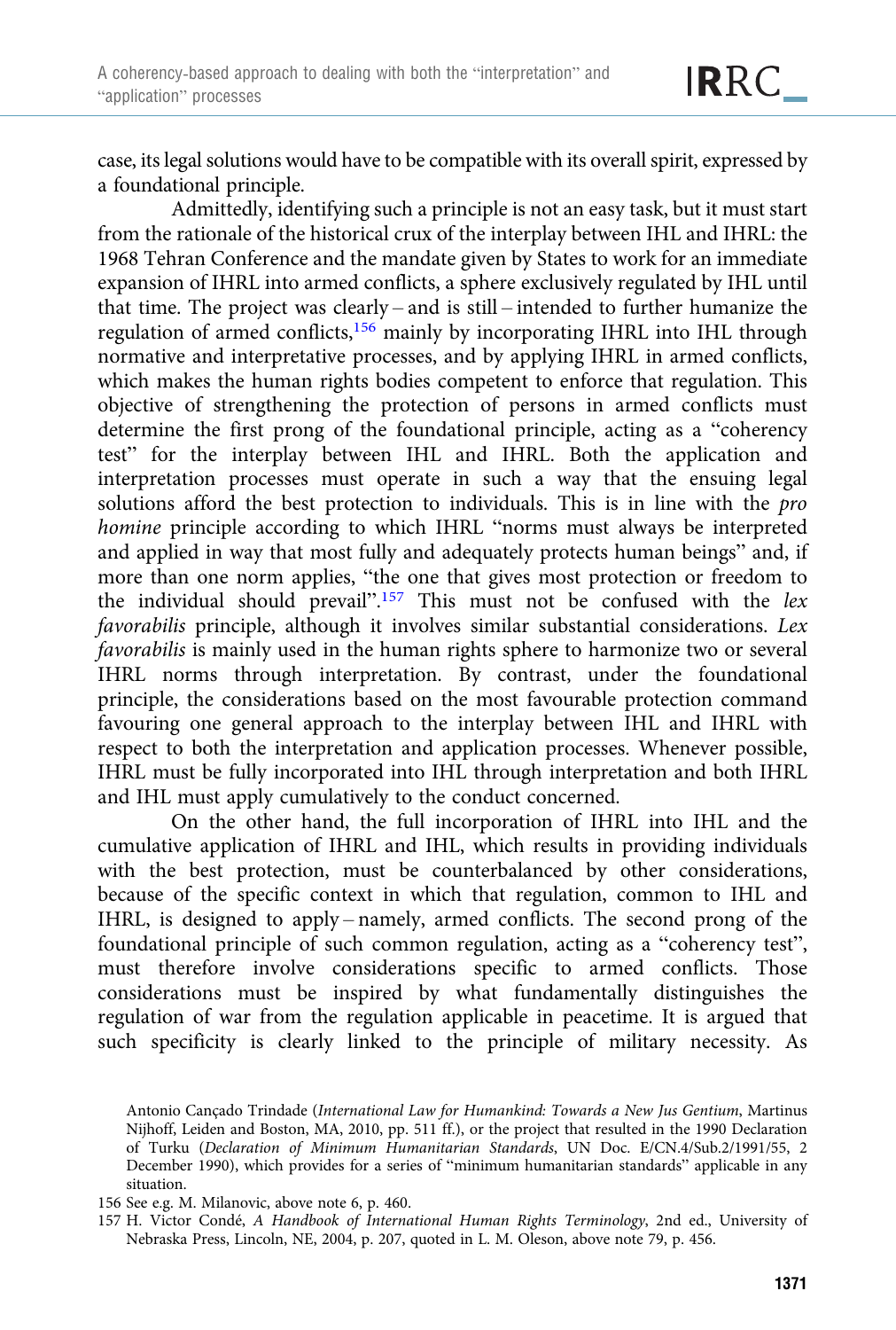emphasized by scholars, who refer to the ILC, "military necessity is the justifying factor inherent in all rules of IHL which, in derogation from the rules applicable in peacetime, permit the resort to measures meeting the needs of the extreme circumstances prevailing in situations of armed conflict". <sup>158</sup> What matters under that principle is to take into account the realities of war in order to make efficient fighting possible, and those considerations are not in fact opposed to the objective of affording the best protection to individuals – rather, they serve that purpose. The main reason for this is that failure to duly take account of the realities of war in any regulation of armed conflict is likely to result in a loss of credibility of that regulation and ultimately to lead to its non-respect or even rejection. This would considerably lessen or even entirely annihilate the protection afforded to individuals in armed conflict.

Those considerations of effectiveness, against which any common regulation on armed conflict should be tested, involve both in concreto and in abstracto assessments. Since they may be context-dependent, such considerations must be assessed on a case-by-case basis, notably in light of the capacities of the parties, especially armed groups in NIACs, and the particular circumstances ruling at the time, like the degree of territorial control exercised by the concerned party. Since they relate to the particular situation of armed conflict, they may also be tested against certain features which are specific to that situation. Those features include the sociological reciprocity in the fighting of war, which is duly taken into account by the principle of equality of belligerents. They also include the need to detain persons for mere security reasons, the unsuitability of making the legality of the detention of certain persons (namely combatants) subject to a review process, and the possibility for armed groups to conduct fair trial prosecutions by their own courts and not only through the courts of the government that they are fighting. Any regulation that did not take these features into account would make respect for the regulation (nearly) impossible.

As a result, the combination of the two prongs of the relevant "coherency test" for the determination of the regulation of armed conflict dictates that the outcomes of the full incorporation of IHRL into IHL or of the cumulative application of IHL and IHRL must be adjusted, but only if, and to the extent that, they conflict with those effectiveness-based considerations. As will be detailed in the next part of this paper, such an adjustment process can take two main forms: it may entail modulating the IHRL interpretive standard or applicable regulation, which is particularly well suited when the realities of war require taking into account certain circumstances in concreto, including the material capacities of the parties to the armed conflict; or it may involve setting aside the inappropriate IHRL interpretive standard or applicable regulation, which is generally the case when the realities of war require taking into account

<sup>158</sup> Nils Melzer, "Targeted Killing or Less Harmful Means? Israel's High Court Judgment on Targeted Killing and the Restrictive Function of Military Necessity", Yearbook of International Humanitarian Law, Vol. 9, 2006, p. 104. See also ILC, Report of the International Law Commission on the Work of Its Thirty-Second Session (5 May -25 July 1980), in Yearbook of the International Law Commission, Vol. 2, Part 2, 1980, p. 45, para. 27.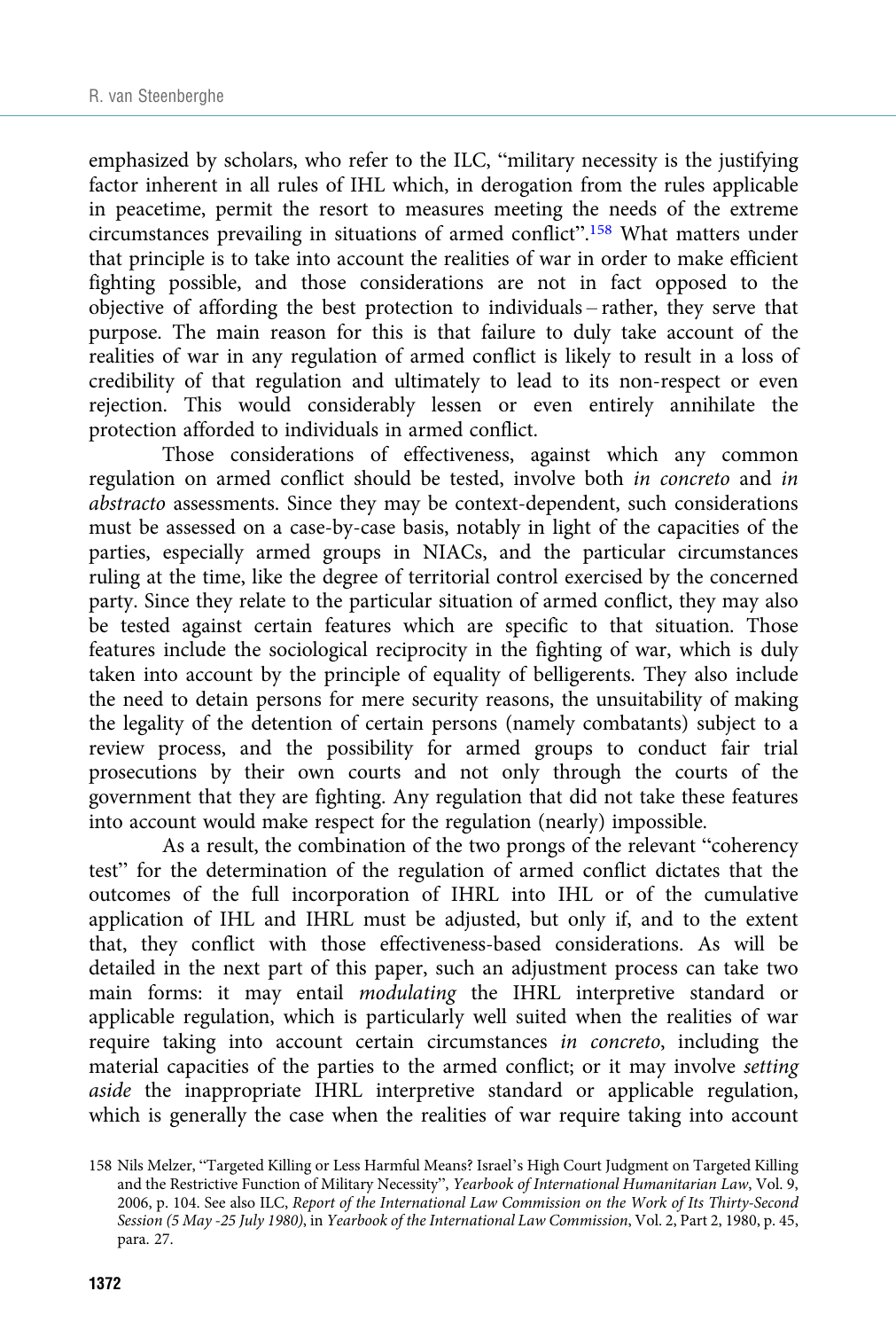certain considerations in abstracto, like structural features specific to situations in armed conflict, which cannot be subject to any modulation.

# Non-international armed conflicts versus international armed conflicts and occupations

The coherency-based approach must be tested with respect to NIACs as well as IACs and occupations in relation to significant issues dealt with by IHL. While considering NIACs and IACs/occupations in turn, this paper will address the core effectiveness-based considerations against which the full incorporation of IHRL into IHL or the full application of IHRL in armed conflict must be tested, in accordance with the two prongs of the coherency test.

## Non-international armed conflicts

It is with respect to NIACs that IHRL has the most potential to influence the regulation of armed conflict, since the regulation of NIACs by IHL remains limited in numerous aspects, compared to IHL applicable to IACs and belligerent occupations. However, it is also with respect to NIACs that both the interpretation and application processes raise the most significant difficulties.

## The interpretation process in NIACs

The main difficulty concerning the interpretation process in NIACs stems from the need to adapt the full incorporation of IHRL into IHL, as prompted by the first prong of the coherency test, in light of a general effectiveness-based consideration – namely, the principle of equality of belligerents. Actually, the operation of that principle with respect to the incorporation of IHRL into IHL may have a twofold impact. It might result either in a setting aside or modulating of the relevant IHRL interpretive standard. This mainly comes from the fact that IHRL initially emerged as a body of law only applicable to States and that it is now called, under the interpretation process, to regulate the conduct of non-State actors through its incorporation into IHL.

## The application of the principle of equality of belligerents

The principle of equality of belligerents originally developed with respect to IACs to avoid any asymmetrical application of IHL between the parties to such conflicts, in light of the legality of their use of force under *jus ad bellum*.<sup>159</sup> A State lawfully resorting to force under *jus ad bellum* cannot dispense with respecting (certain)

<sup>159</sup> See e.g. Vaios Koutroulis, "And Yet It Exists: In Defence of the 'Equality of Belligerents' Principle", Leiden Journal of International Law, Vol. 26, No. 2, 2013, p. 449; Keiichiro Okimoto, "The Relationship between Jus ad Bellum and Jus in Bello", in Marc Weller (ed.), The Oxford Handbook of the Use of Force in International Law, Oxford University Press, Oxford, 2015, p. 1214.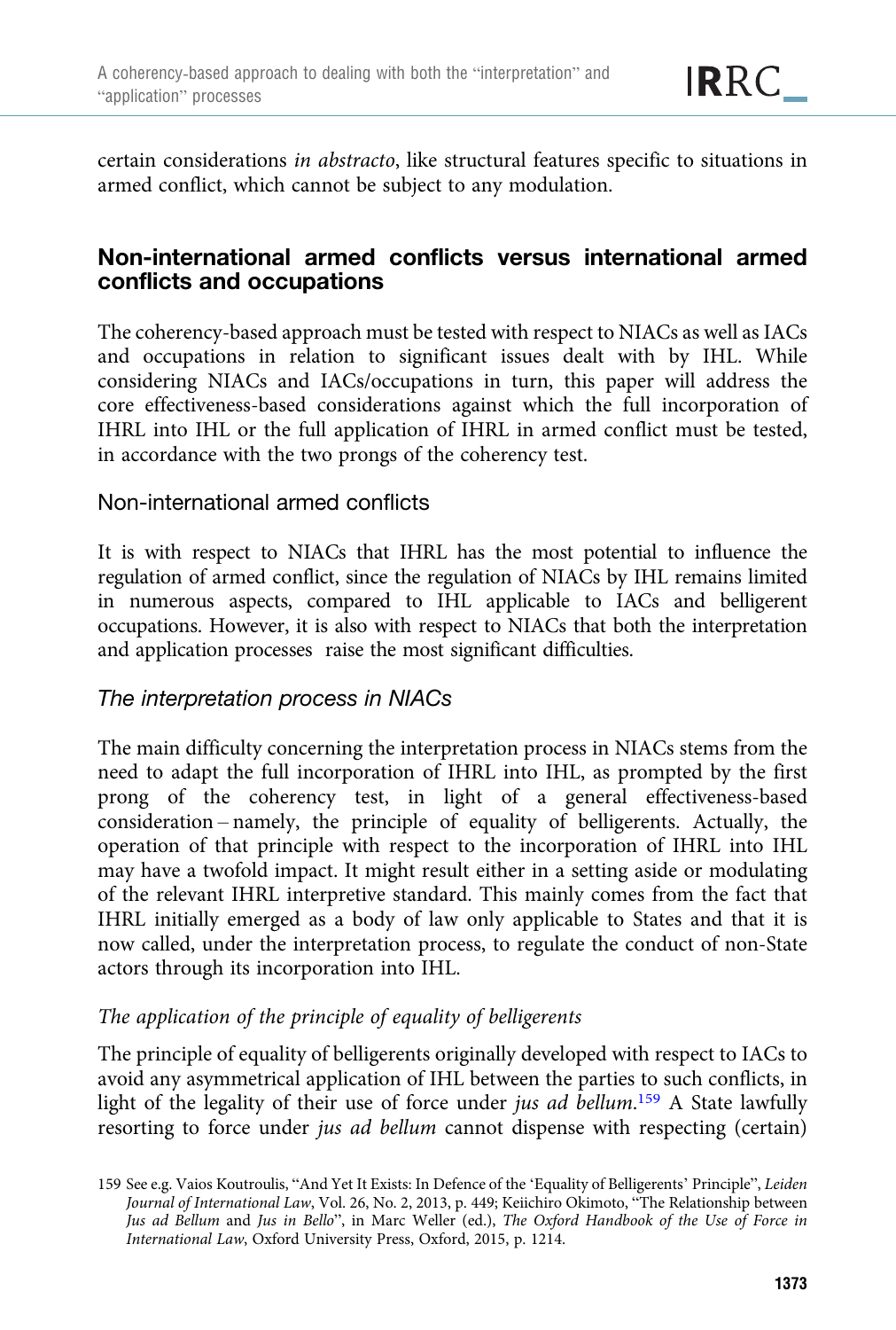IHL obligations while fighting against an aggressor State. Although the relationships between States, characterized by horizontal sovereign equality, are significantly different from the relationships between States and armed groups, which must rather be envisaged "under the vertical domain of domestic law",<sup>160</sup> the principle of equality of belligerents has also been deemed applicable in NIACs.<sup>161</sup> Considered as a cardinal IHL rule "dominat[ing] the entire body of the laws and customs of war",<sup>162</sup> this principle has usually been interpreted in relation to NIACs as meaning that both States and armed groups must be bound by the same relevant IHL rules once they are party to a conflict.<sup>163</sup> The rationale for asserting this principle in NIACs is, however, less clear since jus ad bellum is only applicable to inter-State uses of force and is not therefore relevant with respect to internal armed conflicts.164 Legal scholarship and practice nonetheless refer to various rationales, most of which relate to the particular situation of the armed groups in question, such as their more limited capacity compared to States' capacity,<sup>165</sup> the (un)justness of their cause,<sup>166</sup> the illegality of their fighting under domestic law<sup>167</sup> or the controversial basis upon which they are bound by IHL.<sup>168</sup> In any case, it is undisputed that the key legal effect of the principle of equality of belligerents is the symmetrical application of IHL to any party to the NIAC.

The principle has traditionally been construed as peculiar to IHL, and therefore as not applying to other bodies of law, such as IHRL.169 Yet it remains applicable in any case of the interpretation process, when IHRL is used to interpret IHL.170 Since IHRL is incorporated into IHL under that process and

- 160 Jonathan Somer, "Jungle Justice: Passing Sentence on the Equality of Belligerents in Non-International Armed Conflict", International Review of the Red Cross, Vol. 89, No. 867, 2007, p. 659.
- 161 See e.g. ICRC Commentary on GC III, above note 23, para. 538; Yuval Shany, "A Rebuttal to Marco Sassòli", International Review of the Red Cross, Vol. 93, No. 882, 2011, p. 432; François Bugnion, "Jus ad Bellum, Jus in Bello and Non-International Armed Conflicts", Yearbook of International Humanitarian Law, Vol. 6, 2003, p. 186; M. Sassòli, above note 79, p. 12; J. Somer, above note 160, pp. 659-664.
- 162 F. Bugnion, above note 161, p. 174.
- 163 See above note 161.
- 164 See e.g. V. Koutroulis, above note 159, pp. 449–450 fn. 4.
- 165 See e.g. Liesbeth Zegveld, Accountability of Armed Opposition Groups in International Law, Cambridge University Press, Cambridge, 2002, pp. 34–35.
- 166 See e.g. Jasmine Moussa, "Can Jus ad Bellum Override Jus in Bello? Reaffirming the Separation of the Two Bodies of Law", International Review of the Red Cross, Vol. 90, No. 872, 2008, p. 990.
- 167 See e.g. Ezequiel Heffes, "Generating Respect for International Humanitarian Law: The Establishment of Courts by Organized Non-State Armed Groups in Light of the Principle of Equality of Belligerents", Yearbook of International Humanitarian Law, Vol. 18, 2015, p. 187.
- 168 See e.g. Jean-Marie Henckaerts and Cornelius Wiesener, "Human Rights Obligations of Non-State Armed Groups: An Assessment Based on Recent Practice", in Ezequiel Heffes, Marcos D. Kotlik and Manuel J. Ventura (eds), International Humanitarian Law and Non-State Actors: Debates, Law and Practice, Springer, The Hague, 2020, pp. 197–199; SCSL, The Prosecutor v. Sam Hinga Norman, Case No. SCSL-2004-14-AR72(E), Decision on Preliminary Motion Based on Lack of Jurisdiction (Appeals Chamber), 31 May 2004, para. 22.
- 169 See e.g. J.-M. Henckaerts and C. Wiesener, above note 168, p. 202; Sandesh Sivakumaran, The Law of Non-International Armed Conflict, Oxford University Press, Oxford, 2012, p. 95.
- 170 See e.g. J. Somer, above note 160, pp. 663–664. Although in unclear terms, the author seems to distinguish the interpretation process, to which the principle of equality is applicable, from the application process, to which the principle is not applicable (ibid., fn. 46).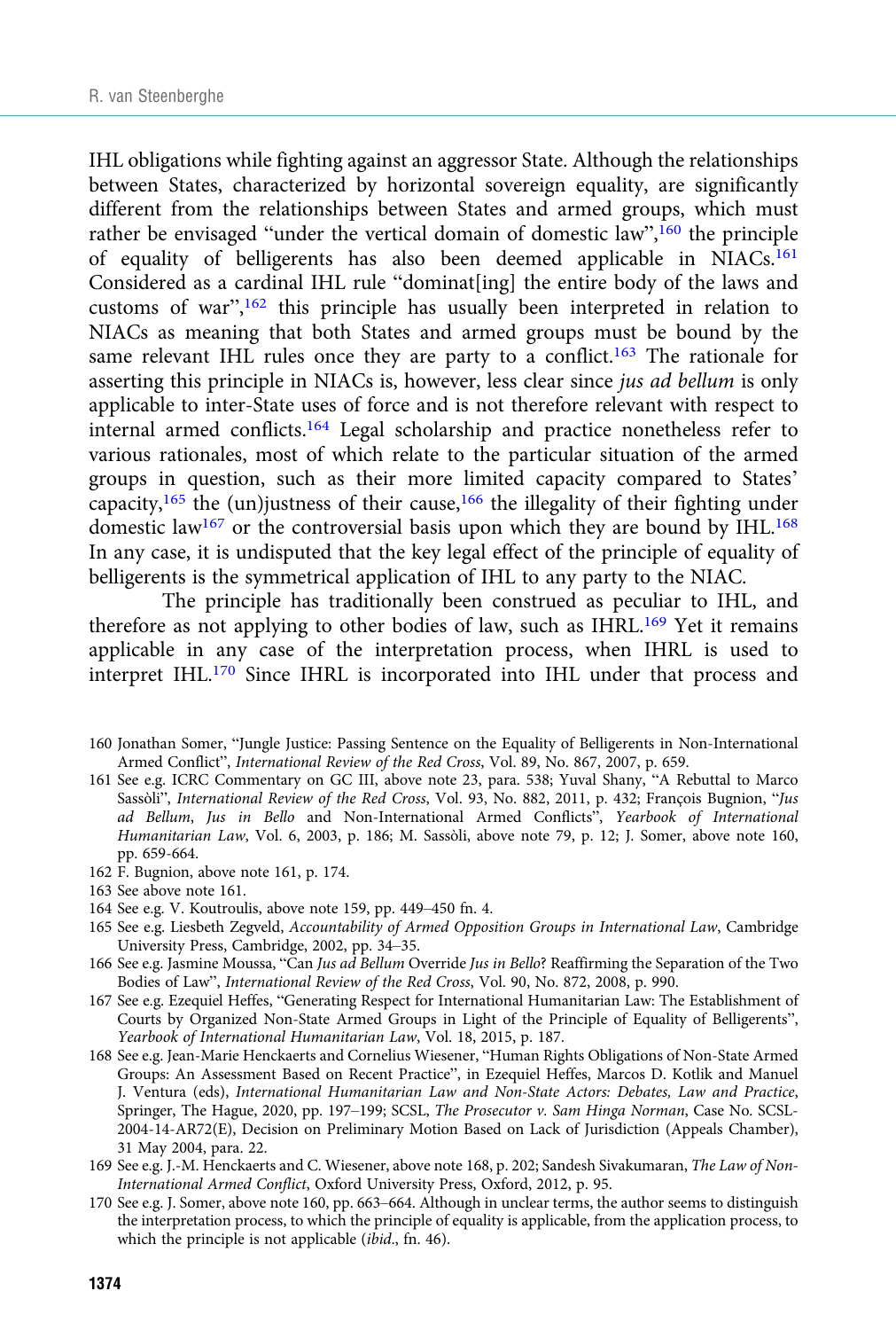becomes part of it, the interpreted IHL norm must logically conform to the principle of equality of belligerents, irrespective of the nature of the body of law serving as the interpretive standard. Practice confirms such a view. Notably, when interpreting IHL in light of IHRL with respect to NIACs, courts and other bodies have usually considered that the interpreted IHL norm applied to both States and armed groups alike,171 though IHRL is classically construed as not applying to armed groups. As we will see below, the ICTY case law on torture unambiguously confirms the impact of the principle of equality of belligerents on the incorporation of IHRL into IHL through the interpretation process.

#### Setting aside IHRL interpretive standards

In the course of the interpretation process, the IHRL interpretive standards might be set aside in the interest either of States or of armed groups. The ICTY case law on torture is an emblematic example of the role played by the principle of equality of belligerents in adapting an IHRL standard in order to avoid any imbalance unfavourable to States. As already seen,<sup>172</sup> in early cases, the Tribunal extended the requirement of the involvement of a State official in the acts of torture to officials of non-State parties, including armed groups, in order to avoid making the prohibition of torture applicable only on the governmental side. Later, in the Kunarac case, $173$  it simply set aside that requirement. This view has been followed by the Tribunal in subsequent case  $law$ ,  $l^{174}$  as well as by the ICC<sup>175</sup> and other institutions.<sup>176</sup>

IHRL standards may also be set aside in the interest of armed groups, when the incorporation of that standard into IHL would prevent those groups from conforming to the interpreted IHL obligations or would make the fulfilment of those obligations almost impossible. This is, for example, the case with regard to the guarantee that a court must be "regularly constituted" provided under common Article 3 if that guarantee is interpreted in light of the IHRL requirement that the court must be established in accordance with the law of the State.<sup>177</sup> Any court established by armed groups would be unlawful since no domestic law has ever authorized the creation of such courts. On the other hand, the only alternative option – namely, to use the State's courts – is hard to imagine in practice. Even if armed groups succeed in gaining control over such courts, it is not certain that those courts will still be in operation $178$  and it is unlikely that

172 See above note 64 and corresponding main text.

- 174 See above note 66.
- 175 See e.g. ICC, above note 49, p. 32.
- 176 See e.g. ICRC Commentary on GC III, above note 23, para. 681.
- 177 For a plausible interpretation in that sense, see e.g. ICRC Customary Law Study, above note 18, p. 365, combined with p. xxxi. See also US Supreme Court, Hamdan, above note 34, Dissenting Opinion of Judge Alito, p. 3.
- 178 The enemy State might have closed those courts before leaving the territory controlled by the armed group: see e.g. cases in Syria (International Legal Assistance Consortium, ILAC Rule of law Assessment

<sup>171</sup> See above notes 19–21, 24–26 and 31–32. Note, however, the ambiguous ICRC assertion in its updated Commentary on GC III: see above note 56 and corresponding main text.

<sup>173</sup> See ICTY, Kunarac, above note 21, para. 496.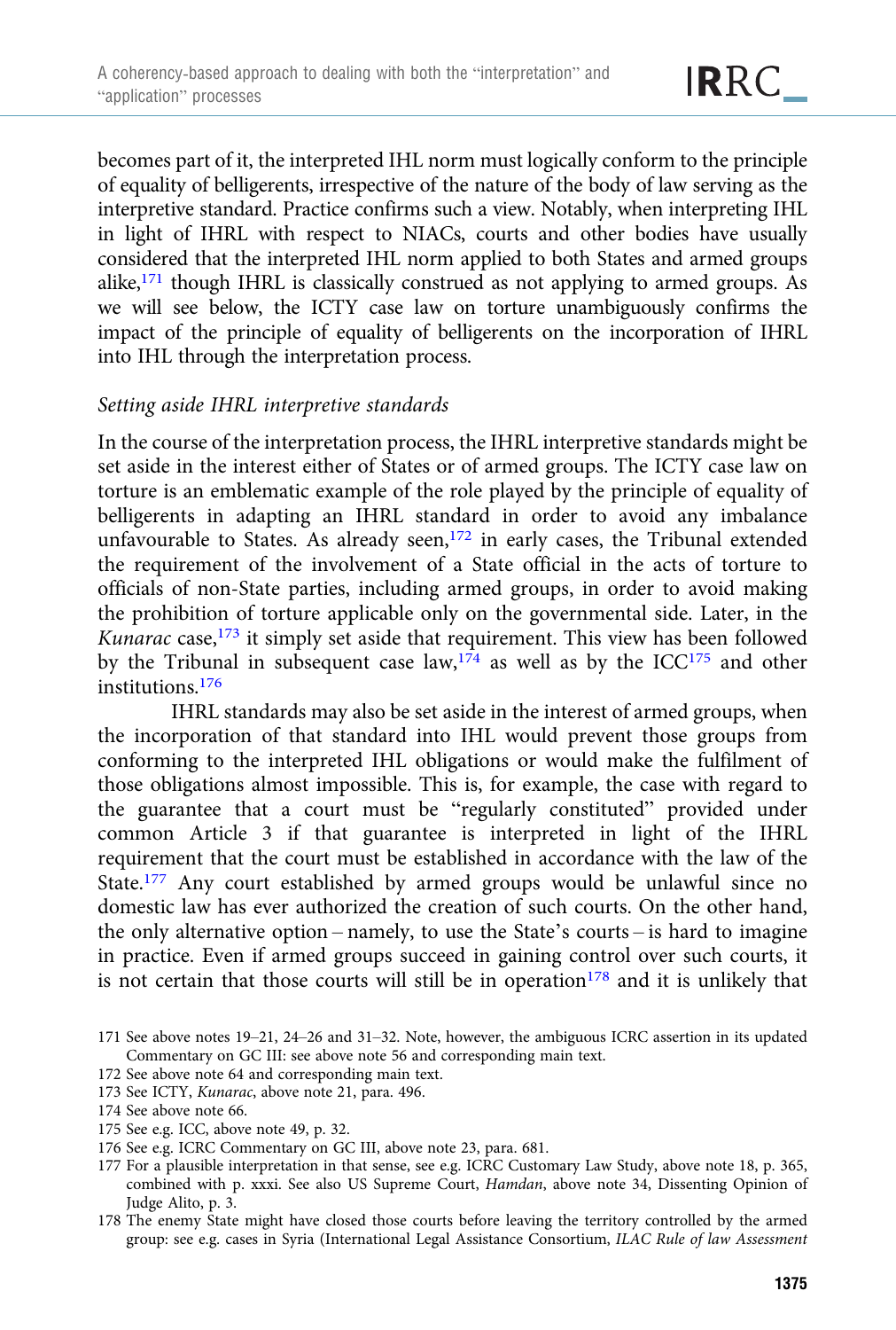the armed groups will be willing to resort to them, $179$  especially with the same judges and in accordance with the applicable domestic law. This is why the requirement that a court must be "regularly constituted" is increasingly interpreted today as being encapsulated in the statutory guarantees and no longer as an autonomous requirement.<sup>180</sup> This is the approach expressly followed in the ICC Elements of Crimes<sup>181</sup> and emphasized by the ICC in its recent case law.<sup>182</sup> The requirement of "a regularly constituted court" had already been dropped in AP II, which merely requires that the court must "[offer] the essential guarantees of independence and impartiality". 183 Alternatively, it is gradually being admitted that the term "law" might refer to the law of the armed group,<sup>184</sup> which nonetheless means that the armed group is able to legislate.

Similarly, the nullum crimen sine lege guarantee, as explicitly provided in Article  $6(2)(c)$  of AP II, must not be interpreted in light of IHRL as requiring that the prohibited conduct must necessarily be criminalized by the law of the State.<sup>185</sup> Although practice shows that armed groups conduct prosecutions on the basis of existing domestic law,<sup>186</sup> they cannot be

Report: Syria 2017, 2017, p. 78, available at: [www.ilacnet.org/wp-content/uploads/2017/04/Syria2017.pdf\)](https://www.ilacnet.org/wp-content/uploads/2017/04/Syria2017.pdf) and the Ivory Coast (Daniel Balint-Kurti, Côte d'Ivoire's Forces Nouvelles, Africa Programme Armed Non-State Actors Series, Chatham House, 2007, p. 27).

- 179 See e.g. Louise Doswald-Beck, "Judicial Guarantees under Common Article 3", in Andrew Clapham, Paola Gaeta and Marco Sassòli (eds), The 1949 Geneva Conventions: A Commentary, Oxford University Press, Oxford, 2015, p. 491. This is nonetheless possible, as it occurred in Sri Lanka: see Katrine Fortin, The Accountability of Armed Groups under Human Rights Law, Oxford University Press, Oxford, 2017, p. 164.
- 180 See e.g. Mark Klamberg, "The Legality of Rebel Courts during Non-International Armed Conflict", Journal of International Criminal Justice, Vol. 16, No. 3, 2018, p. 9. See also Stockholm District Court, Case No. B 3787-16, Judgment, 16 February 2017, available at: [https://casebook.icrc.org/case-study/](https://casebook.icrc.org/case-study/swedensyria-can-armed-groups-issue-judgments) [swedensyria-can-armed-groups-issue-judgments](https://casebook.icrc.org/case-study/swedensyria-can-armed-groups-issue-judgments), para. 26; Jonathan Somer, "Opening the Floodgates, Controlling the Flows: Swedish Court Rules on the Legal Capacity of Armed groups to Establish Courts", EJIL: Talk!, 10 March 2017, available at: [www.ejiltalk.org/opening-the-floodgates-controlling](https://www.ejiltalk.org/opening-the-floodgates-controlling-the-flow-swedish-court-rules-on-the-legal-capacity-of-armed-groups-to-establish-courts/)[the-flow-swedish-court-rules-on-the-legal-capacity-of-armed-groups-to-establish-courts/.](https://www.ejiltalk.org/opening-the-floodgates-controlling-the-flow-swedish-court-rules-on-the-legal-capacity-of-armed-groups-to-establish-courts/)
- 181 Although the requirement that the courts must be "regularly constituted" still appears in the ICC Elements of Crimes, that requirement means, according to those Elements, that the court must "afford the essential guarantees of independence and impartiality": ICC, above note 49, p. 34.
- 182 ICC, Al Hassan, above note 30, paras 375–377.
- 183 AP II, Art. 6(2).
- 184 See e.g. ICRC Commentary on GC III, above note 23, para. 728; S. Sivakumaran, above note 169, p. 306. See also the declaration of Nigeria during the preparatory works of AP I: Official Records of the Diplomatic Conference on the Reaffirmation and Development of International Humanitarian Law Applicable in Armed Conflicts, Geneva (1974–1977), Vol. 8, Berne, 1978, p. 360, para. 20.
- 185 During the preparatory works of AP II, it was discussed whether Article 6(2)(c) had to include the law of armed groups (see e.g. the declaration of Argentina, in Official Records of the Diplomatic Conference on the Reaffirmation and Development of International Humanitarian Law Applicable in Armed Conflicts, Geneva (1974–1977), Vol. 9, Berne, 1978, p. 314, para. 54). Although the English version of Article 6(2) (c) refers to the term "law", which might be interpreted as including the rebels' law, the French version appears more restrictive as it refers to "national or international law". However, as argued in the 1987 Commentary on the Additional Protocols (above note 13, para. 4605), the law of armed groups could be considered as a type of national law.
- 186 Regarding armed groups in Ukraine, see UN Office of the High Commissioner for Human Rights, Report on the Human Rights Situation in Ukraine: 16 February to 15 May 2017, 13 June 2017, para. 94, available at: [www.ohchr.org/Documents/Countries/UA/UAReport18th\\_EN.pdf](https://www.ohchr.org/Documents/Countries/UA/UAReport18th_EN.pdf). Regarding armed groups in Sri Lanka, see Zachariah Cherian Mampilly, Rebel Rulers: Insurgent Governance and Civilian Life during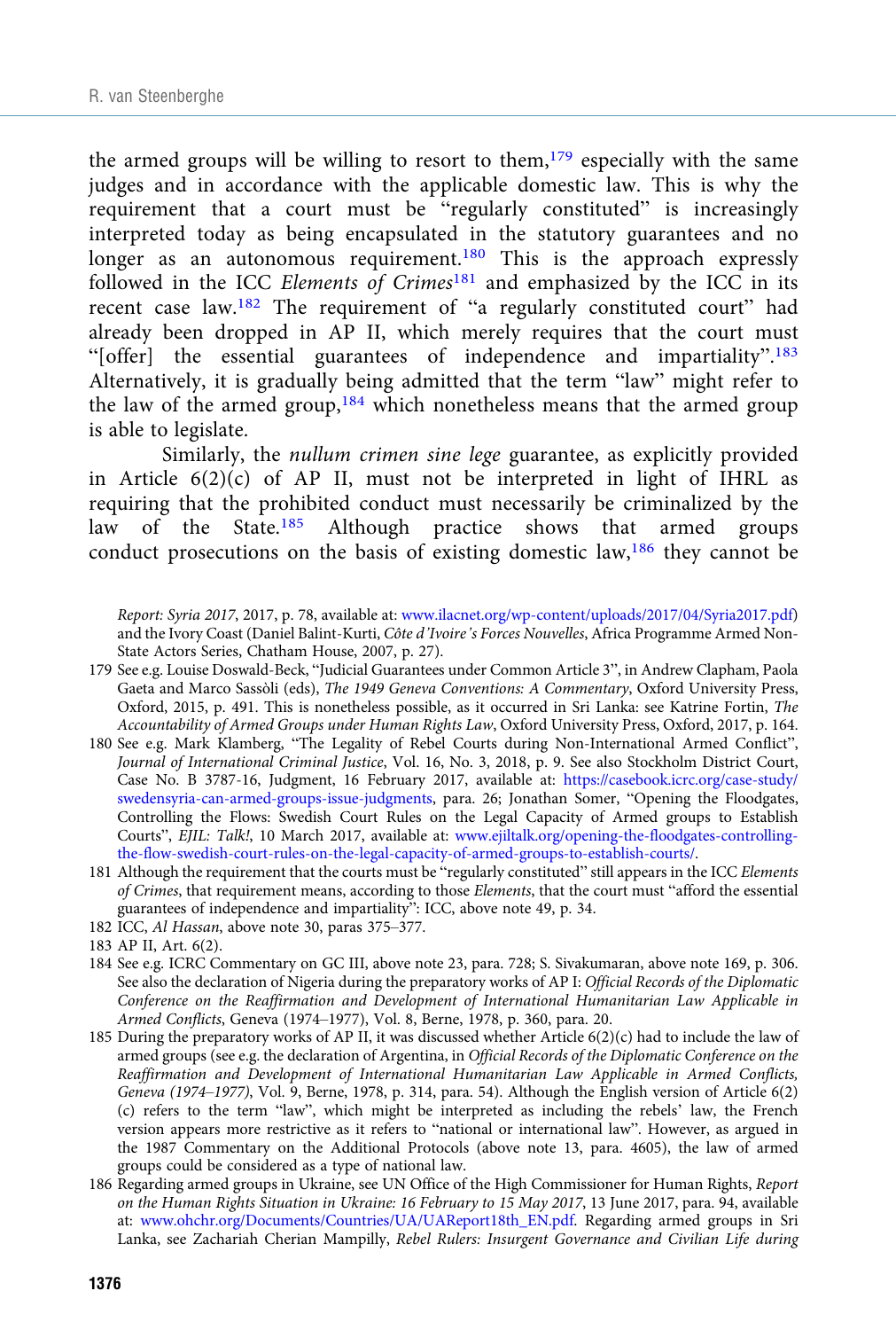barred from enacting their own criminal law and prosecuting individuals accordingly.<sup>187</sup>

#### Modulating IHRL interpretive standards

Certain IHRL interpretive standards might rather be modulated when incorporated into IHL. This mainly stems from the need to take into account the potential limited capacity of armed groups compared to the usually higher capacity of States. Although this is not problematic with respect to negative obligations like the prohibitions on torture, cruel treatment or slavery, difficulties arise regarding IHL obligations imposing positive duties on armed groups, such as the obligation to afford their courts fair trial guarantees. Interpreting those guarantees in light of IHRL standards, without any adaptation, may result in some armed groups facing serious difficulties in complying with them. An illustrative example is the ICC confirmation decision in the Al Hassan case. As already seen,<sup>188</sup> the Pre-Trial Chamber interpreted the fair trial procedural guarantees applicable in any NIAC in light of IHRL as entailing a series of rights for the accused, such as the right of public proceedings, the right to examine or obtain the attendance of witnesses and the right to be assisted by a lawyer, all of which are guarantees that armed groups are not necessarily able to respect. Similarly, the Chamber imposed demanding statutory guarantees on the basis of IHRL, especially in relation to the requirement of independence. It required that the court must be independent "vis-à-vis des autres pouvoirs; c'est-à-dire l'exécutif et le législatif",<sup>189</sup> adding:

Le Comité des droits de l'homme a ainsi estimé qu'une situation dans laquelle les fonctions et les attributions du pouvoir judiciaire et du pouvoir exécutif ne peuvent être clairement distinguées … est incompatible avec le principe d'un tribunal indépendant au sens de l'article 14-1 du Pacte international relatif aux droits civils et politiques.190

A solution must then be found that combines the need to further "humanize" the law of NIAC to the maximum extent possible, through the full incorporation of IHRL into IHL, with both the principle of equality of belligerents and the capacity of any armed group to comply with that solution. It is submitted that such a hard equilibrium can only be achieved by the modulation of the concerned IHRL interpretive standards, through phrasing the interpreted IHL obligations as obligations of conduct.

188 See above note 32 and corresponding main text.

190 Ibid. (footnotes omitted).

War, Cornell University Press, Ithaca, NY, 2011, p. 116. Regarding armed groups in the Democratic Republic of the Congo, see Human Rights Watch, Seeking Justice: The Prosecution of Sexual Violence in the Congo War, p. 28, March 2005, available at: [www.hrw.org/sites/default/files/reports/drc0305.pdf](https://www.hrw.org/sites/default/files/reports/drc0305.pdf).

<sup>187</sup> In that sense, see e.g. UK Ministry of Defence (MoD), The Joint Service Manual of the Law of Armed Conflict, Joint Service Publication 383, 2004, p. 404, para. 15.42 fn. 94; Michael Bothe, Karl Josef Partsch and Waldemar A. Solf, New Rules for Victims of Armed Conflicts: Commentary on the Two 1977 Protocols Additional to the Geneva Conventions of 1949, 2nd ed., Martinus Nijhoff, Leiden, 2013, pp. 745–746; S. Sivakumaran, above note 169, p. 561.

<sup>189</sup> ICC, Al Hassan, above note 30, para. 379.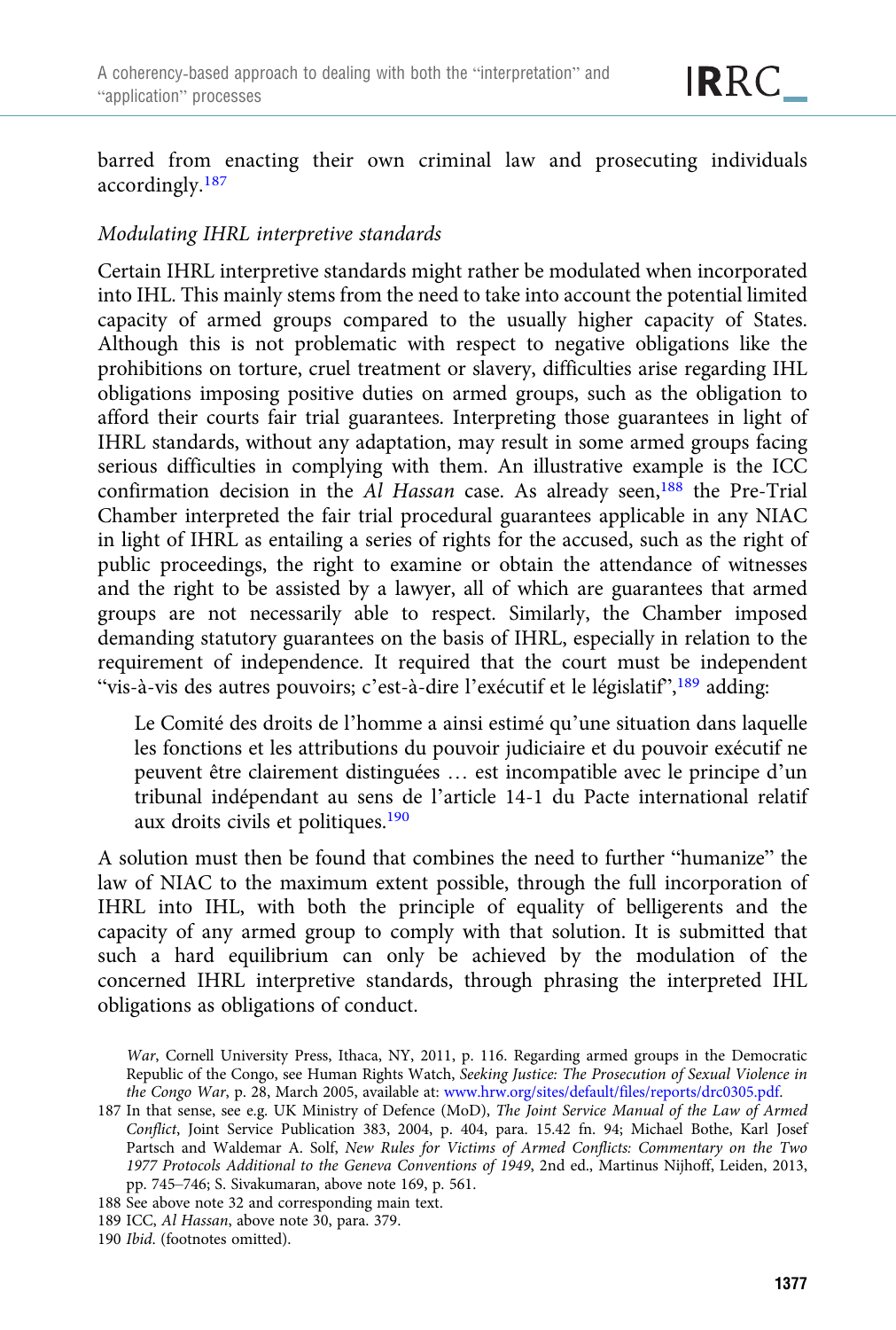In international law,  $191$  as in civil law countries,  $192$  obligations of conduct are usually opposed to obligations of result. Respect for obligations of conduct is not dependent upon the achievement of any specific result but must rather be assessed against a flexible standard of due diligence, which determines the conduct that must be followed under the obligation at stake.<sup>193</sup> The obligation is breached when the conduct concretely adopted by the addressee of the obligation does not conform to the conduct required by the standard of due diligence. The standard of due diligence against which the respect for such obligation must be assessed is determined on the basis of several factors, which vary according to the obligation at stake and may include the material capacity of the addressees.194 As a result, the standard of due diligence may be higher for those with greater capacities.

IHL contains numerous obligations of conduct applicable in both NIACs and IACs.195 The most well known are the obligations of precaution in attack, as most of those obligations require taking all "feasible" or "reasonable" measures to spare civilians and civilians objects as much as possible.<sup>196</sup> "Feasible measures" may be defined as involving "those precautions which are practicable or practically possible taking into account all circumstances ruling at the time, including humanitarian and military considerations".<sup>197</sup> This means that the extent of the measures which must be taken or even the possibility of taking any of them may vary according to a range of factors, including time, terrain, weather, available troops and resources, enemy activity, civilian considerations and the capabilities of the belligerents.198 The latter factor, the capabilities of the

- 191 See e.g. Paul Reuter, Droit international public, Presse Universitaire de France, Paris, 1958, pp. 56–59; Paul Reuter, "Principes de droit international public", Recueil des Cours/Collected Courses, Vol. 103, No. 9, 1962, pp. 598–599; Riccardo Pisillo Mazzeschi, "Due diligence" e responsibilità internazionale degli stati, Giuffrè, Milan, 1992; Riccardo Pisillo Mazzeschi, "The Due Diligence Rule and the Nature of the International Responsibility of States", German Yearbook of International Law, Vol. 35, 1992; Alexia De Vaucleroy, "Les obligations de comportement en droit international public: Due diligence et responsabilité internationale", PhD thesis, University of Louvain, 2021.
- 192 On the origin of obligations of conduct in civil law countries, see e.g. James Crawford, State Responsibility: The General Part, Cambridge University Press, Cambridge, 2013, pp. 221 ff.
- 193 See e.g. Timo Koivurova, "Due Diligence", in Max Planck Encyclopedia of Public International Law, 2010, available at: <https://tinyurl.com/2p8kmf62>.
- 194 See e.g. R. Pisillo Mazzeschi, "The Due Diligence Rule", above note 191, pp. 44–45.
- 195 Regarding the obligations of conduct under IHL, see e.g. Gabriella Venturini, "Les obligations de diligence dans le droit international humanitaire", in Société Française pour le Droit International and Sarah Cassella (eds), Le standard de due diligence et la responsabilité internationale, Pedone, Paris, 2018; Antal Berkes, "The Standard of Due Diligence as a Result of Interchange between the Law of Armed Conflict and General International Law", Journal of Conflict and Security Law, Vol. 23, No. 3, 2018; Marco Longobardo, "The Relevance of the Concept of Due Diligence for International Humanitarian Law", Wisconsin International Law Journal, Vol. 37, No. 1, 2019.
- 196 See e.g. AP I, Arts 57(2)(a)(i–ii), 57(4), 58.
- 197 ICRC Customary Law Study, above note 18, p. 54; Protocol on Prohibitions or Restrictions on the Use of Mines, Booby-Traps and Other Devices, as amended 3 May 1996, Art. 3(10); Protocol on Prohibitions or Restrictions on the Use of Incendiary Weapons, 10 October 1980, Art. 1(5). See also the reservations made by certain States to AP I, including the UK, available at: <https://tinyurl.com/5b68srmr>; France, available at: <https://tinyurl.com/y75tj5mu>; and Spain, available at: [https://tinyurl.com/2e5we5ys.](https://tinyurl.com/2e5we5ys)
- 198 See also the factors listed in the following documents: Protocol on Prohibitions or Restrictions on the Use of Mines, Booby-Traps and Other Devices, above note 197, Art. 3(10); MoD, above note 187, para. 5.32.5; US Department of Defense, Law of War Manual, 2015, para. 5.3.3.2.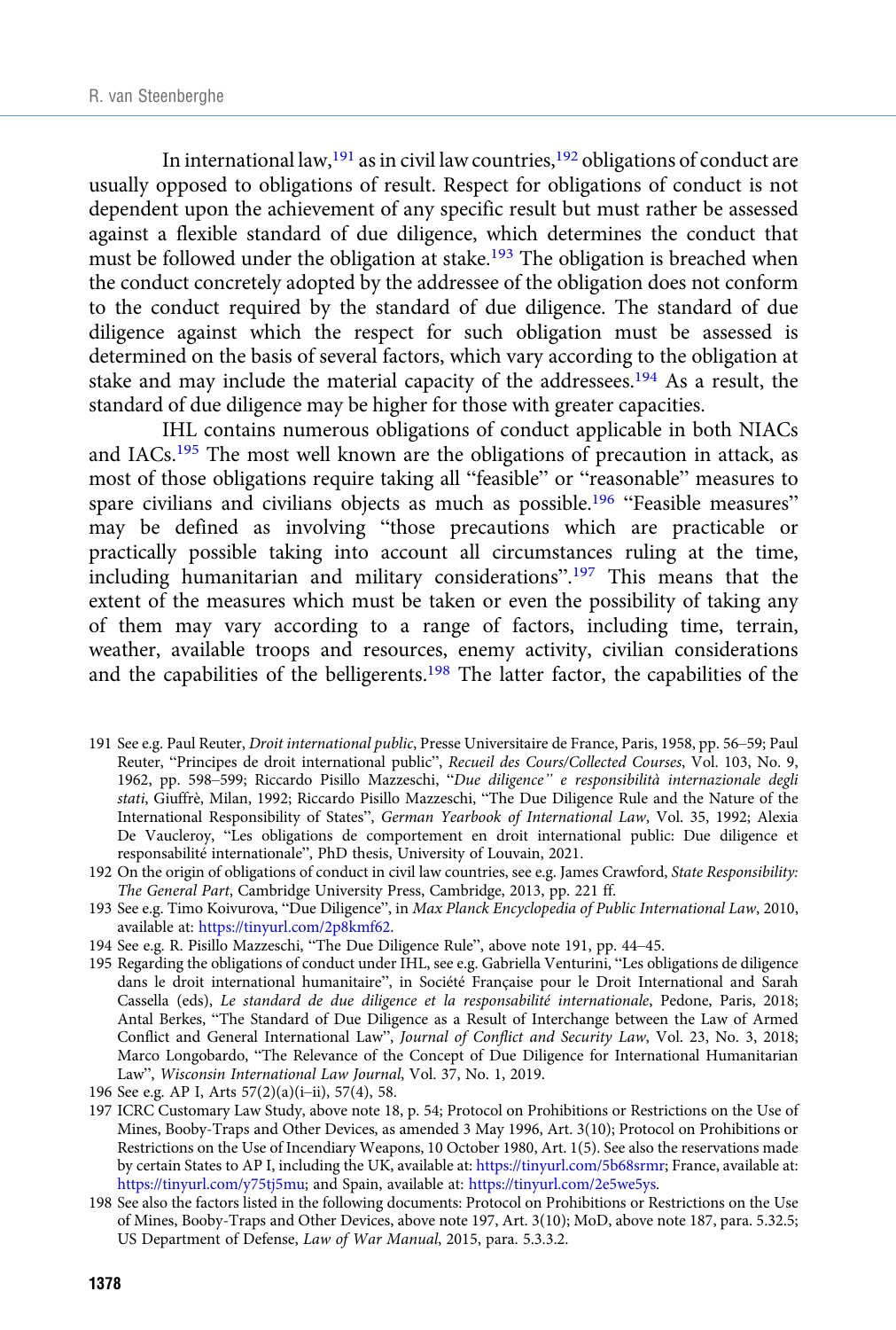belligerents, constitutes an important element in the assessment of whether the obligations of precaution are fulfilled. It is thus admitted that those obligations are more demanding for more developed parties to an armed conflict, which benefit from high-tech capacities and sophisticated weaponry.199 The treaty law of NIAC itself contains several obligations of conduct the application of which is exclusively dependent upon the capacity of the parties to the conflict. Indeed, Article 5(2) of AP II, dealing with detention, provides for obligations that "[t]hose who are responsible for the internment or detention of … persons … shall [apply], within the limits of their capabilities" (emphasis added). It is worth observing that those obligations are preceded by several core obligations that are intended to apply to any party to the conflict, irrespective of its capacity.200

Likewise, it is submitted that the IHRL interpretive standards raising concerns with respect to the capacity of armed groups could be formulated as obligations of conduct when incorporated into IHL, in addition to a set of core rules reflecting a minimum regulation. Regarding, for instance, the fair trial guarantees, this means that the problematic procedural and statutory guarantees, such as those required by the ICC Pre-Trial Chamber in the Al Hassan case<sup>201</sup> – or some of those identified by the  $ICRC^{202}$  – should be phrased as obligations of conduct, which implies that the parties to the conflict should apply them only "to the maximum extent feasible", while a core minimum standard would still be required in the form of obligations of result. In particular, this approach might be relevant with respect to the following procedural rights: (1) the right of public proceedings, which would have to be granted to the accused only "to the maximum extent feasible", though the accused should at least be afforded the right to have the judgment pronounced publicly; (2) the right to examine or obtain the attendance of witnesses, which would also have to be afforded "to the maximum extent feasible", though the accused should at least be granted that right whenever the latter has been afforded to the prosecutor, in order to respect the basic principle of equality of arms; $203$  and (3) the right to be assisted by a lawyer, from which the accused would also have to benefit only "to the maximum extent feasible", though the accused should necessarily be granted the right to be assisted by a competent person who at least meets the standard of education of the prosecution counsel.204 Similarly, the strict standard identified

<sup>199</sup> See e.g. Wolff Heintschel von Heineg, "Precautions in Attack", in Frauke Lachenmann and Rüdiger Wolfrum (eds), The Law of Armed Conflict and the Use of Force: The Max Planck Encyclopedia of Public International Law, Oxford University Press, Oxford, 2017, p. 1010; Jean-François Quéguiner, "Precautions under the Law Governing the Conduct of Hostilities", International Review of the Red Cross, Vol. 88, No. 864, 2006, p. 802. But see, contra, Nathan A. Canestaro, "Legal and Policy Constraints on the Conduct of Aerial Precision Warfare", Vanderbilt Journal of Transnational Law, Vol. 37, No. 2, 2004, p. 465.

<sup>200</sup> AP II, Art. 5(1).

<sup>201</sup> See above notes 188–190 and corresponding main text.

<sup>202</sup> See e.g. ICRC Commentary on GC III, above note 23, paras 710–731, particularly paras 715, 718, 723, 724, 728.

<sup>203</sup> See e.g. Daragh Murray, Human Rights Obligations of Non-State Armed Groups, Hart, Oxford and Portland, OR, 2016, p. 218.

<sup>204</sup> Ibid., p. 217.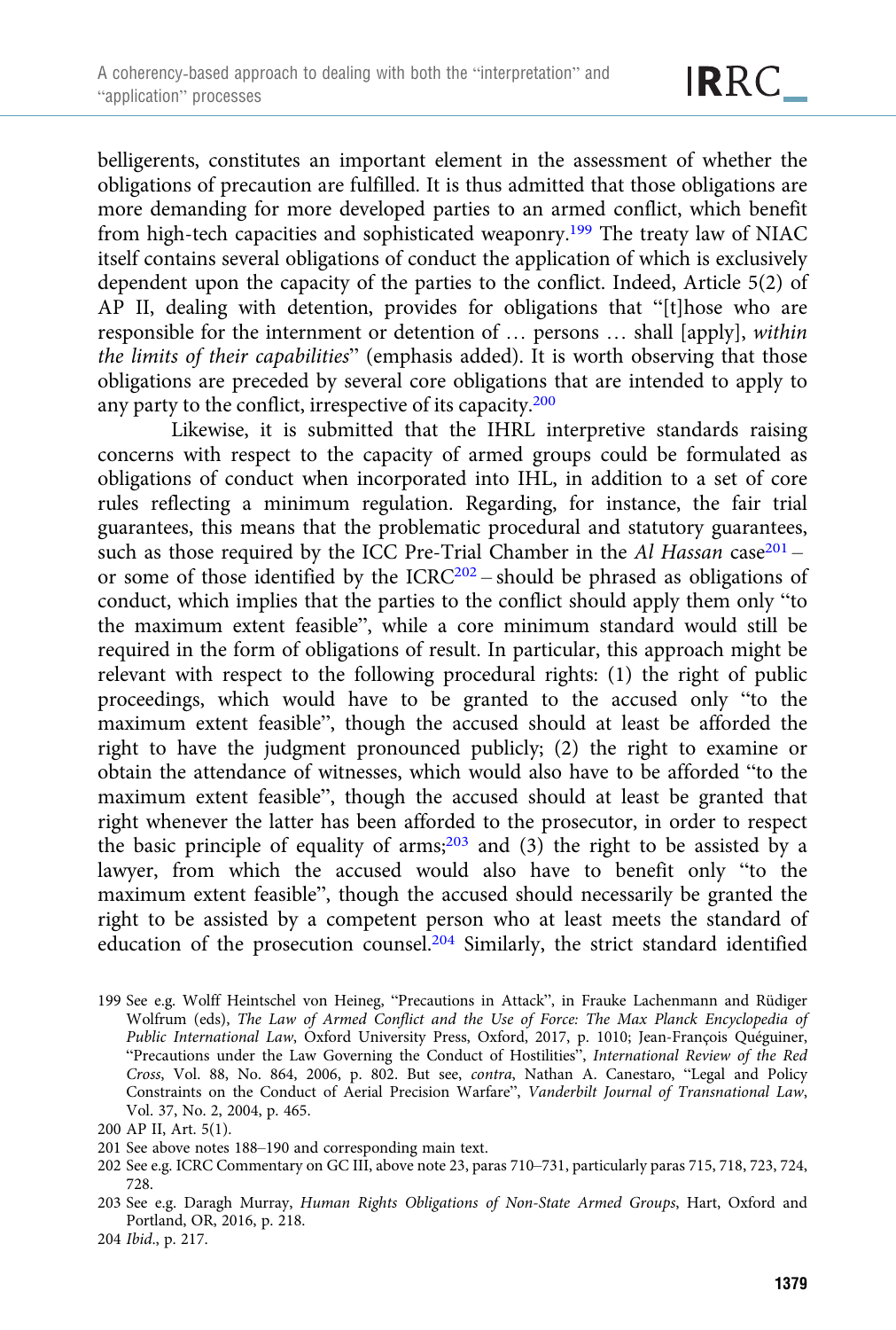by the ICC Pre-Trial Chamber in relation to the independence of the court on the basis of IHRL205 should be required only to the "maximum extent feasible". It is clear that the traditional State division between the legislative, executive and judicial powers is rarely replicated within the structure of non-State parties to armed conflicts, but any court established by armed groups should, at a minimum, be composed of judges who do "not have structural links to the armed group command structure"206 in order to conform to the independence requirement. This means that courts established by armed groups might be composed of members of such groups, if no State-like separation of powers exists within those groups.<sup>207</sup> Once such separation is established, the non-State party then becomes bound to apply the highest standard.

In sum, the greater the capacities of parties to a NIAC are, the more demanding are their IHL obligations inspired by IHRL, whereas the parties having the lowest capacities remain at least bound by minimum standards. Such a paradigm, based on the assertion of obligations of conduct coupled with core obligations of result, introduces differentiations in the law of NIAC,208 and this enables that law to integrate the highly protective IHRL standards to the maximum extent compatible with the capacity of armed groups while still respecting the principle of equality of belligerents.209 Both parties to the NIAC indeed remain bound by the same obligations, while the level of requirement of those obligations varies according to the capacity of the parties. It is possible that this approach may have the drawback effect of discouraging armed groups from developing their capabilities, but it is hard to imagine that armed groups would purposely refrain from engaging in such development in order to avoid complying with a more demanding standard. Moreover, in practice, the objective of armed groups is to defeat their opponents, which usually means gaining more territorial control and acquiring more developed weaponry.

#### The application process in NIACs

In some cases, the cumulative application of IHRL and IHL in NIACs, as prompted by the first prong of the coherency test, does not raise any specific problem since the relevant applicable IHRL and IHL norms do not provide for different results. However, in certain cases, especially in relation to issues dealt with both by IHL

<sup>205</sup> ICC, Al Hassan, above note 30, para. 379.

<sup>206</sup> D. Murray, above note 203, p. 212; see also Marco Sassòli, "Difficulties and Opportunities to Increase Respect for IHL: Specificities of the Additional Protocols", in 40th Round Table on Current Issues of International Humanitarian Law: The Additional Protocols 40 Years Later: New Conflicts, New Actors, New Perspectives, International Institute of Humanitarian Law, Sanremo, 7–9 September 2017, p. 4.

<sup>207</sup> Consequently, civilians could be judged by military courts, although this is only exceptionally allowed under IHRL.

<sup>208</sup> For a discussion of that concept, specific to international environmental law, in relation to IHL, see e.g. Gabriella Blum, "On a Differential Law of War", Harvard International Law Journal, Vol. 1, No. 52, 2011.

<sup>209</sup> Regarding the flexibility of due diligence obligations, which "manage to maintain the legal equality of belligerents along with taking into account the factual asymmetries", see also M. Longobardo, above note 195, p. 85.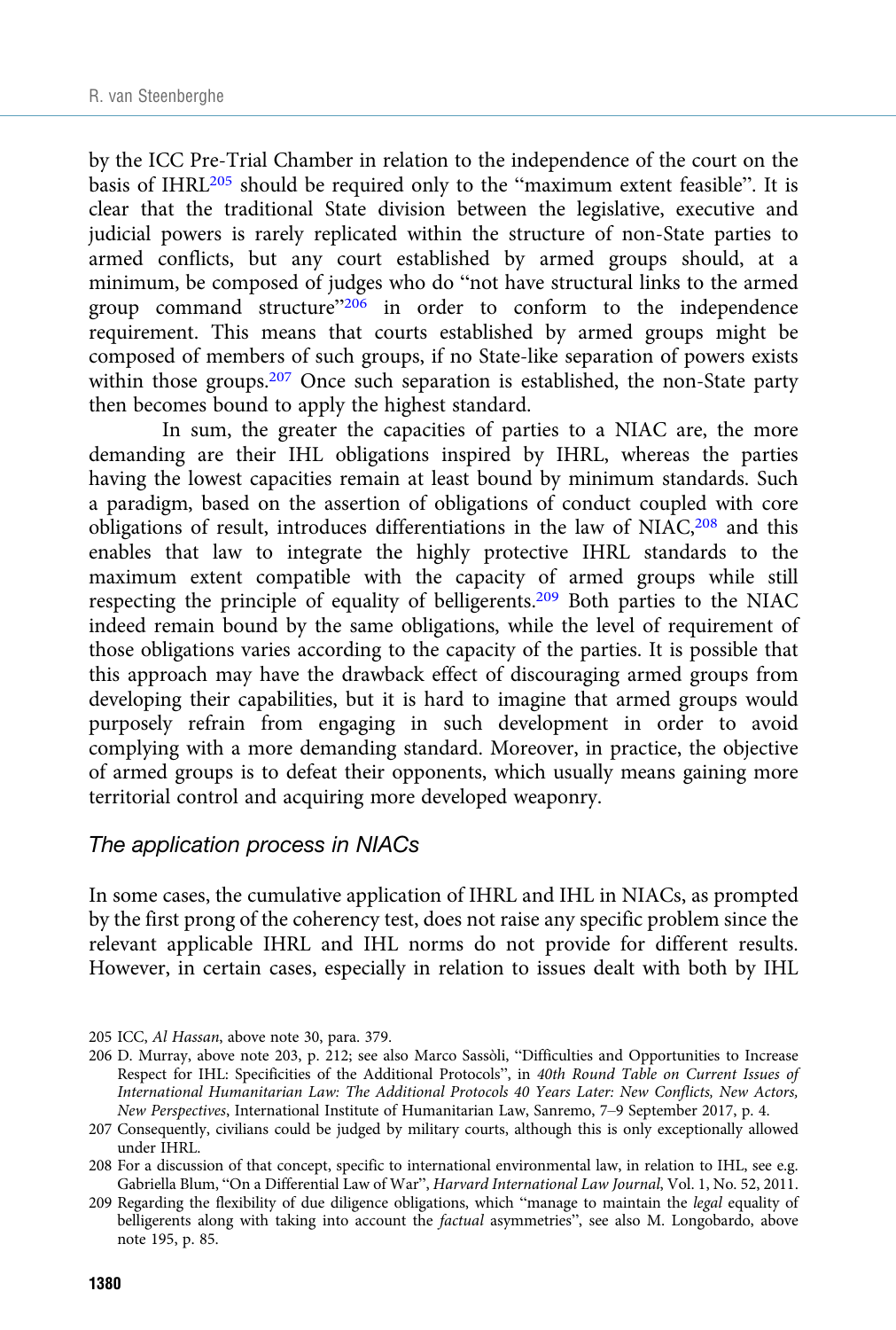and IHRL, such as the use of lethal force and detention, adaptations might be needed. The relevant applicable IHRL regulation must be set aside in light of effectiveness-based considerations related to the specific needs of parties to any armed conflict. In addition, it is open to question whether the other applicable IHRL obligations must be modulated through formulating them as obligations of conduct in order to conform to the principle of equality of belligerents and to take into account the capacities of the parties to the conflict.

#### Cumulative application

The cumulative application of IHRL and IHL is always possible in NIACs since no formal contradiction exists between the relevant applicable norms of the two bodies of law. Most often, IHRL provides for further protection than the relevant applicable IHL norm as it is more detailed or it deals with issues unaddressed by IHL. In such cases, IHRL acts as a suitable complement to IHL. In a few instances, IHL nonetheless proves to be more protective than IHRL. An illustrative example is the prohibition under Article 17 of AP II on expelling any civilian from the country, whereas IHRL only prohibits mass expulsion of aliens and authorizes individual expulsion subject to specific safeguards.<sup>210</sup>

In some cases, the content of the regulation provided by the relevant applicable IHRL and IHL norms is entirely similar, such as the prohibition against adversary distinction or the prohibition against the death penalty for pregnant women. In other cases, the regulation is not the same but the IHRL norm is formulated in such a flexible way that it can be easily accommodated with the exceptions or limitations provided by IHL with respect to the same protection in NIACs. Such flexibility is mainly ensured through four different mechanisms. Firstly, certain IHRL norms contain express exceptions that are broad enough to cover the corresponding IHL regulation. In that sense, the prohibition of compulsory or forced labour provided in certain IHRL treaties does not contradict the possibility envisaged under Article 5(1)(e) of AP II to oblige detainees to work, since those treaties exclude from the definition of forced or compulsory labour "any work required to be done in the ordinary course of detention"<sup>211</sup> or "any work or service exacted in cases of emergency, that is to say, in the event of war".<sup>212</sup>

Secondly, several IHRL norms allow for restrictions to the rights that they grant to individuals. This is the case with the restrictions contained in Article 12 of the ICCPR with respect to the right to liberty of movement, according to which that right may be subject to restrictions "which are provided by law, are necessary to protect national security, public order (ordre public), public health or morals or the rights and freedom of others, and are consistent with the other rights

<sup>210</sup> In that sense, see e.g. Vincent Chétail, "Transfer and Deportation of Civilians", in A. Clapham, P. Gaeta and M. Sassòli (eds), above note 179, p. 1195.

<sup>211</sup> ECHR, Art. 4(3)(a).

<sup>212</sup> Forced Labour Convention, 1930, Art. 2(2)(d).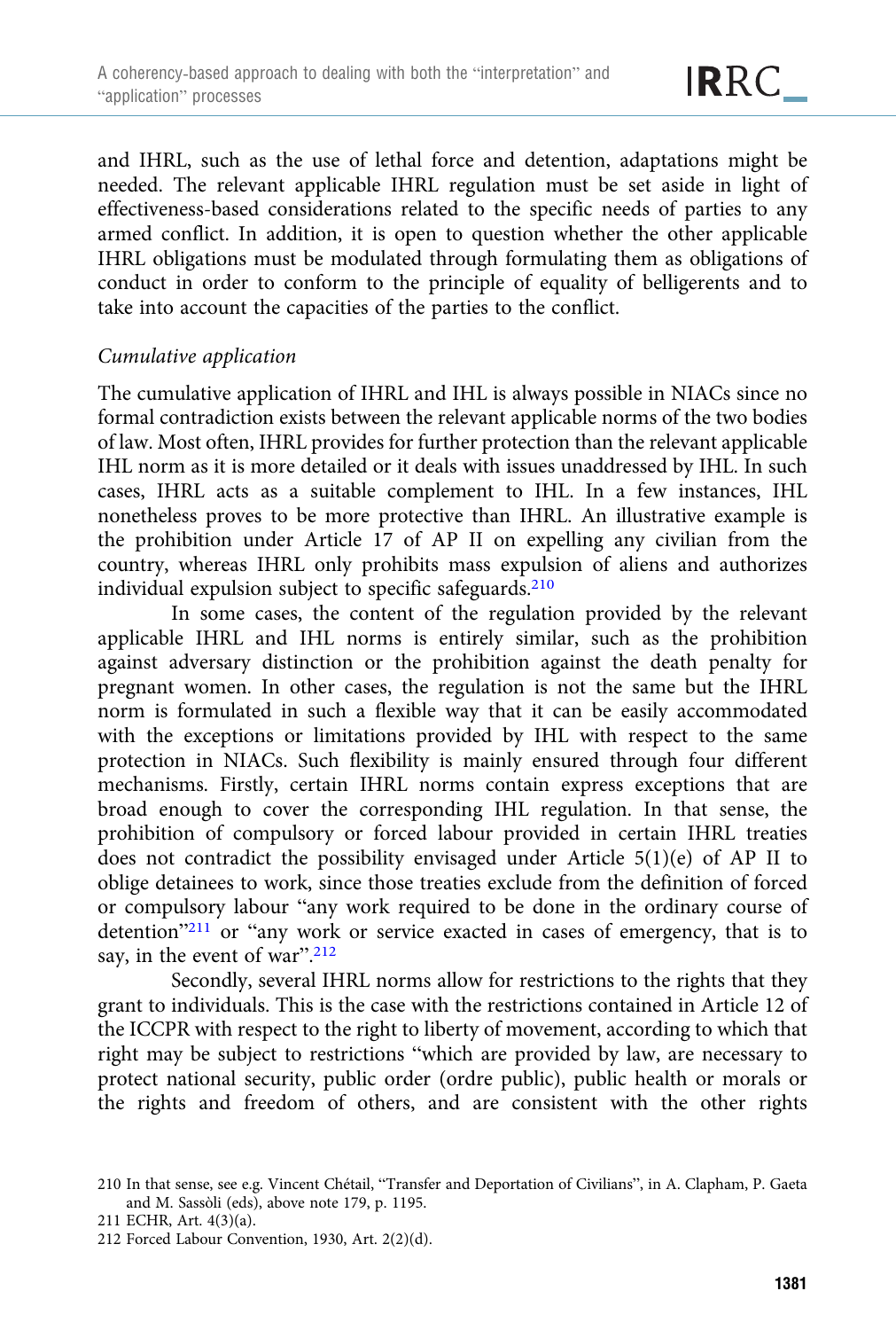recognized in the present Covenant".<sup>213</sup> Such a limitation enables the conciliation of that right with the exceptions provided by corresponding IHL protections in NIACs, in particular the exceptions to the prohibition against forced movement of civilians under Article 17 of AP II, according to which such movement is authorized when needed for ensuring "the security of the civilians involved or imperative military reasons". 214

Thirdly, numerous IHRL norms merely entail obligations of conduct, the assessment of which is context-dependent – and such context might include the limited resources available to a party to an armed conflict. This is the case with regard to the rights provided in the International Covenant on Economic, Social and Cultural Rights (ICESCR), including the rights to food, to health and to education. According to Article 2(1) of the ICESCR, only the progressive realization of those rights is required in light of the "available resources". Although this means that "a minimum core obligation" must at least be respected, the Committee on Economic, Social and Cultural Rights (CESCR) has emphasized that "any assessment as to whether [this] minimum core obligation [is discharged] must also take account of resource constraints applying within the country concerned".<sup>215</sup> Again, such flexibility makes those rights compatible with corresponding IHL norms applicable in NIACs, although those norms do not contain absolute protection, such as the obligation under Article 5(2)(d) of AP II to provide detainees with medical examinations "only within the limits of [the] capabilities [of the parties to the armed conflict]".

Fourthly, several IHRL norms prohibit certain conduct only when the conduct is "unlawful" or "arbitrary", and this can make such prohibitions compatible with corresponding IHL norms. In relation to the prohibition against interference with correspondence,<sup>216</sup> for example, Article 5(2)(b) of AP II provides that the number of cards and letters sent and received by detainees "may be limited by [a] competent authority if it deems necessary". However, as discussed in the next section, this does not always provide a solution with respect to the interactions between the two norms. In certain cases, mainly in relation to the right to life and the right to liberty, IHRL provides for a specific regime in light of which a conduct might be considered "unlawful" or "arbitrary", and that regime might be significantly different from the IHL one. In such cases, effectiveness-based considerations may require setting aside the concerned IHRL regime.

- 213 See also e.g. Article 2 of Protocol No. 4 to the ECHR securing certain rights and freedoms other than those already included in the Convention and in the first Protocol thereto, as amended by Protocol No 11, 16 September 1963.
- 214 Regarding such mechanisms of limitation, allowing for exceptions provided by corresponding IHL obligations, see also the limitation provided by Article 8 of the ECHR to the right to respect for private and family life, including the right to correspondence, which enables compatibility with the right of the Detaining Power to limit the number of cards or letters sent and received by detainees under Article 5  $(2)(b)$  of AP II; and the limitation on the right to freedom of thought, conscience and religion contained in Article 18 of the ICCPR or Article 9 of the ECHR, which allows compatibility with the right of the Detaining Power to decide whether it is "appropriate" to provide detainees with spiritual assistance under Article 5(1)(d) of AP II.
- 215 CESCR, General Comment No. 3, "The Nature of States Parties' Obligations (Art. 2, Para. 1, of the Covenant)", UN Doc. E/1991/23, 14 December 1990, para. 10.
- 216 See e.g. ICCPR, Art. 17.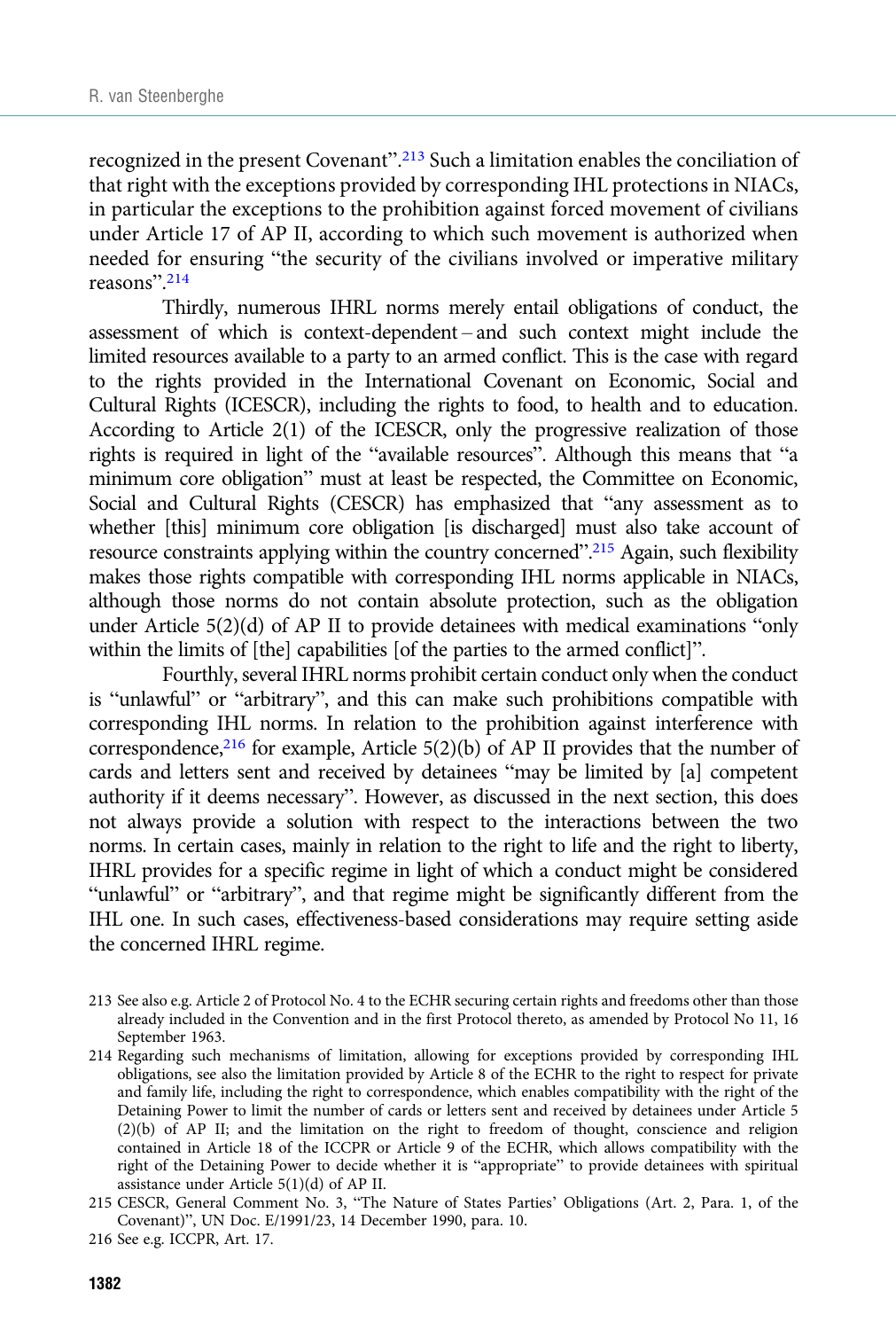#### Setting aside the applicable IHRL regime

The issue of setting aside the applicable IHRL regime mainly arises with respect to the use of lethal force and detention in armed conflicts. According to IHRL, the use of lethal force is subject to a restrictive regulation. Notably, such force can only be used as a last resort in case of absolute necessity, which depends upon the circumstances ruling at the time, and the proportionality test must include the potential death of the victim as well as any other person.<sup>217</sup> This contrasts with the traditional IHL regime, according to which the use of lethal force is dependent upon the status of the targeted persons and the proportionality test only includes the death of persons other than the victim, who are protected against attacks.218 It is well admitted that it would not make sense to require parties to any armed conflict to comply with the foregoing restrictive IHRL regime, at least during active hostilities. Such a regime must therefore be set aside. At the formal level, this issue has been solved, as already seen, $219$  by interpreting the term "arbitrarily" that qualifies the deprivation of life prohibited under most IHRL instruments as to be assessed in light of IHL, since that latter body of law is the lex specialis. In the ECHR, however, such an interpretation is not possible because the right to life is not formulated in a way that allows for this interpretation; the ECHR merely provides limited circumstances in which lethal force can be used, and none of them can be accommodated with the more permissive IHL regulation. Here the solution involves setting aside the applicable IHRL norm, in particular Article 2 of the ECHR, but not under the guise of interpretation. The IHL regime must prevail on the basis of the lex specialis acting as a displacing tool and not as a mere interpretive mechanism.

The same concern arises with respect to detention and, more specifically, the grounds for detention. It is inherent in armed conflict that persons may be detained for mere security reasons, at least in order to avoid them returning to or engaging in combat, including for a long period of time if needed. Admittedly, several IHRL instruments do not provide any specific ground for detention and merely prohibit "arbitrary detention". <sup>220</sup> This leaves the door open for administrative detention – that is, detention decided by the executive branch without criminal charges. However, it is well admitted that such detention must remain exceptional and it is contested that it could be justified by any general reference to security reasons.221 In addition, such a justification would clearly be prohibited under the ECHR regime: Article 5 of the ECHR exhaustively lists the grounds for detention (with the main ones relating to criminal proceedings), and

- 219 See above note 111 and corresponding main text.
- 220 See e.g. ICCPR, Art. 9; ACHR, Art. 7.

<sup>217</sup> See above note 123 regarding the IHRL paradigm with respect to the use of lethal force. See also M. Sassòli, above note 79, pp. 601–603.

<sup>218</sup> See above note 123 regarding the IHL paradigm with respect to the use of lethal force. See also M. Sassòli, above note 79, pp. 604–607.

<sup>221</sup> This might explain why States are inclined to derogate to IHRL in order to proceed to detention for mere security reasons in NIACs: see e.g. Expert Meeting on Procedural Safeguards for Security Detention in Non-International Armed Conflict, Chatham House and ICRC, London, 22–23 September 2008, p. 7.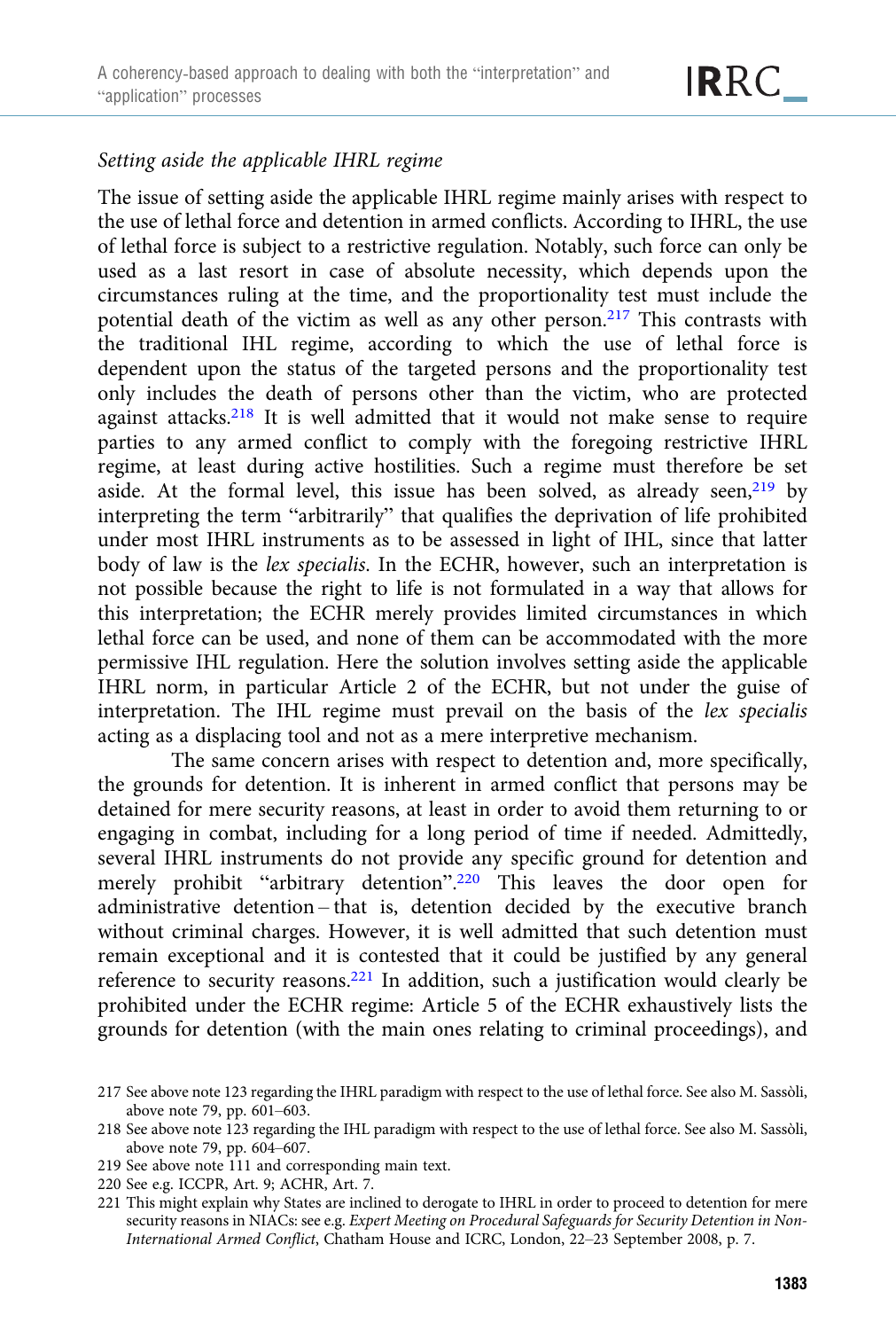the list does not contain any security-related grounds.<sup>222</sup> As a result, it would again be unrealistic to require belligerents to abide by those restrictive IHRL standards in armed conflicts. In particular, if the ECHR regime was applied, this could have the drawback effect of pushing States to conduct criminal proceedings against those captured in order to justify their detention, even if they acted in conformity with IHL and despite the recommendation made in AP II to "grant the broadest possible amnesty".<sup>223</sup> Again, this might be solved by resorting to the principle of lex specialis, either as an interpretive tool, when the right of liberty is merely formulated as prohibiting "arbitrary" deprivation of liberty, or as a displacing tool, when the right of liberty is formulated as providing only certain grounds for detention that do not include security reasons, as in Article 5 of the ECHR.

Yet it is contested that IHL might be used as a lex specialis in such a case in NIACs, since, contrary to the law of IACs dealing with PoWs under GC III and civilian detainees under GC IV, no express grounds for detention are provided in IHL treaties or customary IHL applicable to NIACs.224 IHL is silent on this issue, focusing instead on the conditions of detention. Yet such silence must also be taken into account in the IHL regulation on detention, which must be considered as a whole. As a result, IHL regulating detention in NIACs, including its silence on the grounds for detention, might be considered as a lex specialis and might inform the "arbitrariness" of the detention under IHRL or prevail over the much more restrictive IHRL standard provided under Article 5 of the ECHR. As a result, detention for security reasons in NIACs cannot be prohibited under that article when applied in armed conflicts, even though it is not expressly authorized under IHL.

#### Modulating applicable IHRL obligations

The issue of the modulation of certain IHRL obligations applicable in NIACs is linked to the controversial question of the scope of application of the principle of equality of belligerents. It is indeed disputable whether that principle extends to IHRL when the latter is applied in NIACs and regulates conduct in parallel to IHL.225 By contrast to the interpretation process, the application process does not involve the incorporation of the IHRL norm into IHL. When applied alongside IHL, the IHRL requirement does not become part of IHL and is not therefore

- 222 Regarding the two paradigms, see e.g. M. Sassòli, above note 79, pp. 613–614, 617–619.
- 223 AP II, Art. 6(5).

225 For a similar line of questioning, see e.g. J.-M. Henckaerts and C. Wiesener, above note 168, p. 202.

<sup>224</sup> This is the classical view: see e.g. Lawrence Hill-Cawthorne, Detention in Non-International Armed Conflict, Oxford University Press, Oxford, 2016, pp. 74, 75; Els Debuf, Captured in War: Lawful Internment in Armed Conflict, Pedone and Hart, Paris and Oxford, 2012, pp. 486–488; Gabor Rona, "An Appraisal of US Practice Relating to 'Enemy Combatants'", Yearbook of International Humanitarian Law, Vol. 10, 2007, p. 240. This view is however contested nowadays: see e.g. Jelena Pejic, "Conflict Classification and the Law Applicable to Detention and the Use of Force", in Elizabeth Wilmshurst (ed.), International Law and the Classification of Conflicts, Oxford University Press, Oxford, 2012, p. 94; Sean Aughey and Aurel Sari, "Targeting and Detention in Non-International Armed Conflict: Serdar Mohammed and the Limits of Human Rights Convergence", International Law Studies, Vol. 91, 2015, p. 108.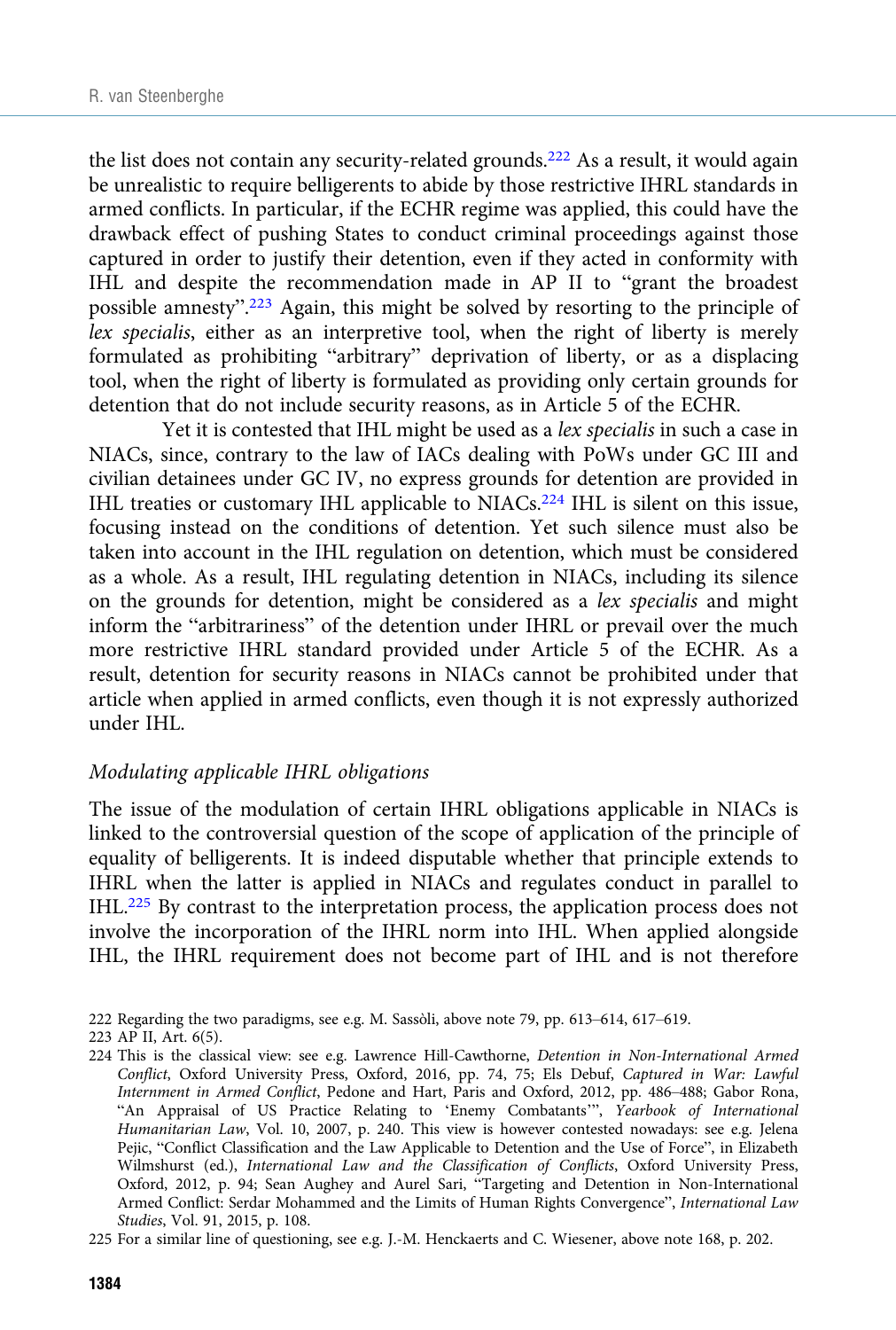formally subject to the principle of equality of belligerents, since, according to the traditional view,226 the scope of application of that principle is limited to IHL. As a result, parties to NIACs might be bound by different IHRL norms, or one party – namely States – might be required to respect IHRL while the other – that is, armed groups – would not have to comply with any IHRL rule.

However, such a traditional and formal understating of the principle of equality of belligerents may be called into question in light of the evolution of the regulation of armed conflict through IHRL. Practice shows instances in which equality between belligerents has been advocated with respect to specific issues regulated by both IHL and IHRL. One emblematic example is the regulation of child soldiers under the 2000 Optional Protocol to the Convention on the Rights of the Child. With regard to this instrument, armed groups complained that the standard applicable to them under Article 4 was more demanding than the obligation imposed on States under the same article.227 In addition, in some cases, States protested that they were bound to comply with IHRL rules while fighting against armed groups that did not have to apply those rules.<sup>228</sup> Likewise, institutions like the Guatemalan Commission on Historical Clarification, whose mandate was to clarify the human rights violations that occurred throughout the long-standing violence in Guatemala, acknowledged the applicability of IHRL to armed groups "in order to give equal treatment to the Parties".<sup>229</sup> More generally, it seems artificial to treat the interpretation and application processes so differently in that regard, when an issue is simultaneously regulated by both IHL and IHRL. The only reason for resorting to the interpretation of IHL through IHRL rather than to the application of IHRL in armed conflicts is when the concerned IHL norm is formulated in an open way. Yet, interpreting openformulated IHL notions like the fair trial guarantees as including a series of guarantees provided under IHRL comes close to applying those IHRL guarantees in parallel to those provided under IHL.

There is therefore a strong argument that the scope of application of the principle of equality of belligerents extends to IHRL, when that body of law applies to a specific issue that is also regulated by IHL and that directly bears on the relations between the parties to the NIAC. Typical examples of this are the use of lethal force and detention in relation to such conflict. Regarding the use of lethal force, it has been advocated, as already seen,<sup>230</sup> that the restrictive IHRL standard should prevail over the IHL one in certain specific circumstances, in particular when force is used "against isolated individuals who are lawful targets

<sup>226</sup> See above note 169; see also e.g. M. Sassòli, above note 79, p. 588; K. Fortin, above note 179, p. 337; Yoram Dinstein, Non-International Armed Conflicts in International Law, Cambridge University Press, Cambridge, 2014, pp. 169, 225.

<sup>227</sup> See e.g. the practice quoted in S. Sivakumaran, above note 169, p. 88.

<sup>228</sup> See e.g. the practice quoted in Christian Tomsuchat, "The Applicability of Human Rights to Insurgent Movements", in Hans Fischer et al. (eds), Krisensicherung un Humanitärer Schutz - Crisis Management and Humanitarian Protection: Festschrift für Dieter Fleck, Berliner Wissenschaftsverlag, Berlin, 2004, p. 576.

<sup>229</sup> Practice quoted in and translated by J.-M. Henckaerts and C. Wiesener, above note 168, p. 203.

<sup>230</sup> See above note 126 and corresponding main text.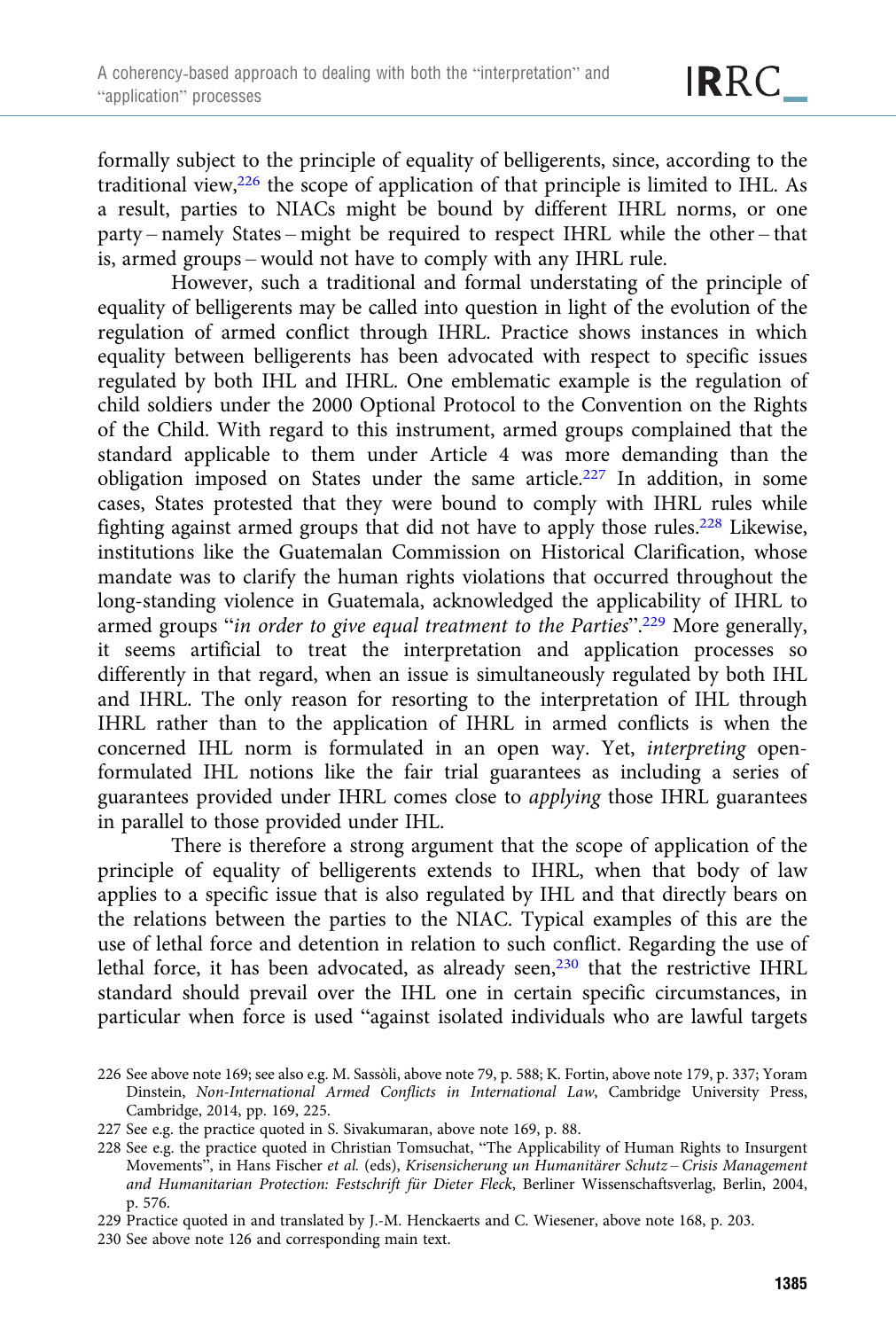under IHL but are located in regions under a State's firm and stable control, where no hostilities are taking place and it is not reasonably foreseeable that the adversary could readily receive reinforcement".<sup>231</sup> Regarding detention, while, as also seen,<sup>232</sup> IHL does not expressly provide for any ground for detention with respect to NIACs, it does not expressly contain other safeguards required by IHRL either, including that the grounds for detention must be established by law and that the procedure must afford the detainees with a right of habeas corpus. Depending on whether or not the principle of equality of belligerents extends to IHRL, the more protective IHRL standards with respect to both the use of lethal force and detention would bind both States and armed groups or only the former.

The mere application of those IHRL obligations to States would not only upset the aim of further "humanizing" IHL as much as possible through the application of IHRL in armed conflict, but would also probably be untenable for States, especially when armed groups exercise control over a large portion of the territory and administer that territory through State-like institutions. It is hard to imagine in particular that States would accept being bound to provide enemy detainees with the right to challenge the legality of their detention before a court, when the opposing armed groups would be allowed to dispense with affording such a guarantee to captured members of the government side. Admittedly, the current trend in practice is to advocate for the applicability of IHRL to armed groups,<sup>233</sup> thus reducing the inequality gap between States and those groups. However, that approach raises several issues, such as the determination of the level of development that armed groups must reach in order for IHRL to be applicable to them. Moreover, a significant inequality remains with respect to armed groups that do not reach such a level of development but nonetheless exercise some control over the territory. Finally, under that approach, no minimum IHRL regulation is applicable either to such groups or to those having no control at all.

In order to avoid such difficulties and, in particular, the all-or-nothing approach to the applicability of IHRL to armed groups, sliding-scale approaches have been proposed in legal scholarship, such as the notion of different applicable IHRL obligations in accordance with different thresholds $234$  or in accordance with each specific context in which the obligations are intended to apply.<sup>235</sup> However, besides having inherent shortcomings, like the difficulty in determining the relevant thresholds in practice or the lack of any general guiding framework, those approaches are not flexible enough to propose similar IHRL obligations to all parties to a NIAC, in accordance with the principle of equality of belligerents.

- 232 See above note 224 and corresponding main text.
- 233 See above note 40 and corresponding main text.

235 See e.g. Daragh Murray, who supports a context-dependent approach (above note 203, pp. 177–180).

<sup>231</sup> ICRC, International Humanitarian Law and the Challenges of Contemporary Armed Conflicts: Report Prepared by the International Committee of the Red Cross for the 32nd International Conference of the Red Cross and Red Crescent, 8–10 December 2015, 2015, p. 35.

<sup>234</sup> See e.g. Tilman Rodenhäuser, who distinguishes between three distinct thresholds (Organizing Rebellion Non-State Armed Groups under International Humanitarian Law, Human Rights Law, and International Criminal Law, Oxford University Press, Oxford, 2018, pp. 147–149).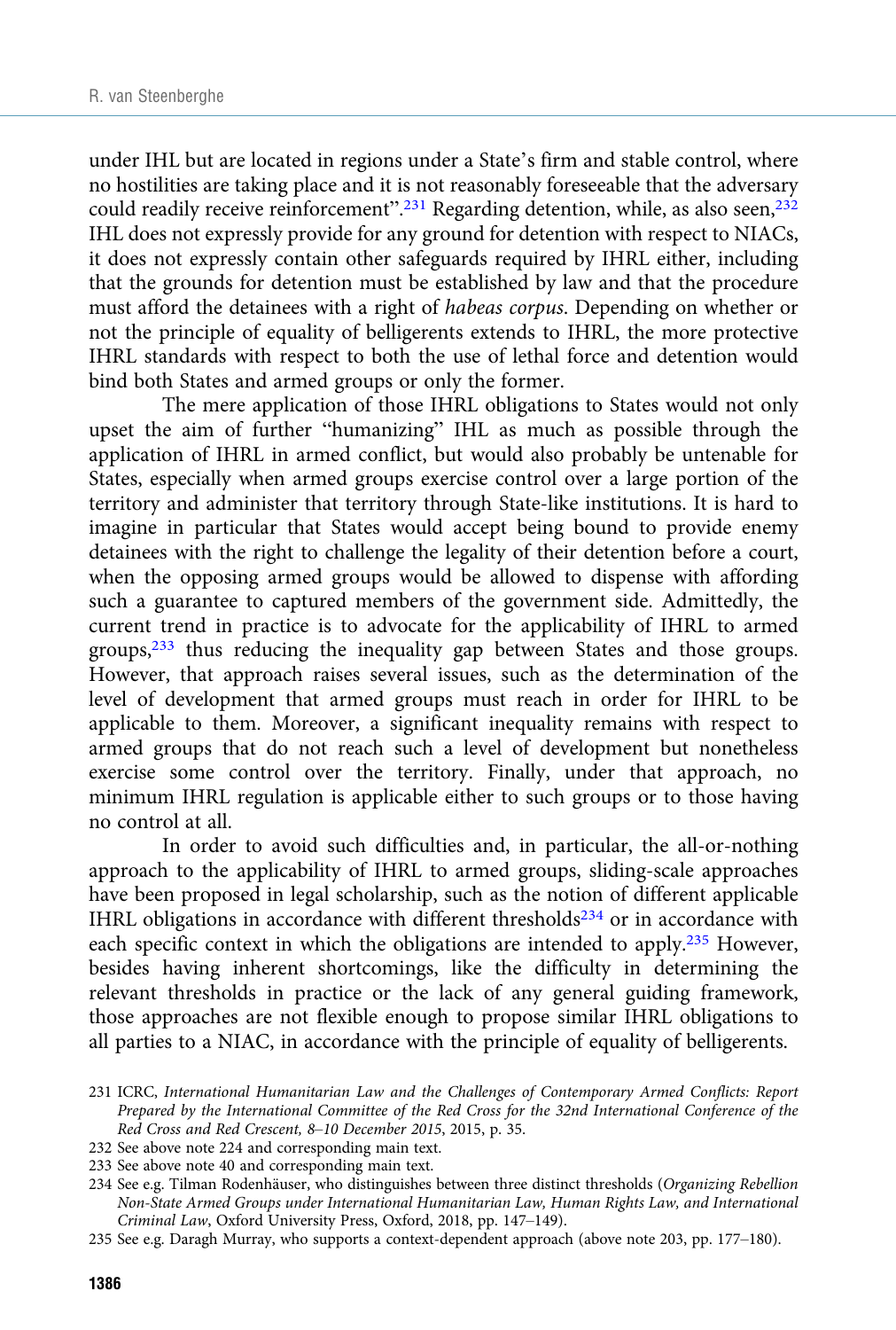It is obvious that this principle must not lead either to the full application or to the non-application of IHRL to States and armed groups. Although the full application would fully serve the aim of further "humanizing" IHL through the application of IHRL in armed conflict, it would not take into account the effectiveness-based considerations related to the capacity of armed groups. Conversely, the non-application of IHRL to parties to a NIAC would entirely annihilate any positive impact of IHRL on the regulation of armed conflict and would run counter to the well-established view that IHRL is applicable in armed conflict. A possible alternative approach to conciliate the application of IHRL with the principle of equality of belligerents and the various levels of capacity of armed groups is again to resort to obligations of conduct with respect to IHRL obligations imposing positive standards and to combine them with core obligations of result providing a minimum regulation. The need for differentiation in order to take into account the specific capacities of armed groups is not sought through the assertion of different IHRL obligations for the different types of armed groups, as proposed by the above-mentioned slidingscale approaches, $236$  but through the assertion of the same obligations involving a flexible standard of due diligence. Under this approach, those obligations of conduct are the same for any party to a NIAC, both States and any kind of armed group, and the fluctuating nature of those groups is then taken into account through the standard of due diligence. In addition, this approach has the advantage of relying on well-known categories of obligations in both general international law and IHL. $^{237}$  Finally, as already shown above, $^{238}$  the combination of those obligations with core obligations of result is an approach expressly envisaged by the law of NIAC, in particular under Article 5 of AP II.

This approach is arguably relevant for the application of the IHRL standards in NIACs with respect to both the issue of the use of lethal force in specific circumstances and the issue of detention. Regarding the use of lethal force, the IHRL restrictive standard, which entails that arrest and capture are given priority over targeting, must be applied "to the maximum extent feasible". As formulated in the form of an obligation of conduct, requiring the parties to "make their best efforts" to comply with the IHRL standards in light of their capacities as well as all the circumstances ruling at the time, that obligation is flexible enough to enable various factors to be taken into account for its assessment. Those factors do not therefore merely include the firm control exercised by the targeting party over the territory where the lawfully targetable person is located. They also encompass, for example, the possibility of "arrest [ing] the fighter, the danger inherent in an attempt to arrest the fighter and the danger the fighter poses to [the targeting party] and civilians as well as the immediacy of this danger".<sup>239</sup> More generally, it becomes feasible for a party to

<sup>236</sup> See above notes 234–235.

<sup>237</sup> See above notes 191 and 195.

<sup>238</sup> See above note 200 and corresponding main text.

<sup>239</sup> M. Sassòli, above note 79, p. 609.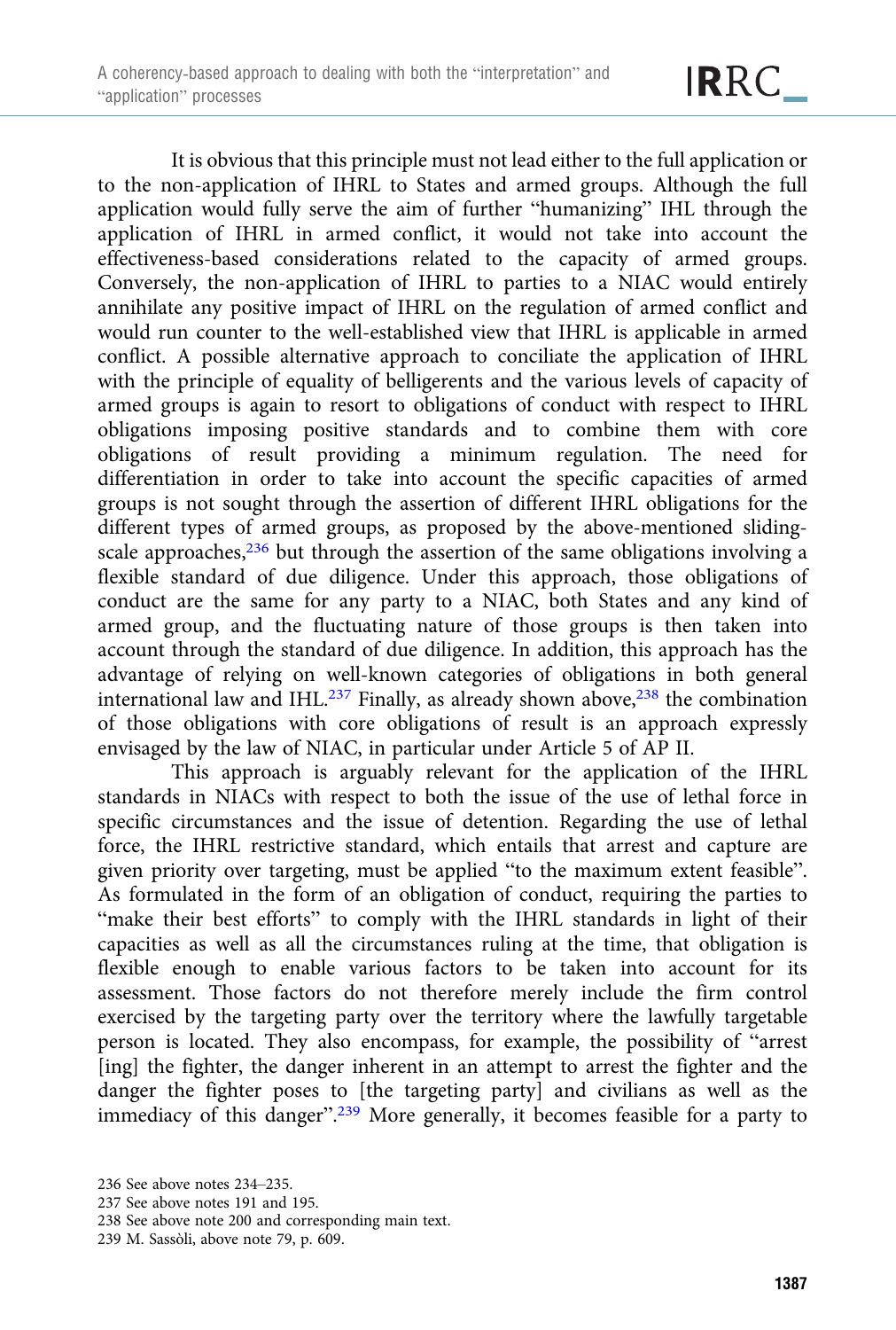an armed conflict to apply the more restrictive IHRL standard when the fighter or even a group of fighters can be arrested without that party "being overly concerned about other [fighters belonging to the same armed forces] interfering in that operation". 240

Regarding the issue of detention, certain IHRL safeguards, such as the requirements to provide the grounds for detention by law and to afford detainees with the right of habeas corpus, must be modulated and regulated by obligations of conduct coupled with core minimum standards. Those standards would involve that a person may lawfully be detained only if the aim of the detention is to avoid them taking a direct part in hostilities (again) and only if they are afforded the right to contest the legality of their detention before a person other than their captor.<sup>241</sup> The additional obligations would be obligations of conduct that would require both establishing the grounds for detention through the enactment of a specific law and providing detainees with a right of habeas corpus before a judiciary court, but only "to the maximum extent feasible". This means that, depending upon the circumstances ruling at the time and the capacities of the parties, those parties might, for example, only be able to – and would therefore have to – establish an impartial administrative body to review the legality of the detention.<sup>242</sup>

Admittedly, this approach would introduce more flexibility, which could potentially lower the level of protection with respect to the obligations owed by States, compared to the full application of unmodulated IHRL obligations to them. However, there would not be any difference with that full application

240 Ibid.

241 Ibid, p. 621..

<sup>242</sup> It is worth observing that similar solutions, involving the application of the same but adapted obligations inspired by IHRL to both States and any armed group party to a NIAC, has been advocated by the ICRC through resorting to IHL itself. Regarding the use of lethal force, the ICRC adopted such an approach in the well-known Section IX of its Interpretive Guidance on the Notion of Direct Participation in Hostilities (Interpretive Guidance). Here the ICRC resorted to the IHL concept of military necessity, arguing that the capture and arrest of a lawfully targetable person must be favoured under IHL when the targeting of that person is not justified by military necessity, such as when the person is located in a region firmly controlled by the targeting party: Nils Melzer (ed.), Interpretive Guidance on the Notion of Direct Participation in Hostilities under International Humanitarian Law, ICRC, Geneva, 2009, pp. 77–82. This actually comes close to advocating for the application of the relevant IHRL standard to any party to an armed conflict, including NIACs. In addition, the test based on military necessity is context-dependent and enables that standard to be adapted to the circumstances present at the time and in particular the capacities of the parties, as does the standard of due diligence against which the respect for obligations of conduct is to be assessed. Another similar approach has been followed by the ICRC in its Customary Law Study with respect to the issue of detention in NIACs. Here the ICRC identified the customary IHL procedural safeguards on the basis of human rights practice, including the entitlement to habeas corpus, without however defining the precise contours of those safeguards. As already seen (above note 18), this also comes close to the application of the relevant IHRL standards to parties to NIACs. That being said, both approaches have been strongly criticized in legal scholarship: regarding the ICRC position on the use of lethal force in the Interpretive Guidance, see e.g. W. Hays Parks, "Part IX of the ICRC 'Direct Participation in Hostilities' Study: No Mandate, No Expertise, and Legally Incorrect", New York University Journal of International Law and Politics, Vol. 42, No. 3, 2010; regarding the ICRC's approach to the issue of detention in its Customary Law Study, see e.g. Marco Sassòli, "Taking Armed Groups Seriously: Ways to Improve Their Compliance with International Humanitarian Law", Journal of International Humanitarian Legal Studies, Vol. 1, No. 1, 2010, p. 17.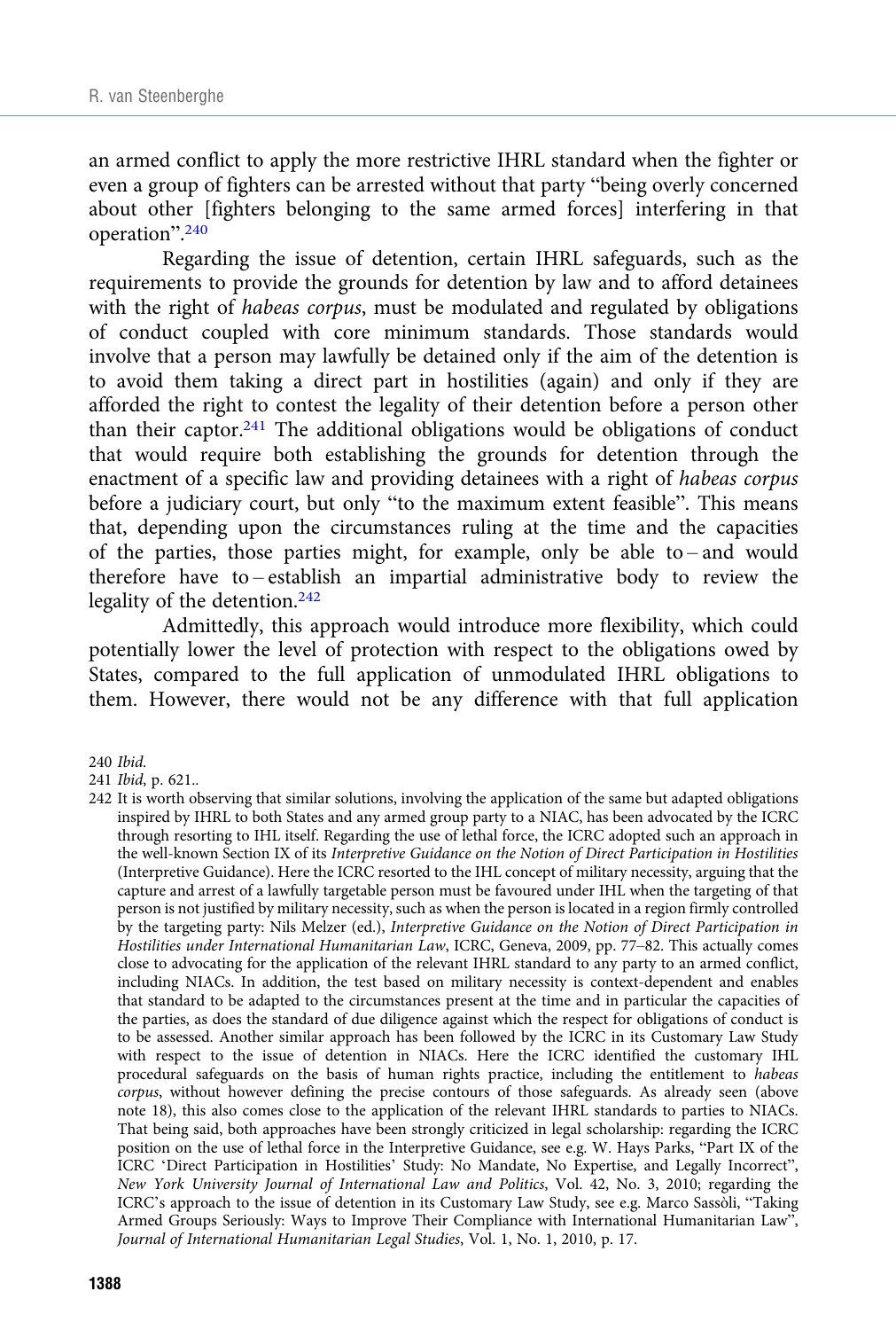whenever States operate as usual, since the standard of due diligence would be highly demanding in such case. In addition, this would allow certain IHRL obligations to be accommodated with the realities of war that States themselves might face and that can make the application of those standards unrealistic even for them, such as the obligation to proceed to the review of the legality of the detention before a judiciary court when the State is engaged in active hostilities and is led to capture numerous fighters in a short period of time.243 Finally, States could not derogate to the modulated IHRL obligations even if those obligations can be subject to derogation under IHRL, given the operation of the principle of equality of belligerents.

## International armed conflicts and occupations

The potential for IHRL to impact on IHL and further "humanize" that body of law is less significant with respect to IACs and belligerent occupations, since both situations are much more regulated under IHL than NIACs. In addition, the (potential) application of the principle of equality of belligerents raises fewer problems, since those situations only involve States and IHRL is applicable to those actors. However, there are still certain difficulties with respect to both the interpretation and application processes.

# The interpretation process in IACs and occupations

Practice shows few cases of interpretations of IHL in light of IHRL with respect to the IHL norms that are exclusively applicable to IACs and situations of belligerent occupations. In addition, only a few of those cases required that the IHRL standards had to be adapted.

#### Practice

With respect to IACs, instances of the interpretation process may be found in the updated ICRC Commentaries concerning the protection of the wounded and sick as well as PoWs. The main instance elaborated by the ICRC relates to Article 42 of GC III, which deals with the use of weapons against PoWs and provides that such use, "especially against [PoWs] who are escaping or attempting to escape, shall constitute an extreme measure, which shall always be preceded by warnings appropriate to the circumstances." According to the ICRC, the notion of an "extreme measure", conditioning the use of lethal force under Article 42 of GC III, must be determined in light of the traditional IHRL standards.<sup>244</sup> This is a consistent approach, since, as emphasized by the ICRC, Article 42 is "one of the few provisions of humanitarian law that govern the use of force in situations that do not pertain to the conduct of hostilities". 245

245 Ibid., para. 2538.

<sup>243</sup> In that sense, see e.g. M. Sassòli, above note 79, p. 621.

<sup>244</sup> ICRC Commentary on GC III, above note 23, para. 2536.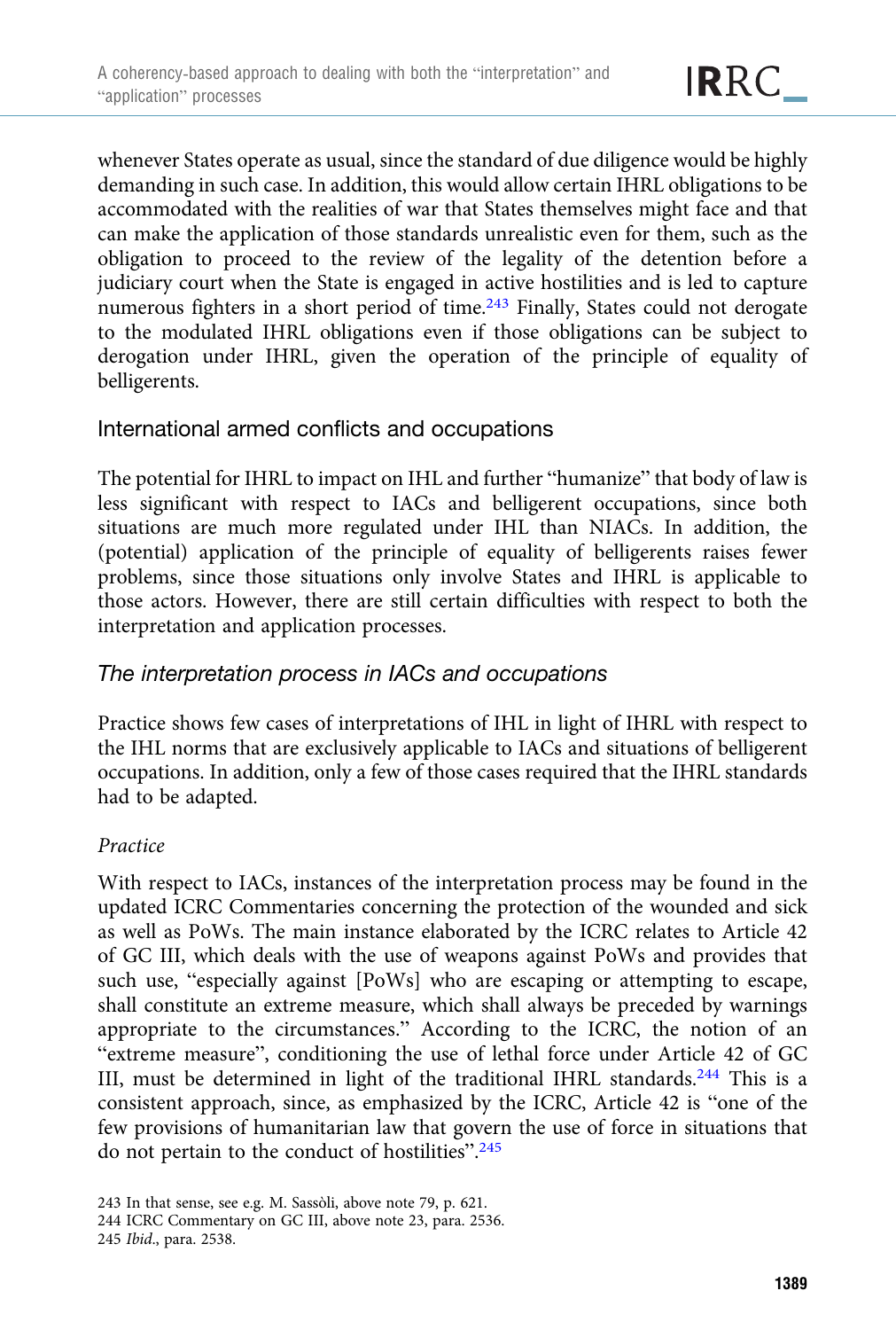Regarding situations of occupation, one significant instance of incorporation of an IHRL standard into IHL relates to Article 43 of the 1907 Hague Regulations, which states:

The authority of the legitimate power having in fact passed into the hands of the occupant, the latter shall take all the measures in his power to restore, and ensure, as far as possible, public order and safety, while respecting, unless absolutely prevented, the laws in force in the country.

In the Armed Activities case, the ICJ interpreted Article 43 as incorporating the IHRL positive obligation to protect persons from acts of violence by a third party. The Court concluded that Article 43 "comprised the duty to secure respect for the applicable rules of international human rights law and international humanitarian law, to protect the inhabitants of the occupied territory against acts of violence, and not to tolerate such violence by any third party".<sup>246</sup> This is consistent with the function that any Occupying Power is intended to perform, namely restoring and maintaining public order in occupied territories, since IHRL was designed to apply to such activities.

#### Modulating IHRL standards

Certain instances of the interpretation process may raise concerns. The incorporated IHRL standard might be subject to modulation in order to account for effectivenessbased considerations related to the specific features of armed conflicts.

An example of this is the reference made by the ICRC to the demanding IHRL standard relating to the minimum amount of living space for prisoners as a guide for interpreting Article 25 of GC III dealing with quarters in PoW camps. As acknowledged by the ICRC, such a demanding standard can only be required "wherever circumstances permit".<sup>247</sup> It was thus necessary to modulate that standard by phrasing it as a mere context-dependent obligation. This is due to the fact that unlike ordinary prisoners, PoWs are not detained for criminal purposes, but only in the context of hostilities in order to avoid them returning to combat. As a result, it is not excluded that a Detaining Power may be led to capture a significant number of individuals in a short period of time during or after intensive fighting. In such situation, it may be hard for the Detaining Power to provide immediately all the detainees placed in the PoW camp with the amount of living space required under IHRL.

## The application process in IACs and occupations

The issues raised by the application process with respect to IACs and situations of occupation are broadly similar to those relating to the application process concerning NIACs, except for the issue of the potential application of the

<sup>246</sup> ICJ, Armed Activities, above note 33, para. 178.

<sup>247</sup> ICRC Commentary on GC III, above note 23, para. 2090 fn.32.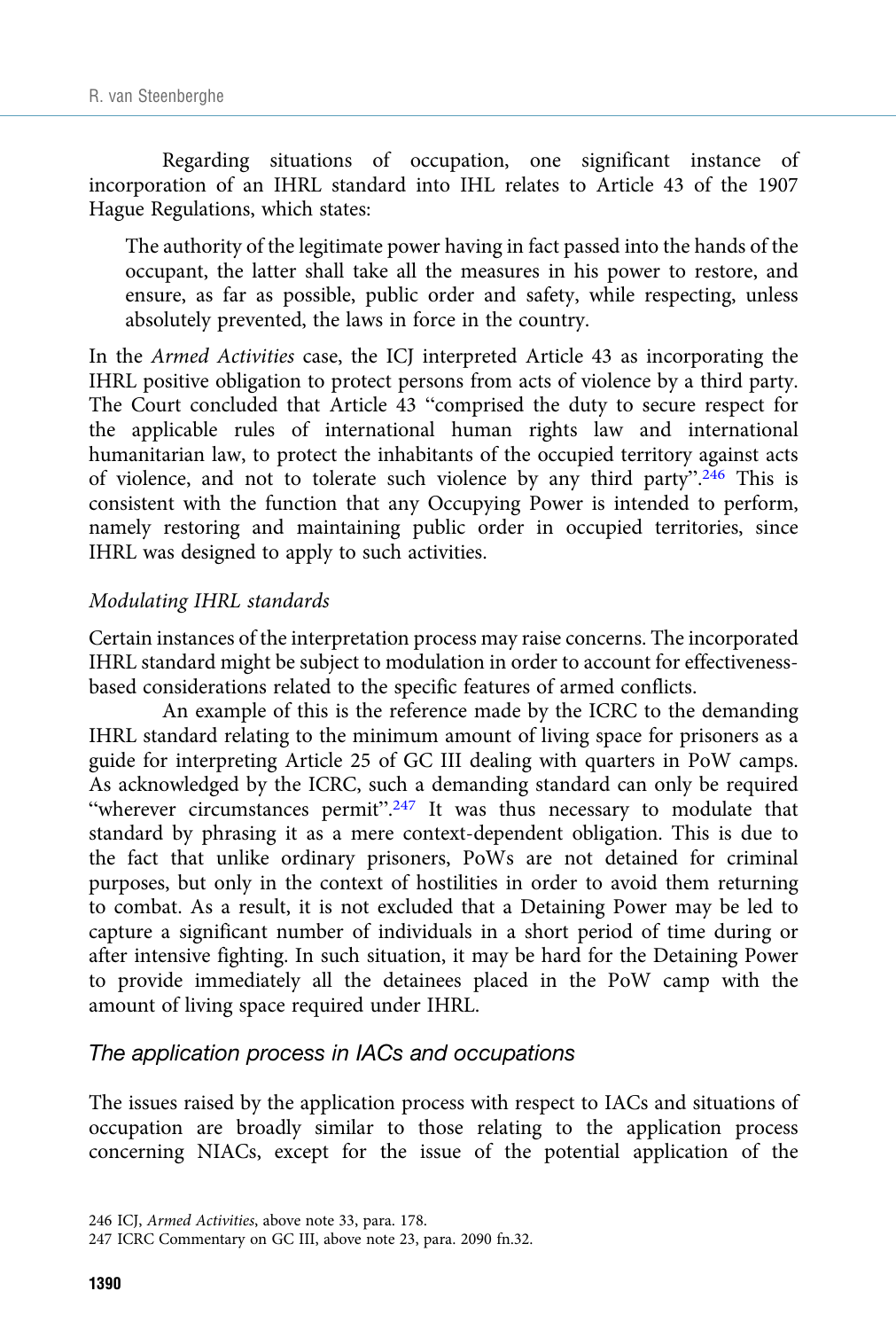principle of equality of belligerents, which does not raise any significant problems in this case since only States are normally involved. Certain features specific to IACs and situations of occupation must nonetheless be emphasized regarding both the cumulative application of IHRL and IHL and the displacement or adaptation of the applicable IHRL regulation.

#### Cumulative application

Cumulative application of the relevant applicable IHRL and IHL norms is not always possible in IACs and occupations. Conflicts, understood in a narrow sense (meaning that the application of one norm leads to a result prohibited by the other), indeed exist between certain applicable norms of the two regimes in those situations.

Regarding IACs, it is open to question whether Article 30(1) of GC III, according to which "[i]solation wards shall, if necessary, be set aside for cases of contagious or mental disease", may be cumulatively applied with relevant contemporary IHRL regulation, in particular Article 14 of the Convention on the Rights of Persons with Disabilities (CRPD). The latter article provides, inter alia, "that the existence of a disability shall in no case justify a deprivation of liberty". It is now well admitted that the past IHL approach to persons with mental health conditions is outdated, as evidenced by the fact that the Geneva Conventions<sup>248</sup> consider those conditions as a disease.<sup>249</sup> Accordingly, it is undisputed that such persons cannot be detained for the sole reason of their actual or perceived impairment. However, practice is not straightforward with regard to the legality of their detention in two specific situations: namely, when they are deemed dangerous to others or to themselves. Detention in those situations seems to be allowed by the HRC<sup>250</sup> as well as by certain States and experts.<sup>251</sup> In such cases, the "necessity" of the isolation of the mentally disabled persons in PoW camps under Article 30(1) of GC III must at least be read in light of that practice. This would amount to an interpretation process according to which mentally disabled persons may be isolated only if "necessary", meaning only if they pose a danger to others or themselves.

However, no interpretation is possible if it is argued that such danger could never justify by itself the detention of mentally disabled persons. This is the view supported by the Committee on the Rights of Persons with Disabilities $252$  as well

<sup>248</sup> See e.g. not only Article 30(1) of GC III but also Articles 16, 17, 18, 20 and 22 of GC IV, referring to the "infirm" or "wounded and sick".

<sup>249</sup> In that sense, see also e.g. ICRC, How Law Protects Persons with Disabilities in Armed Conflict, Geneva, 13 December 2017, p 7; Alice Priddy (ed.), Disability and Armed Conflict, Geneva Academy, Geneva, April 2019, pp. 52–53, 56, 69, 77.

<sup>250</sup> See HRC, General Comment No. 35, "Article 9 (Liberty and Security of Person)", UN Doc. CCPR/C/GC/ 35, 16 December 2014, para. 19.

<sup>251</sup> See those quoted in the ICRC Commentary on GC III, above note 23, paras 2242 fn. 33, 2244 fn. 35.

<sup>252</sup> See HRC, Thematic Study on the Rights of Persons with Disabilities under Article 11 of the Convention on the Rights of Persons with Disabilities, on Situations of Risk and Humanitarian Emergencies: Report of the Office of the United Nations High Commissioner for Human Rights, UN Doc. A/HRC/31/30, 30 November 2015, paras 10, 47, 55.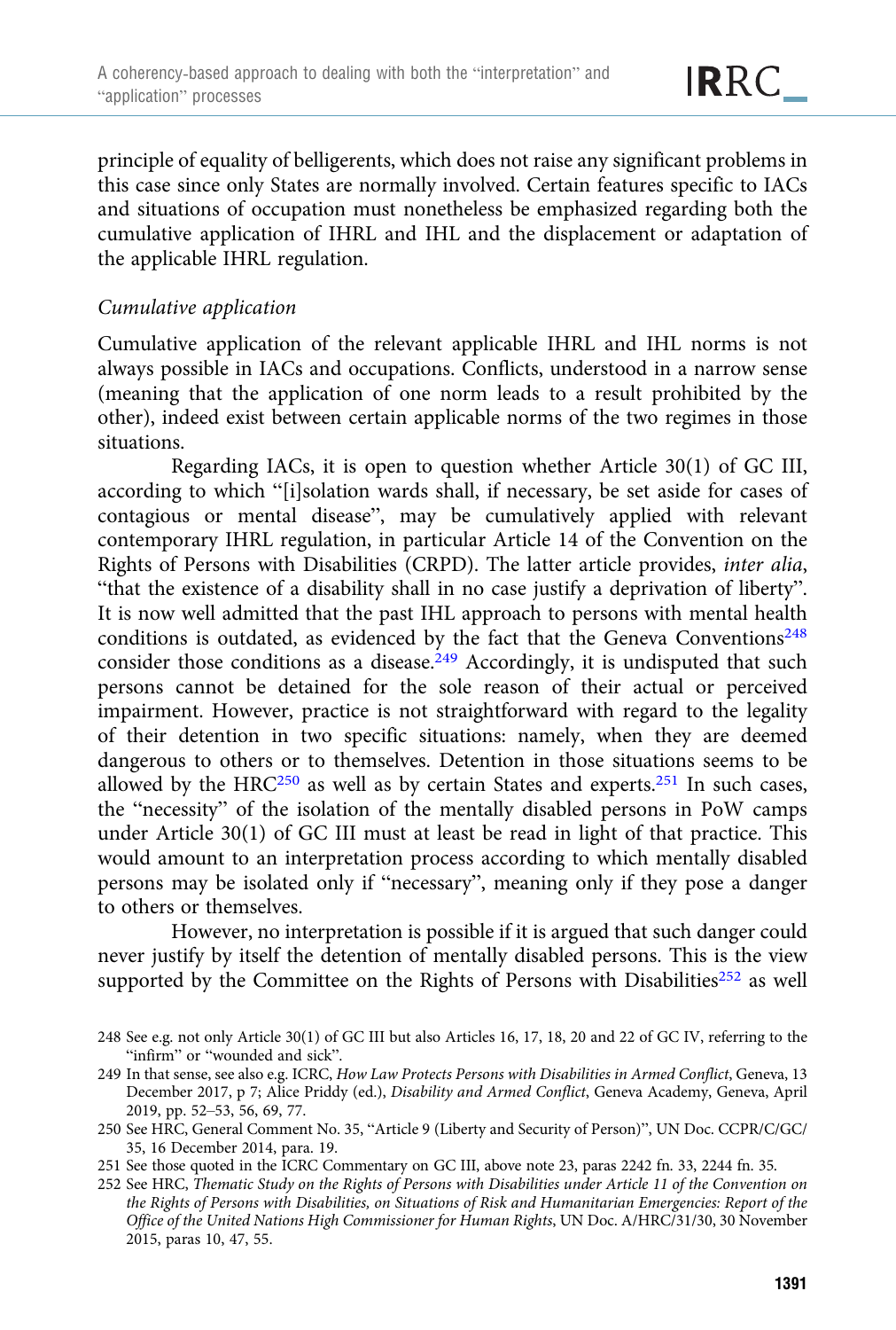as by certain States and experts, $253$  which emphasize that such detention would otherwise amount to an adverse distinction or even to acts of torture or degrading and humiliating treatment. According to this view, the applicable IHRL regulation, namely Article 14 of the CRPD, contradicts Article 30(1) of GC III. The conflict between IHRL and IHL must be solved in light of the two prongs of the coherency test, according to which the outcomes of the interactions between IHRL and IHL must aim at ensuring the best protection of individuals to the maximum extent compatible with effectiveness-based considerations. It is thus submitted that the conflict may be solved by favouring the exclusive application of the IHRL regulation, which is the most protective regime, as this would not prevent the Detaining Powers from effectively managing PoW camps where such persons are detained. Contemporary knowledge of mentally disabled persons shows that nothing justifies treating those persons differently from others in that regard, since their impairment does not give rise in itself to more danger for others or themselves.<sup>254</sup> Accordingly, they could be isolated if they pose a danger to others but only as a result of a punitive measure like the other detainees.<sup>255</sup>

Another conflict of norms, understood in a narrow sense, concerns the law of occupation.<sup>256</sup> Article 66 of GC IV authorizes the Occupying Power to hand over persons, including civilians, accused of having breached its penal regulation "to its properly constituted, non-political military courts" (emphasis added). On the other hand, States are prohibited from bringing civilians before military courts under the case law of the ECtHR.<sup>257</sup> Again, the conflict of norms may be solved in light of the coherency-based approach. IHL should prevail, not because effectiveness-based considerations featuring IHL would displace the inappropriate IHRL regulation, but rather because Article 66 of GC IV offers the best protection to people as sought by the rationale of the coherency-based approach. Indeed, the underlying purpose of the IHL regulation is to avoid the annexation of the occupied territory by the foreign power and therefore to protect the right of people to self-determination.<sup>258</sup> That fundamental collective right might then be seen as superseding the right of individual civilians to be tried before civilian courts, as provided in the case law of the ECtHR. In any case, the military courts established by the Occupying Power must respect the detailed judicial guarantees provided in GC IV<sup>259</sup> and

<sup>253</sup> In that sense, see also ICRC Commentary on GC III, above note 23, para. 2242 fn. 33.

<sup>254</sup> See e.g. HRC, Rights of Persons with Disabilities: Report of the Special Rapporteur on the Rights of Persons with Disabilities, UN Doc. A/HRC/40/54, 11 January 2019, para. 27.

<sup>255</sup> See e.g. GC III, Art. 89(4).

<sup>256</sup> On that narrow conflict, see e.g. Marco Sassòli, "La Cour européenne des droits de l'homme et les conflits armés", in Stephan Breitenmoser, Bernhard Ehrenzeller and Marco Sassòli (eds), Droits de l'homme, démocratie et Etat de droit: Liber amicorum Luzius Wildhaber, Dike, Zürich, 2007.

<sup>257</sup> See e.g. ECtHR, Cyprus v. Turkey, Appl. No. 25781/94, Judgment (Grand Chamber), 10 May 2011, paras 277–278; ECtHR, Incal v. Turkey, Appl. No. 22678/94, Judgment (Grand Chamber), 9 June 1998, paras 70–72.

<sup>258</sup> See e.g. M. Sassòli, above note 79, p. 438.

<sup>259</sup> See in particular GC IV, Arts 64–77.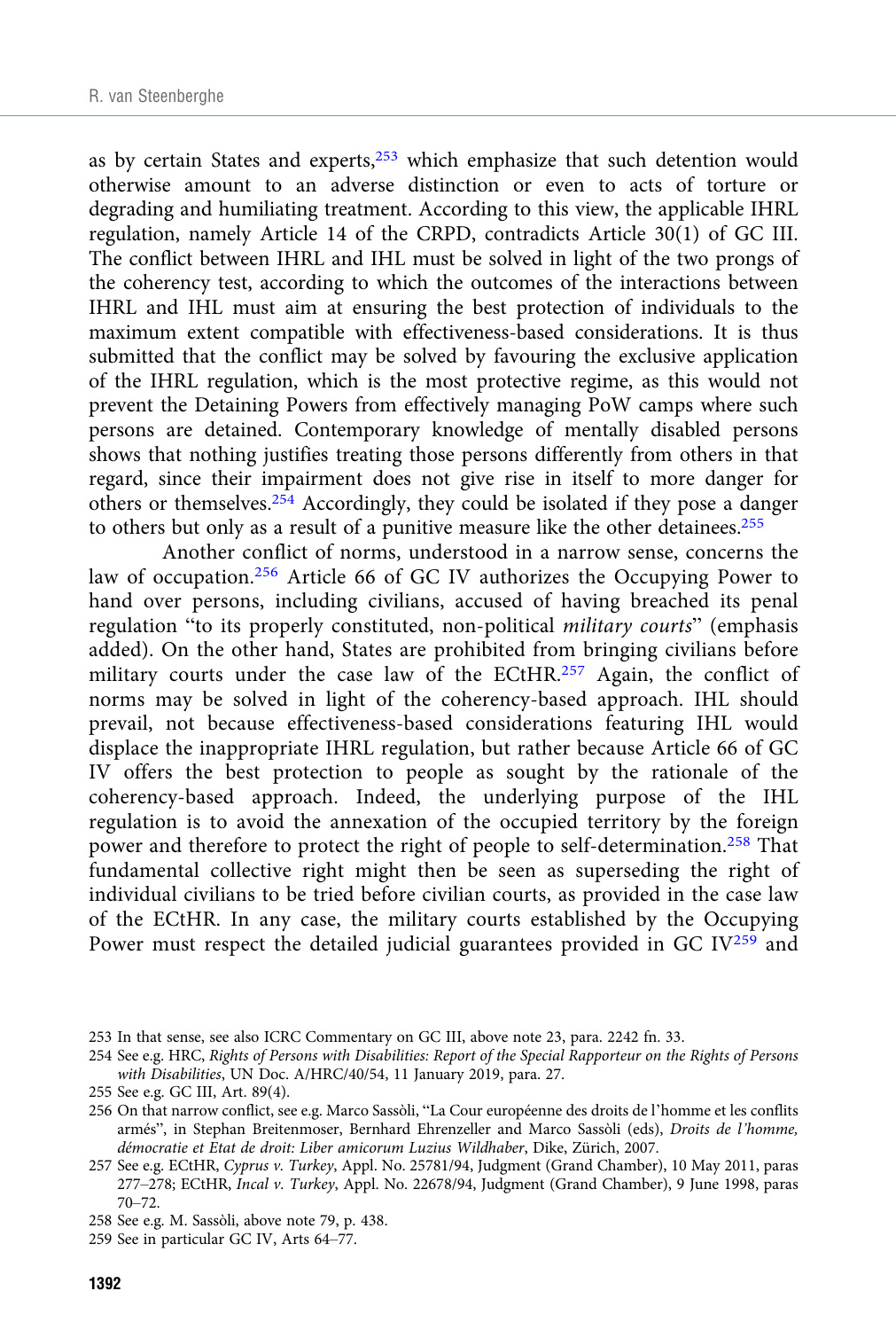other relevant IHL rules, <sup>260</sup> supplemented by all the IHRL safeguards protecting persons before any criminal court.<sup>261</sup>

That being said, the foregoing conflicts seem to be the only formal conflicts of norms between IHL and IHRL in IACs and occupations. Usually, it is possible to proceed to the cumulative application of IHRL and IHL. However, as already emphasized, by contrast to NIACs, IHRL has less potential to further "humanize" the IHL norms that are specifically applicable to IACs and occupations, since those situations are much more regulated by IHL. Accordingly, IHL often provides for better protection than IHRL, especially with respect to specific issues like the regulation concerning the amount of the various financial resources available to PoWs or civilian internees,<sup>262</sup> or the specific protective guarantees relating to the death penalty $263$  or, more generally, those applicable in any case of criminal and disciplinary prosecution, like the relaxation of the principle of assimilation to enemy armed forces by the leniency clauses, which allows taking into account the allegiance of the accused to their own party.<sup>264</sup> Yet, in certain instances, IHRL proves to be more developed and more protective, such as with respect to the principle of non-refoulement protecting civilians under GC IV.<sup>265</sup>

Finally, as in NIACs, the applicable IHRL norms are often formulated in a sufficiently flexible way to accommodate the exceptions or limitations contained in the corresponding IHL regulation, which makes the cumulative application of IHRL and IHL possible. However, given the detailed regulation of IACs and occupations under IHL, instances of such accommodation are much more numerous than in NIACs, whether through exceptions<sup>266</sup> or restrictions<sup>267</sup> provided in the relevant IHRL norm, the formulation of the

- 260 See in particular AP I, Art. 75.
- 261 See e.g. Yukata Arai-Takahashi, "Law-Making and the Judicial Guarantees in Occupied Territories," in A. Clapham, P. Gaeta and M. Sassòli (eds), above note 179, pp. 1438 ff. See also the HRC admitting that civilians are put on trial before military courts but only if such trials are "very exceptional and take place under conditions which genuinely afford the full guarantees stipulated in article 14 [of the ICCPR]": HRC, Salim Abbassi and Abbassi Madani v. Algeria, Communication No. 1172/2003, UN Doc. CCPR/C/89/D/1172/2003, 28 March 2007.
- 262 See e.g. GC III, Part III, Section IV; GC IV, Part III, Section IV, Chap. VI.
- 263 See e.g. GC III, Arts 100, 101; GC IV, Art. 75.
- 264 See e.g. GC III, Arts 83, 87, 100.
- 265 See e.g. V. Chétail, above note 210, pp. 1203–1205.

266 See e.g. the exception to the IHRL prohibition on forced or compulsory labour, above notes 211–212, which might enable that prohibition to be compatible with the IHL right of the Detaining Power to oblige certain categories of detainees to work (see e.g. GC III, Art. 49).

267 See e.g. the restrictions on the IHRL right to manifest one's religion or belief (contained notably in Article 18(3) of the ICCPR or Article 9(2) of the ECHR), which might make that right compatible with the IHL limitation on the religious practice of detainees, which is indeed subject to the requirement that it must comply with the disciplinary routine of the camp (Hague Regulations, 1907, Art. 18; GC III, Art. 34; GC IV, Art. 93). On this compatibility, see specifically the ICRC Commentary on GC III, above note 23, para. 2371 fn. 29. For instances of compatibility between IHRL and the law of belligerent occupation, based on the existence of restrictions on the concerned IHRL rights, see e.g. D. Murray, above note 130, pp. 243–244 (right to freedom of expression), 244–246 (right to freedom of movement, right to freedom of association and right to freedom of assembly), 256–257 (right to property).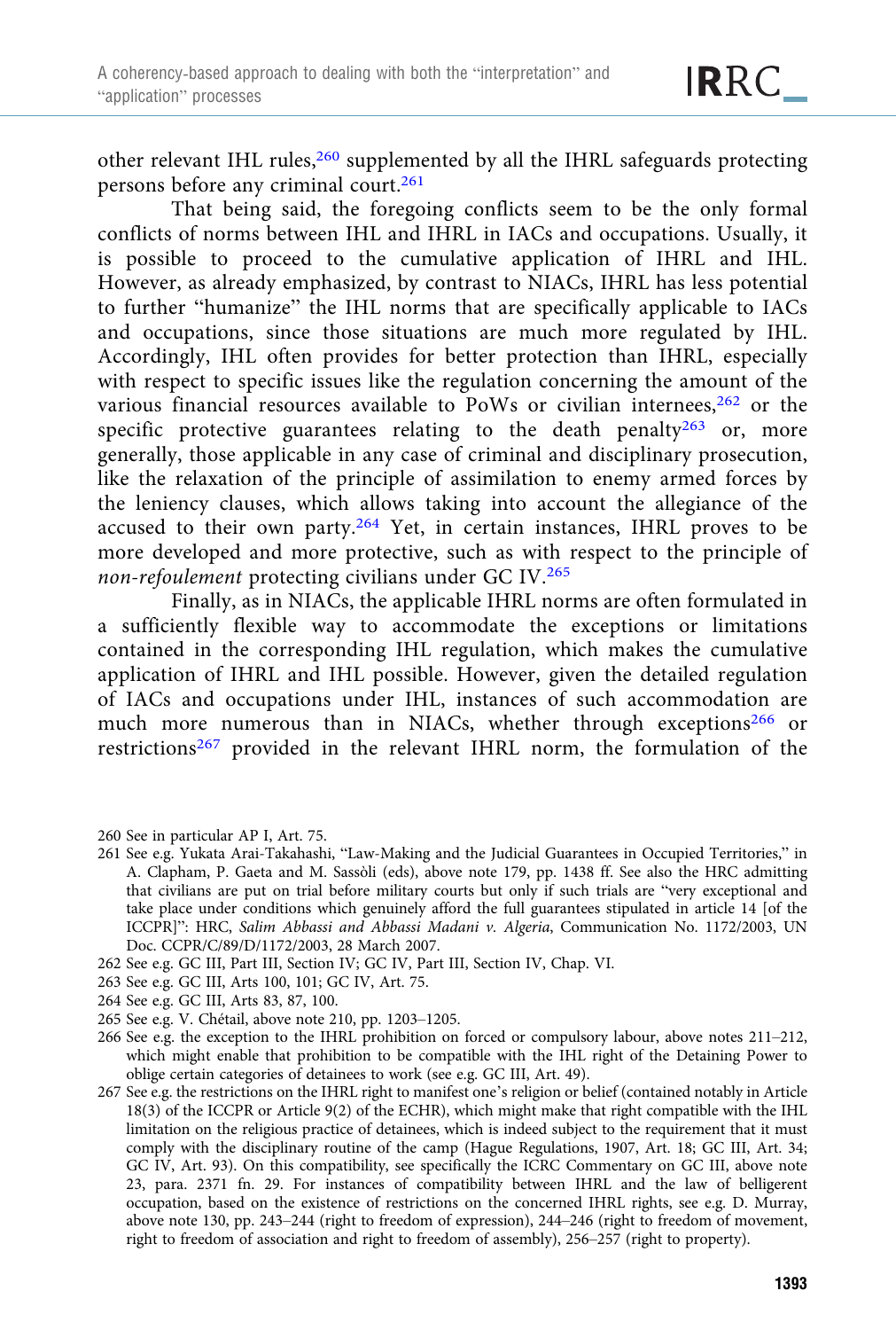concerned IHRL obligations as obligations of conduct,<sup>268</sup> or the limitation of the IHRL prohibition to "arbitrary" or "unlawful" conduct.<sup>269</sup>

#### Displacement or modulation of the applicable IHRL regime

Although the cumulative application of IHL and IHRL is possible, the applicable IHRL regime must nonetheless be set aside in certain instances because it proves inadequate in light of effectiveness-based considerations related to the specific features of armed conflicts. This is the case with respect to the use of lethal force, at least in situations of active hostilities, and detention. The results must be the same as those described above with respect to NIACs.<sup>270</sup> The IHL regulation must prevail.

However, it is generally admitted that this process raises less difficulty in IACs and occupations, especially regarding detention, since IHL expressly provides for a right to detain for security reasons in such situations.<sup>271</sup> That express legal basis may then be referred to as the lex specialis in order to interpret or displace the inappropriate IHRL regime in that respect.272 This is also the case concerning the express regulation of the right of habeas corpus under GC IV, which does not require that the detention must necessarily be challenged before a judiciary court, $273$  unlike in IHRL. $274$  The inappropriate IHRL requirement may then be displaced by relying on the express IHL lex specialis.

Yet no express regulation exists regarding the right of habeas corpus as far as PoWs are concerned. While IHRL requires that detainees must be able to challenge the legality of their detention, GC III remains silent on that issue. Such silence is due to the fact that, according to the traditional approach, $275$  it would be inappropriate to provide persons with a right of habeas corpus when those persons are detained not for criminal purposes but for the sole reason of

<sup>268</sup> See e.g. the rights provided in the ICESCR, which must be afforded by each contracting party "to the maximum of its available resources" (Art. 2(1)). This enables those rights to be conciliated with IHL norms that do not impose absolute obligations, such as the obligation of the Occupying Power, "[t]o the fullest extent of the means available to it, [to ensure and maintain], with the cooperation of national and local authorities, the medical and hospital establishments and services, public health and hygiene in the occupied territory" (GC IV, Art. 56); the obligation of the Occupying Power, "[t]o the fullest extent of the means available to it, [to ensure] the food and medical supplies of the population" (GC IV, Art. 55); or the obligation of the captor State to take "all feasible precautions … to ensure [the] safety" of those combatants who "have fallen into the power of an adverse Party under unusual conditions of combat which prevent their evacuation" (AP I, Art. 41(3)).

<sup>269</sup> See e.g. the human right to correspondence provided in the ICCPR, which prohibits any arbitrary or unlawful interference with correspondence (Art. 17(1)). This enables that right to be cumulatively applied with, for example, the right afforded by IHL to the Detaining Power to limit the correspondence sent by PoWs (GC III, Art. 71) or civilian internees (GC III, Art. 107) and to subject the correspondence sent to or by PoWs (GC III, Art. 76) or civilian internees (GC IV, Art. 112) to censorship.

<sup>270</sup> See the above section on "Setting Aside the Applicable IHRL Regime".

<sup>271</sup> See Article 21 of GC III regarding PoWs, and Articles 42 and 78 of GC IV regarding civilian internees.

<sup>272</sup> See the above section on "Setting Aside the Applicable IHRL Regime".

<sup>273</sup> See GC IV, Arts 43, 78.

<sup>274</sup> Regarding IHRL, see e.g. ICCPR, Art. 9(4); ECHR, Art. 5(4).

<sup>275</sup> See above note 117.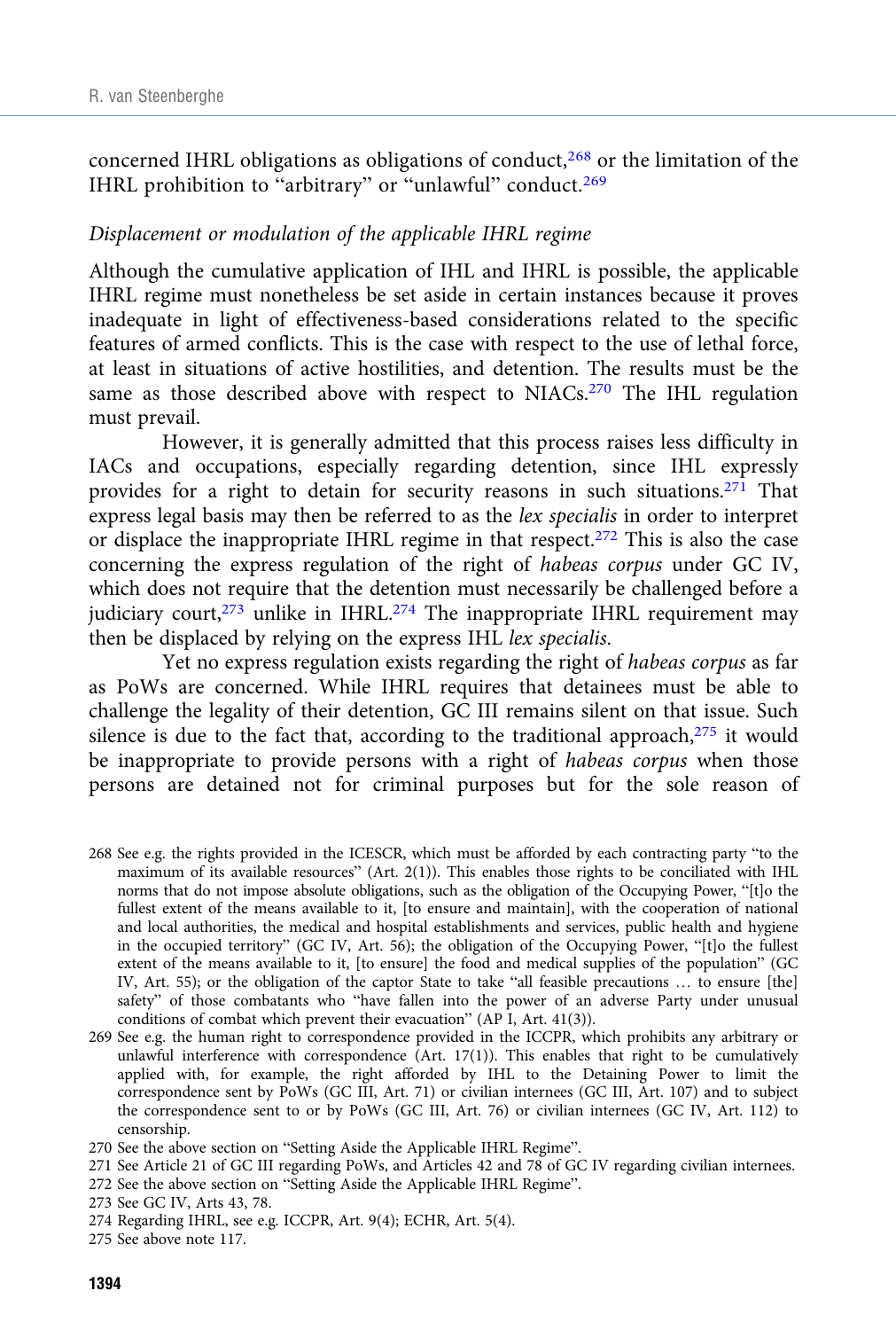preventing them from returning to combat. This silence must then be considered as part of the regulation on the detention of PoWs, and that regulation must be seen as the lex specialis capable of displacing the inappropriate IHRL regime, including the right of habeas corpus granted under that regime.276

In certain instances, the applicable IHRL regime does not have to be displaced but must be merely modulated. An illustrative example is the use of lethal force in circumstances where the lawfully targetable person is located in a territory under the firm control of the targeting party. It has already been seen that the IHRL regime has been said to be applicable to such situations and to prevail as the lex specialis over the more permissive IHL regime.<sup>277</sup> As supported with respect to NIACs, the applicable IHRL regime should nonetheless be modulated in order to take into account the various circumstances ruling at the time.<sup>278</sup> It should be framed as an obligation of conduct, requiring that arrest and capture must be preferred to targeting "to the maximum extent feasible". This allows for the consideration of numerous factors in addition to the control exercised by the targeting party.

## **Conclusion**

The interplay between IHL and IHRL has been the object of numerous studies in legal scholarship. However, no study has ever proposed any elaborated theoretical framework, combining formal and substantial considerations, in order to address the interplay resulting from both the interpretation of IHL in light of IHRL (the interpretation process) and the application of IHRL in armed conflicts alongside IHL (the application process).

These processes represent the two main ways through which IHRL currently impacts the regulation of armed conflict since the 1960s and, in particular, since the 1968 Tehran Conference. Although the two processes are often operated in practice, by courts or other competent bodies, legal frameworks that have been proposed to guide them are either lacking or unsatisfactory. The main reason for the unsatisfactory nature of the currently proposed mechanisms, such as the lex specialis principle or the principle of systemic integration, is that they are only formal tools. They do not integrate any substantial considerations that are necessary to deal with the interplay between IHL and IHRL.

Such considerations have a key place in the legal theories on normative coherence, which deal with the interrelations of norms of any genuine legal system. Those theories mean that any legal system entails not only a formal coherence ("consistency") between its norms but also a material coherence ("coherence") that is obtained through testing the compatibility of the solutions of the system against its foundational principle. Such theories, enriched by other

<sup>276</sup> See e.g. G. Gaggioli, above note 14, p. 52.

<sup>277</sup> See above note 126 and corresponding main text.

<sup>278</sup> See the above section on "Modulating Applicable IHRL Obligations".